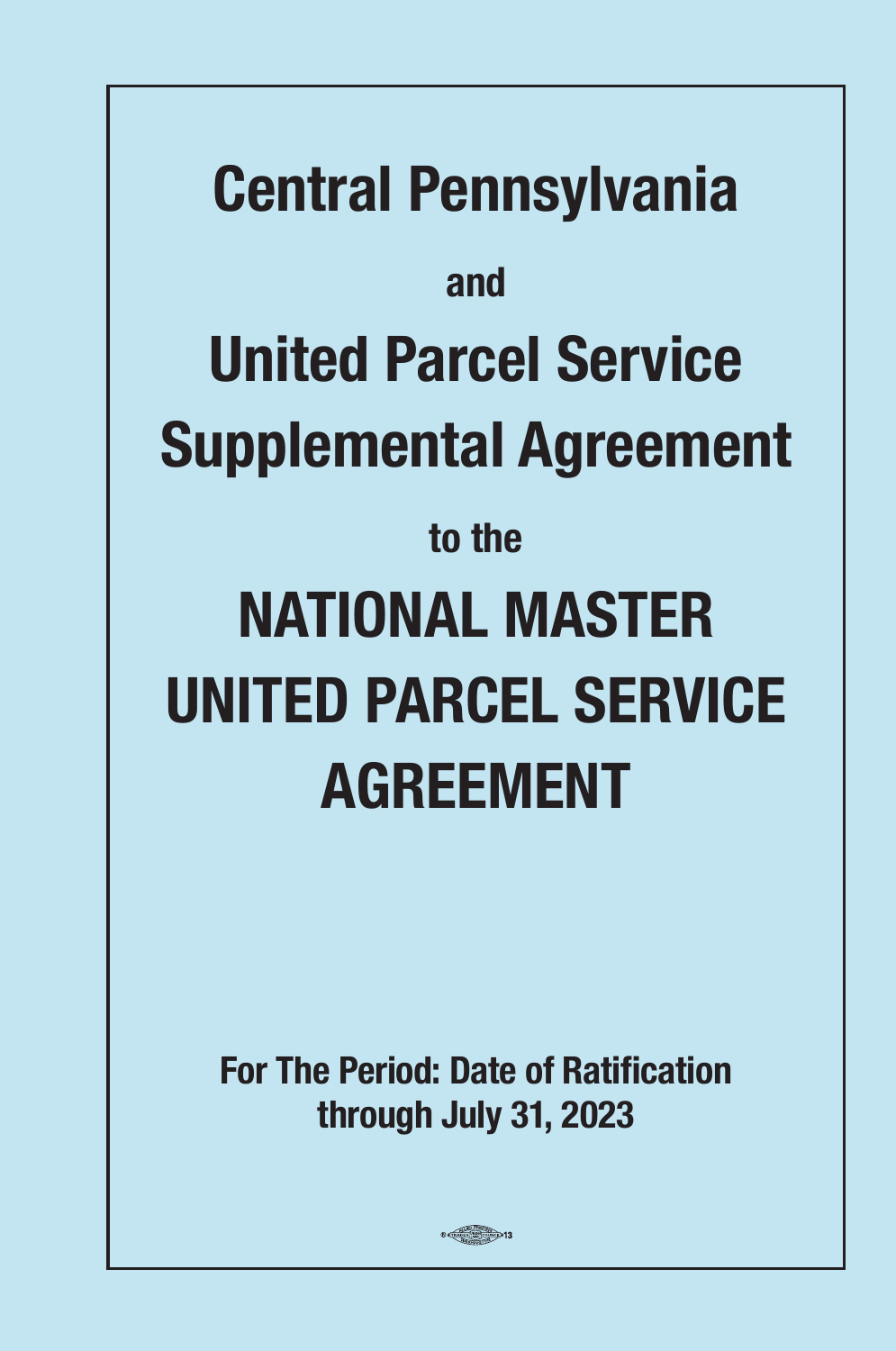### **Table of Contents**

|            |                                              | Page |
|------------|----------------------------------------------|------|
| Article 46 | Work Performance by Supervisors193           |      |
| Article 47 |                                              |      |
| Article 48 |                                              |      |
| Article 49 | Uniforms and Personal Appearance 209         |      |
| Article 50 |                                              |      |
| Article 51 |                                              |      |
| Article 52 |                                              |      |
| Article 53 |                                              |      |
| Article 54 |                                              |      |
| Article 55 | Wages and Working Conditions 222             |      |
| Article 56 |                                              |      |
| Article 57 |                                              |      |
| Article 58 |                                              |      |
| Article 59 |                                              |      |
| Article 60 |                                              |      |
| Article 61 |                                              |      |
| Article 62 |                                              |      |
| Article 63 |                                              |      |
| Article 64 | Health & Welfare Fund Full Time Employees238 |      |
| Article 65 | Pension Fund Full Time Employees240          |      |
| Article 66 | Part Time Employees Health & Welfare 243     |      |
| Article 67 |                                              |      |
| Article 68 |                                              |      |
| Article 69 |                                              |      |
|            | Memo of Understanding                        |      |
|            | Memo of Understanding                        |      |
|            | Memo of Understanding                        |      |
|            | Memo of Understanding                        |      |
|            | Memo of Understanding                        |      |
|            | Memo of Understanding                        |      |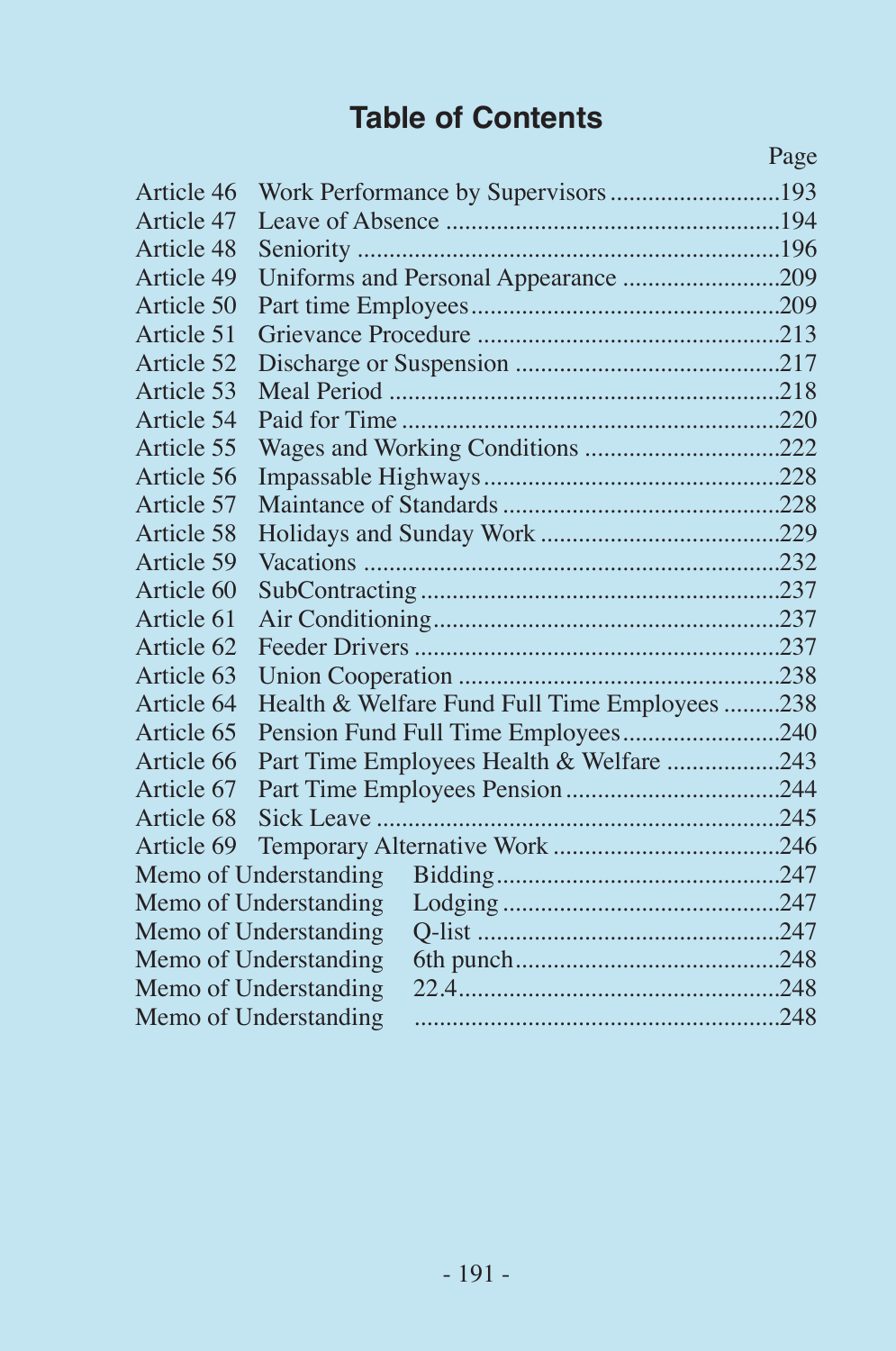#### **UPS**

### **CENTRAL PENNSYLVANIA**

#### **SUPPLEMENTAL AGREEMENT**

### **For the Period: Date of Ratification through July 31, 2023**

### **CENTRAL PENNSYLVANIA SUPPLEMENT**

This Supplement to the UPS IBT National Agreement shall apply to all UPS employees working in the classifications set forth in the Wage Schedule and within the jurisdiction of Locals 229, 401, 429, 764, 771, 773 and 776. Except as provided herein, the provisions of the UPS IBT National Agreement shall prevail.

### **ARTICLE 46 – WORK PERFORMED BY SUPERVISORS**

The work of Supervisors will not include assignments to work normally performed by employees in the bargaining unit except for the purpose of training, demonstration, safety and the prevention of service failures. The Company will notify the Local Union to include stewards and/or alternate stewards, if available before performing hourly work. Before the Company uses supervisors to perform hourly work, that work will be offered to available employees. The Company will post a list for volunteers to cover unscheduled absences, increased volume and other instances where it would require a supervisor to perform hourly work. Copies of the list will be provided to the Local Unions involved, including updates. Employees who sign the list will be required to be available when called. Employees will be called in seniority order. Calls will be verified by a steward or bargaining unit employee when possible.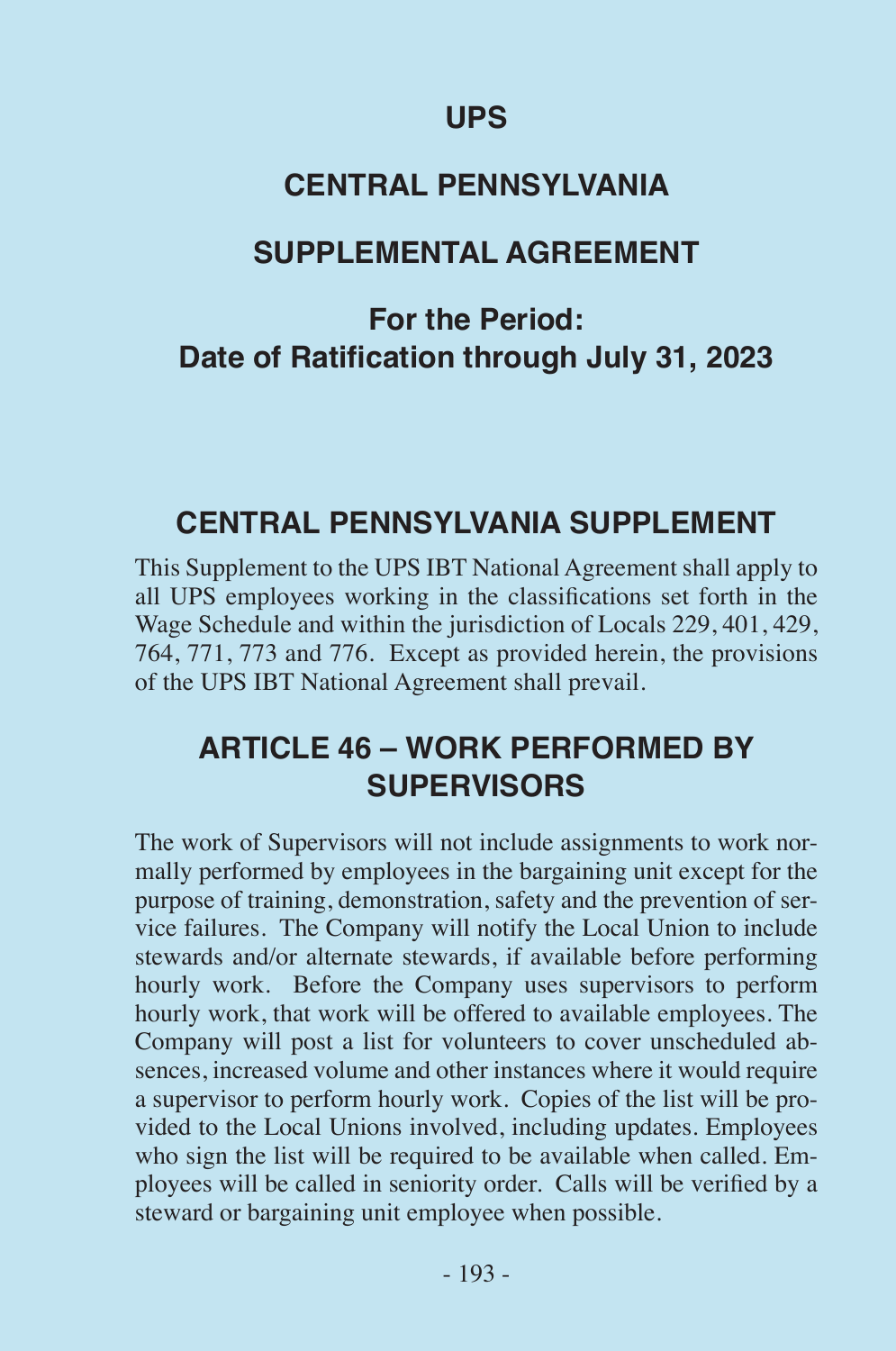Guaranteed hours and overtime provided in Article 50, Section 1 will not apply to this unscheduled work. The Company will notify employees as soon as the need is known. UPS Training programs will be reviewed with the Union. The application of demonstration, training, safety and for the prevention of service failures shall be determined by mutual agreement between the Company and the Local Union. This provision will not be used as a subterfuge for hiring regular part time employees.

Violations of this Article, if not resolved by the grievance committee, will be referred to the Supplemental Negotiating Committee.

### **ARTICLE 47 – LEAVE OF ABSENCE**

#### **Section 1 – Time Off for Union Activities**

The Employer agrees to grant the necessary time off, without discrimination or the loss of seniority rights without pay, to any employee designated by the Union to attend a labor convention or serve in any capacity on other official business provided, forty-eight (48) hours' written notice is given to the Employer by the Union, specifying length of time off. The Union agrees that, in making its request for time off for Union activities, due consideration shall be given to the number of employees affected in order that there shall be no disruption of the Employer's operation due to lack of available employees.

#### **Section 2 – Leave of Absence**

Any employee desiring leave of absence from his/her employment shall secure written permission from both the Union and Employer. The maximum leave of absence shall be for ninety (90) days and may be extended for like periods. Permission for same must be secured from both the Union and Employer. During the period of absence, the employee shall not engage in gainful employment, except as provided in Section 3 below. Failure to comply with this provision shall result in the complete loss of seniority rights for the employees involved. Inability to work because of proven sickness or injury shall not result in the loss of seniority rights.

It is understood that maternity leave for female employees shall be granted with no loss of seniority for such period of time as her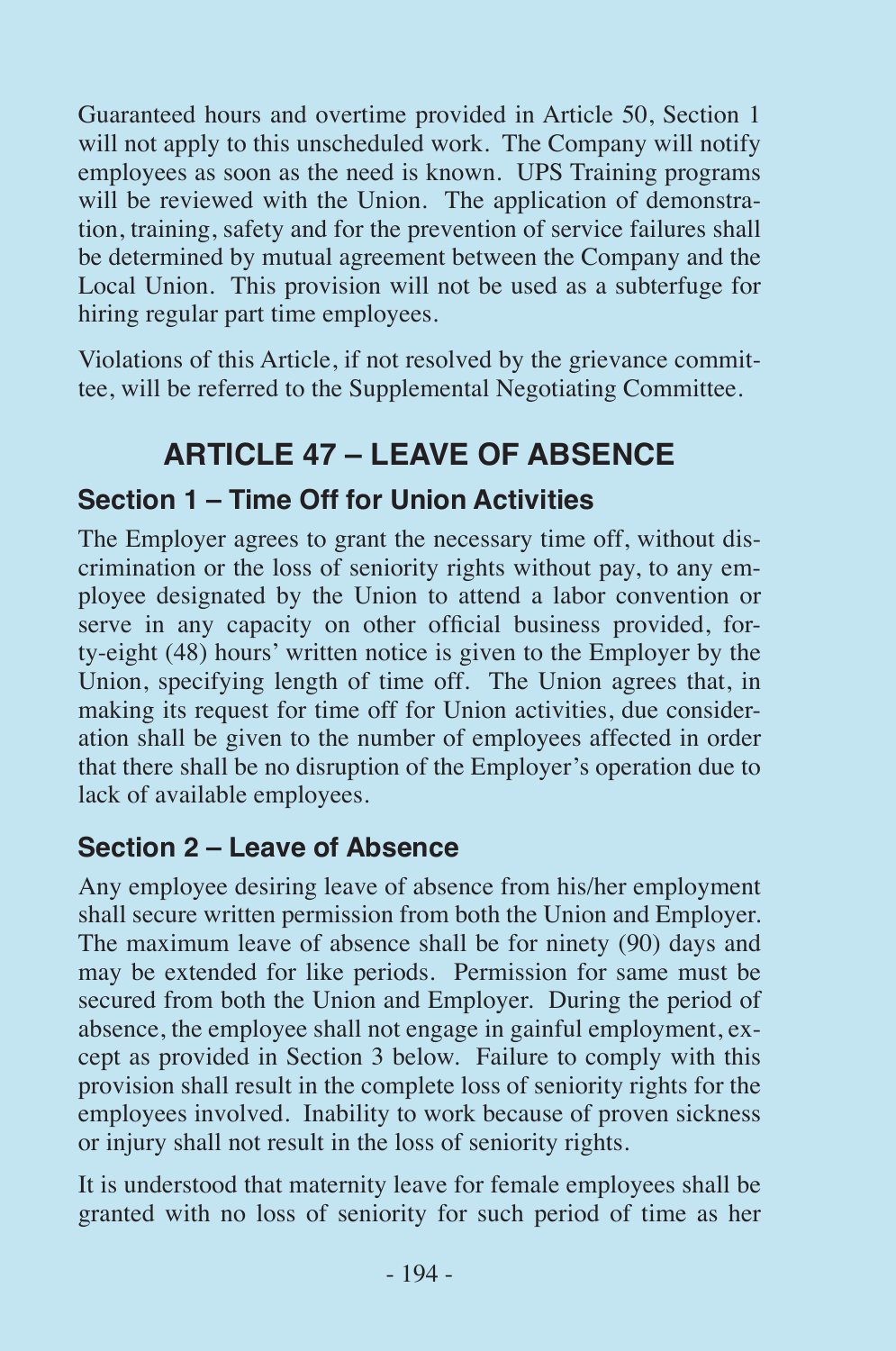doctor shall determine that she is physically unable to return to her normal duties.

### **Section 3**

A driver whose driver's license has been revoked is obligated to notify the Company five (5) days prior to the revocation, if possible. If the Company cannot be notified five (5) days prior, it will be reported on the day after the license is revoked.

Upon ratification of this agreement, when a driver's license has been revoked for reasons other than those for which he/she can be discharged by the Employer, leave shall be granted for such time as his/her license is revoked, but not to exceed eighteen (18) months. An employee whose driver's license has been revoked, but for not more than eighteen (18) months shall be offered non-driving jobs where such jobs are available at the prevailing rate of pay for the classification of work he/she performs. Said employee will not be permitted to replace another full time employee, regardless of seniority, but he/she may displace the most junior part-time employee in his/her location or be offered available work before it is assigned to new employees. In the event an employee shall suffer a suspension or revocation of his/her chauffeur's license because of a succession of local, state, or federal violations, caused by the employee complying with his/her Employer's instructions to him/her, the Employer shall provide employment for such employee at not less than his/her regular earnings at the time of such suspension for the entire period thereof, subject, however, to the seniority and lay-off provisions applicable to him/her at the time of such suspension. Successions referred to above shall not include any points or citations accrued toward suspension or revocation which are accumulated when the employee is not following Employer's instructions.

An employee who loses his/her license due to a DUI, and is incarcerated for DUI, will be eligible for a leave of absence not to exceed thirty (30) days on a one-time basis. This may be extended by mutual agreement.

A Union member elected or appointed to serve as a Union official shall be granted a leave of absence during the period of employ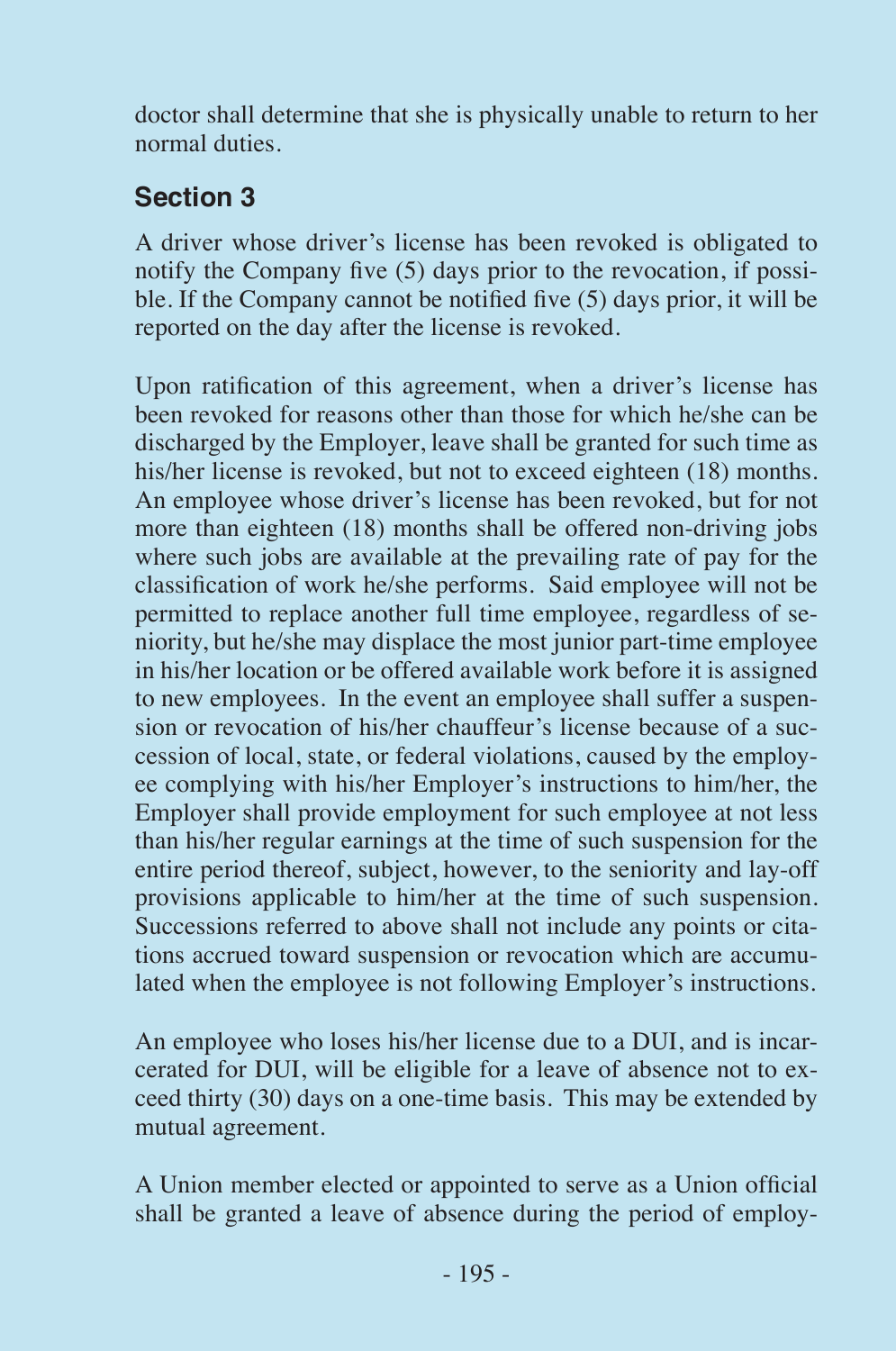ment in such position, without discrimination or loss of seniority rights, and without pay. Any existing agreements with a Local Union shall be maintained.

### **ARTICLE 48 – SENIORITY**

#### **Section 1 – Acquisition of Seniority Orientation**

(a) All new employees shall be hired on a thirty (30) working days' trial basis and shall work under the provisions of this Agreement, within which time they may be dismissed without protest by the Union; however, the Employer may not layoff, discharge or discipline for the purpose of evading this Agreement or discriminating against Union members. After working thirty (30) days within a ninety (90) consecutive day period, the employee shall be placed on the regular seniority list and his/her seniority date shall be the first (1st) day worked of the thirty (30) days worked in a ninety (90) consecutive day period. Tractor trailer drivers hired as replacements for drivers absent shall not acquire seniority under this provision. Replacement Tractor Trailer drivers shall be paid seventy-five percent (75%) of the current Tractor Trailer driver rate.

(b) New hires attendance or orientation meetings not to extend beyond ten (10) days, five (5) days shall not count towards seniority or qualification. People attending inside orientations shall be paid their regular rate of pay. Seniority employees attending NSPT shall be paid \$18.75. During orientation actual work performed within the classification will be paid at the appropriate contract rate and count toward seniority.

#### **Section 2**

Time worked from November 1 through December 31 of each year, except for mechanics, shall not accrue towards seniority. Any employee who is retained after December 31 or recalled within thirty (30) days after December 31 must work thirty (30) days in a ninety (90) consecutive day period commencing with the first (1st) day worked after December 31. However, those employees hired prior to November 1 and retained after December 31 or recalled within thirty (30) days will retain credit for the number of days worked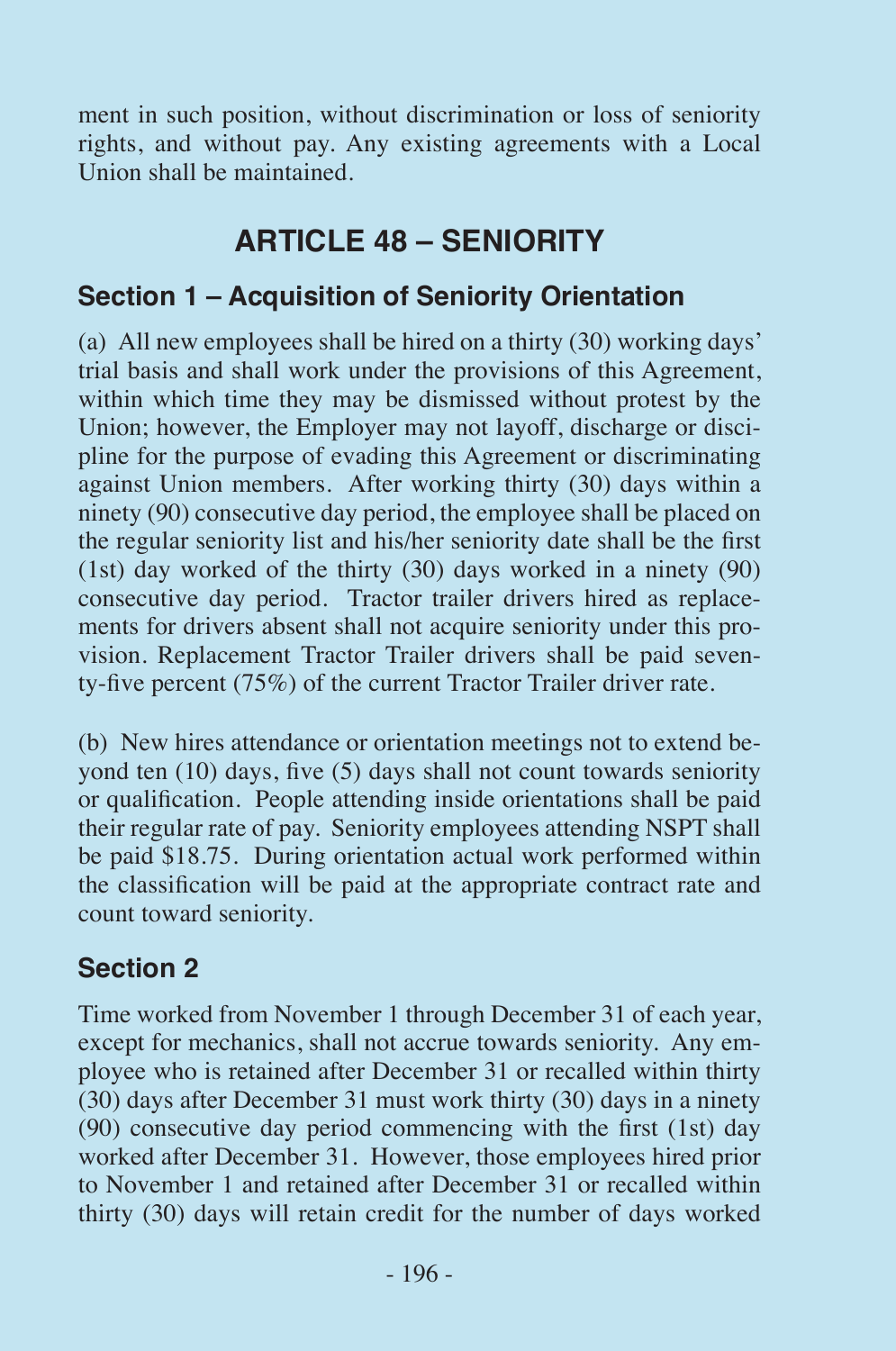prior to November 1. These days retained will count towards the thirty (30) days worked in a ninety (90) consecutive day period commencing with the first (1st) day worked after December 31. November and December shall not be used in computing the ninety (90) consecutive day period. When these employees acquire seniority, they will be placed on the regular seniority list and their date shall be the first (1st) day worked of the thirty (30) days worked in a ninety (90) consecutive day period.

### **Section 3**

Seniority, on a Center basis, shall prevail at all times. The application of seniority shall be determined by mutual agreement between the Employer and the Local Union; provided, however, that Employer and Unions agree as follows:

(a) Mergers, Sale or Lease of Operations – While it is not the policy of the Employer to merge, sell, or lease operations, the Employer agrees that should it happen, the seniority of the employees taken over shall be dovetailed with the existing employees, except that if one (1) of the merged, sold, or leased companies is insolvent at the time of the take-over, the employees of the insolvent company will go to the bottom of the list.

(b) Opening and Closing of Centers – Whenever a center is opened or closed or partially closed, the Local Unions involved and the Company will determine the number of jobs to be transferred. The employees affected will be entitled to follow the work. If the number of employees pre-determined to move has not been reached, the remaining employees in the center or classification in the building will be offered the work in seniority order.

Temporary Cover Drivers will be permitted to move to fill any package car jobs not filled by package car drivers in the building from which the work was moved.

All part time and full time employees who transfer will have their seniority dovetailed.

In the event no employee elects to follow the work and it becomes necessary to reduce the work force, the least senior of the employ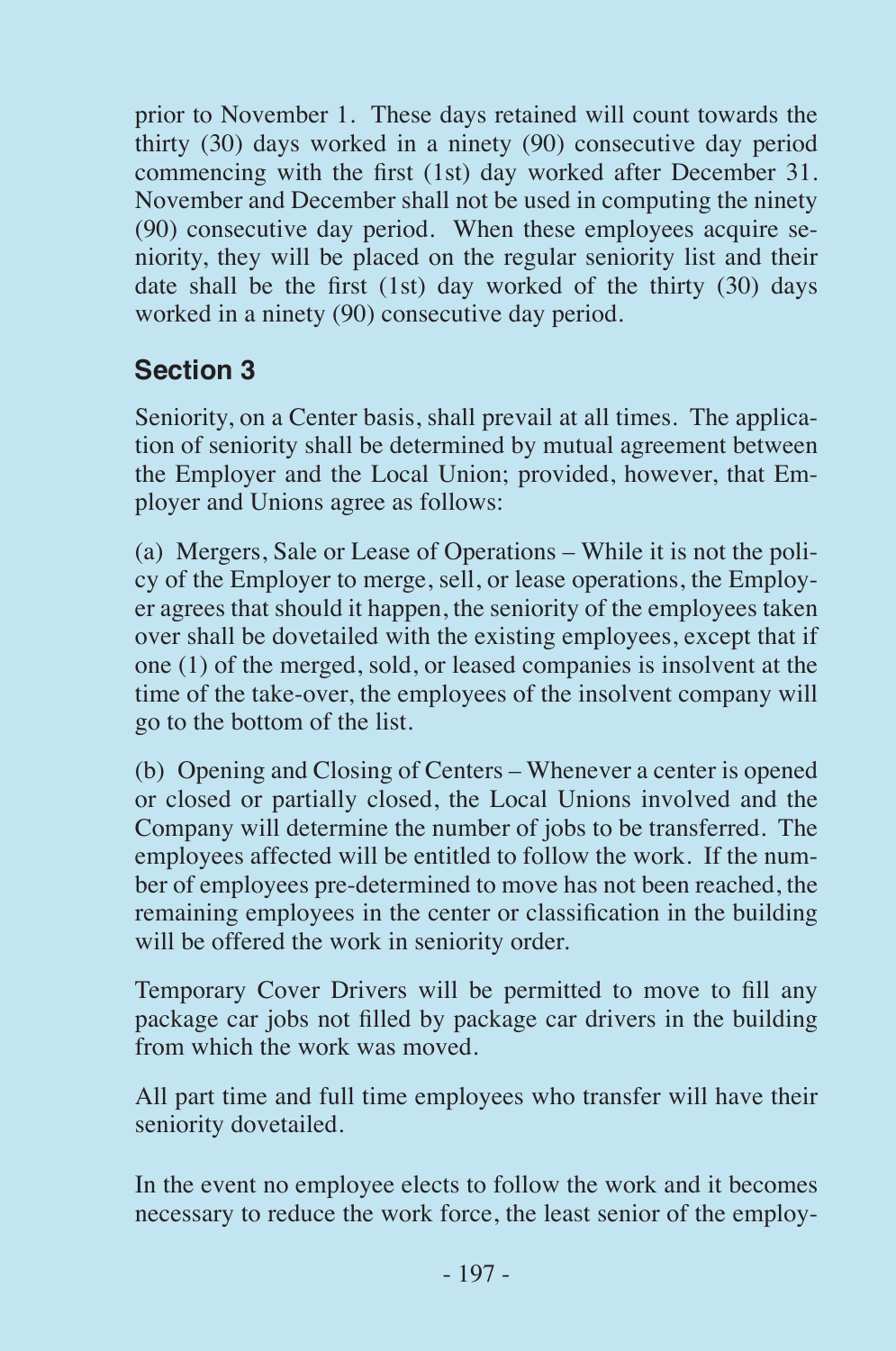ees shall be laid off first and they shall not be permitted to displace part time employees.

All Changes of Operations will be reduced to writing and forwarded to the Joint National Change of Operations Committee.

If any of the parties cannot agree on a Change of Operations, they shall contact the Joint National Change of Operations Committee. A Change of Operations Committee will be established in each Regional Area to resolve any disputes.

(c) All employees who elect to follow the work will have the onetime right to return to their original Center to fill new permanent jobs or vacancies within three (3) years of the date of such transfer and their seniority shall be dovetailed.

### **Section 4**

Seniority shall be broken only by the following:

- 1. Discharge
- 2. Voluntary quit
- 3. Layoff for a period of three (3) years from last date of employment
- 4. Failure to respond to notice of recall
- 5. Unauthorized leave of absence or unavailable or failure to report for work for three (3) consecutive work days without satisfactory reason
- 6. Voluntary retirement

An employee who was removed from his/her Employer's seniority list because of a total and permanent disability, and who received total and permanent disability benefits from Social Security and/or the Central Pennsylvania Teamsters Pension Fund, and who recovers within a period of three (3) years from the date of his/her disability as outlined above, and is physically and mentally qualified to perform work of his/her former position with his/her Employer, shall be returned to that position or in the classification of work he/ she performed at the beginning of his/her disability and in the seniority he/she held at that time.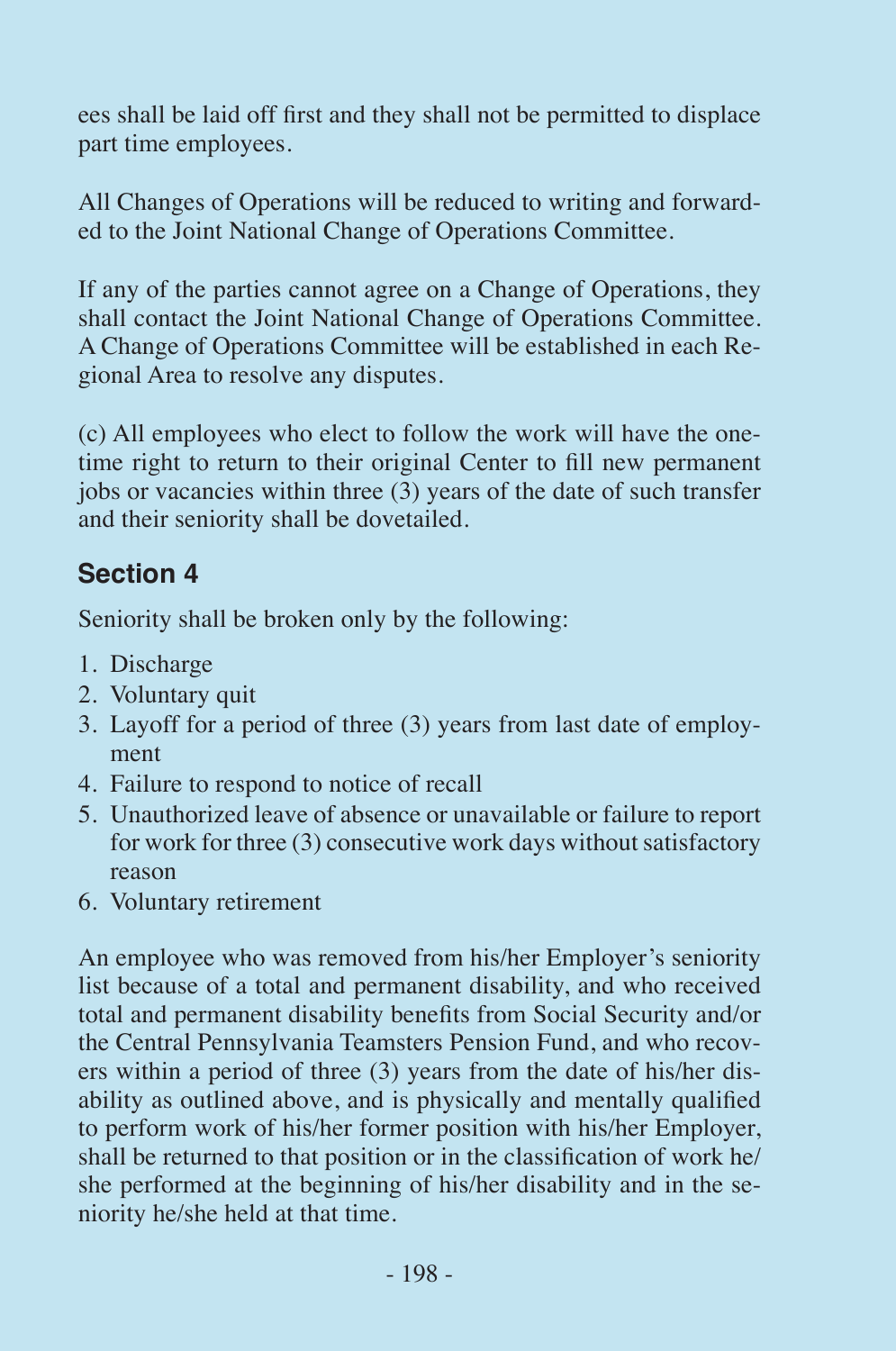### **Section 5 – Reduction of Force Section 5.1**

(a) The Employer agrees to give regular full time seniority employees two (2) days notice of intended layoff.

(b) In the event of a layoff, the Employer may recall a laid off employee for temporary work or as a temporary replacement for another employee in which event the agreed upon notice of layoff as provided in this Section, will not apply to said employee.

(c) When it becomes necessary to reduce the working force, the least senior employee in his/her classification shall be laid off first, and when the force is again increased, the employees shall be returned to work in the reverse order by classification in which they were laid off, providing they still maintain seniority as described herein. Stewards shall be the last employees to be laid off, and under no circumstances shall they be discriminated against.

In the event a full time employee is laid off, he/she shall be allowed to displace the least senior employee in any classification if qualified; however, if he/she elects to replace a feeder driver, he/she must be DOT qualified to handle the equipment.

In the event of a layoff in the feeder classification there will be three (3) moves within the feeder classification to be completed within ten (10) days. Any other employees within this classification who are displaced as a result of these moves will work as assigned.

#### **Section 5.2**

After following the reduction of force procedures as outlined above, the following shall apply:

After a layoff, full time seniority employees may elect to be assigned to displace one (1) or two (2) part time employees in the building if any part time employees are working in that building.

 In such cases the full time seniority employees will be offered available hours for one (1) shift and guaranteed eight (8) hours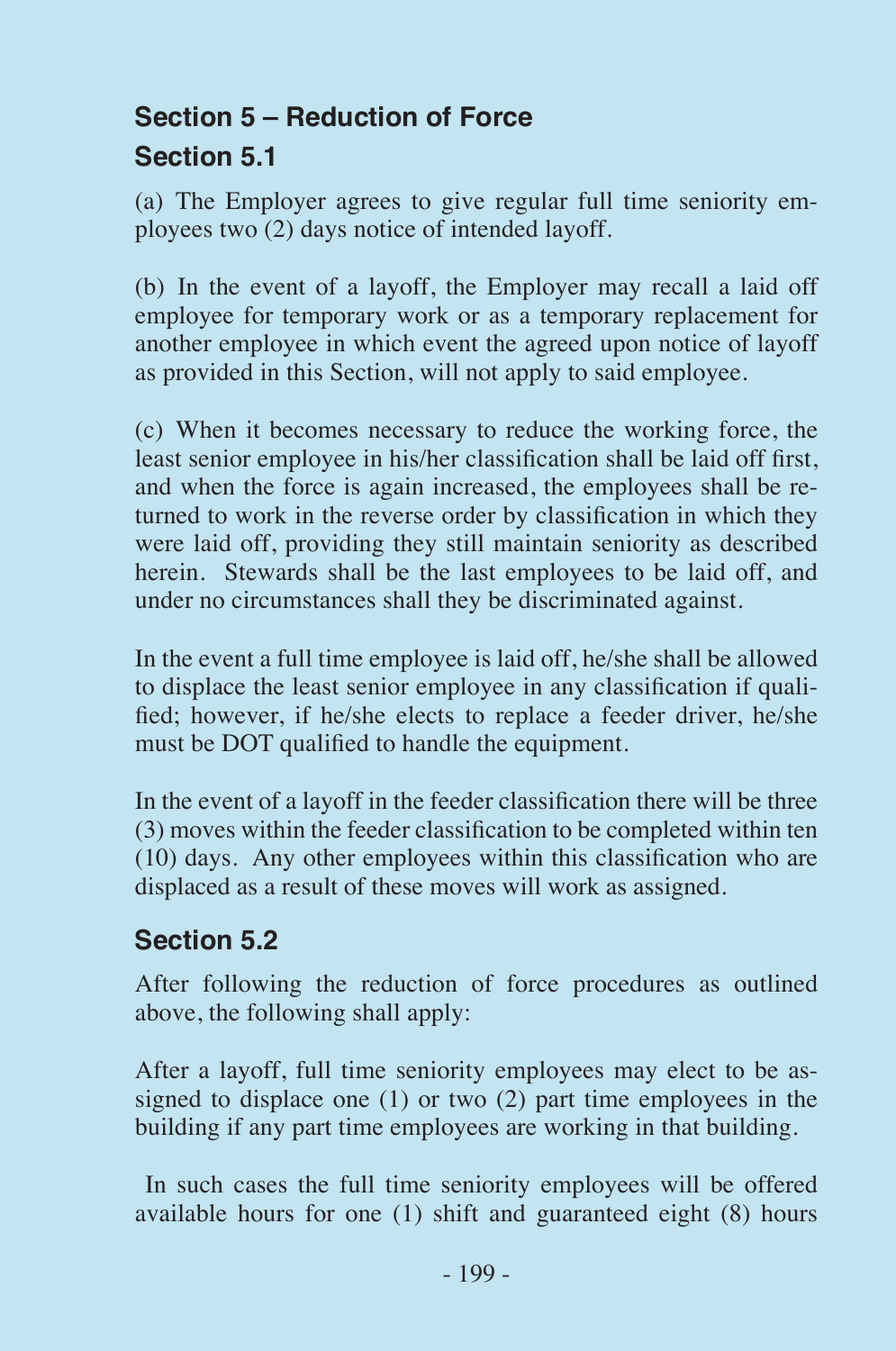work for two part time shifts at the appropriate rate for classification of work performed in addition to all fringe benefits.

Full time employees who displace part time employees as provided in Article 48, Section 5.2 shall receive the top inside Article 22.3 rate of pay.

The provisions of this Section shall not apply:

1. During the first three (3) days of emergencies beyond the Employer's control such as fire, flood, snow storm, power failure, T. O. F. C. delays or;

2. During strikes against UPS or other companies which require are reduction of the work force.

3. The Company will attempt to schedule sufficient vacations from December 24 of any year through the second (2nd) full week of the following January in order to avoid layoffs. In the event sufficient vacations have not been scheduled, the Local Union and the Company will meet to adjust the vacation schedule. Failing to agree on an adjusted schedule, the matter shall be referred to the General President of the International Brotherhood of Teamsters and the Vice President of Labor Relations for final resolution.

### **Section 6**

The Local Union Representative and the Employer shall mutually agree, in writing, on circumstances under which persons who leave the classification of work covered by this Agreement, but remain in the employ of the Employer in some other capacity, may retain seniority rights upon their return to their original unit. In the absence of such written agreement, such employee shall lose all seniority rights upon leaving.

### **Section 7 – Bidding**

(a) Annual Bidding – Full Time Employees

1. In each center a schedule of starting times within each classification shall be posted for bid on the third (3rd) Monday in January and shall remain posted for two (2) weeks.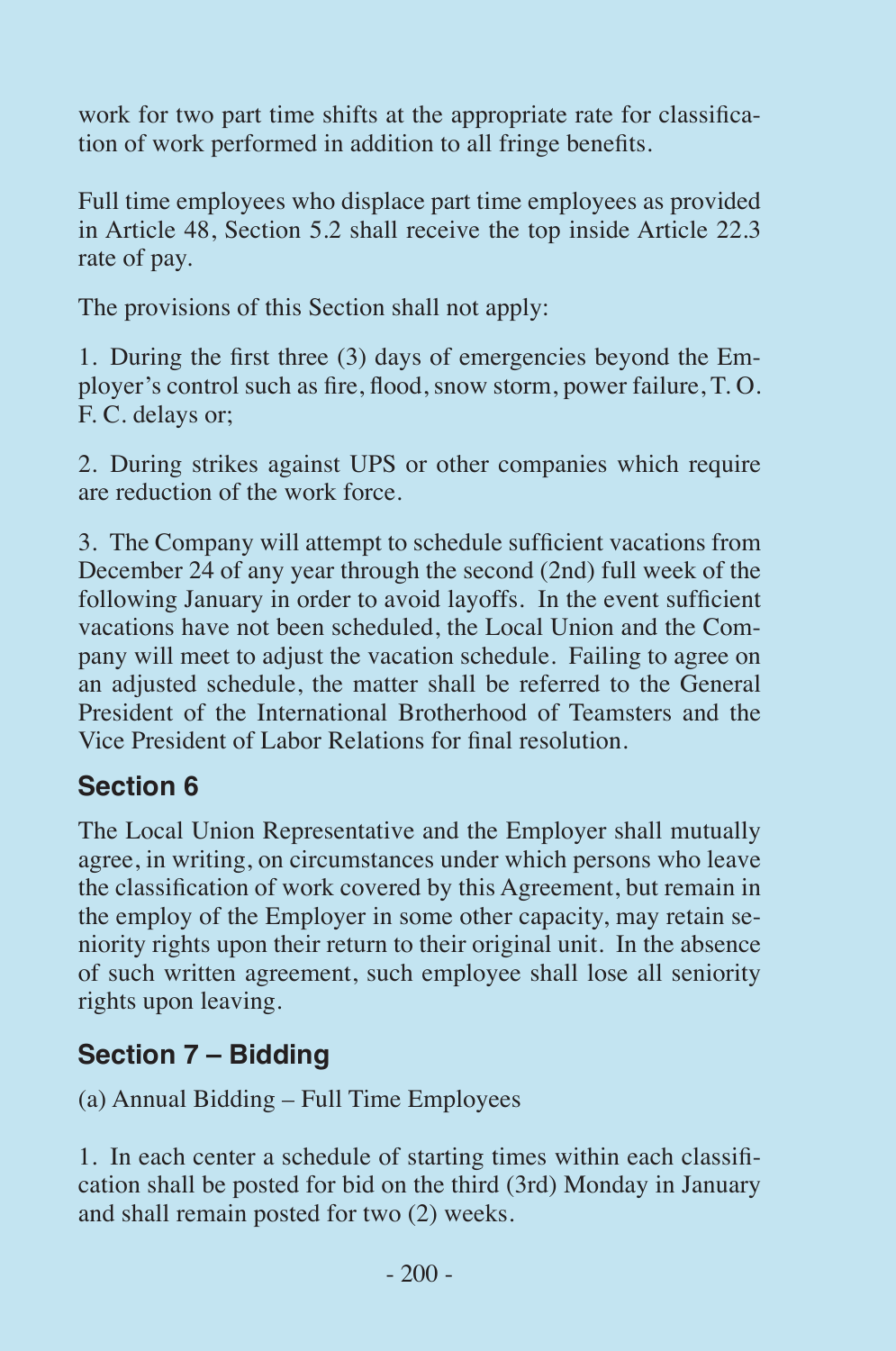2. Full time employees in each classification shall in order of their seniority, have the right to select starting times within their own classification from the scheduled posted. The schedule shall include Day/Twilight and Night/Preload jobs in the current hub operations.

3. There shall be area selection for all full time package car drivers on the third Monday in January 2019 and every other January for the contractual period of this agreement, which will remain posted for three (3) weeks. Delivery drivers in the order of their seniority shall be permitted the opportunity to select the area of their choice within the center. Training areas will be indicated on the bid sheet. The area selection will be put into effect within ninety (90) days after the area selection list is removed.

Absent mutual agreement, if the company fails to place the driver on the route within ninety (90) days, the matter shall be referred to the Company and Union Negotiating Chairman at the next regularly scheduled meeting of the C.P.A.P.G.C.

(b) Bidding on Vacancies and New Jobs – Full Time Employees:

1. During the year between the posting of the schedule, employees in the order of their seniority and provided they are qualified, shall have the right to bid on starting times in their own or other classifications.

2. Vacancies or new jobs other than feeders will be posted the first Thursday after five (5) working days of the vacancy, or the first Thursday after five (5) working days of the 30th day of the new job. The bid shall remain posted for five (5) working days as follows: Thursday, Friday, Monday, Tuesday and Wednesday. The job shall be filled within thirty (30) days after the bid is taken down, if a second (2nd) vacancy occurs as a result of filling the first (1st) opening it shall be bid in the same manner as the first. The third (3rd) vacancy, if one occurs, shall be filled by the Employer.

3. When a vacancy or new permanent job occurs in the feeder classification, employees in that classification in order of their seniority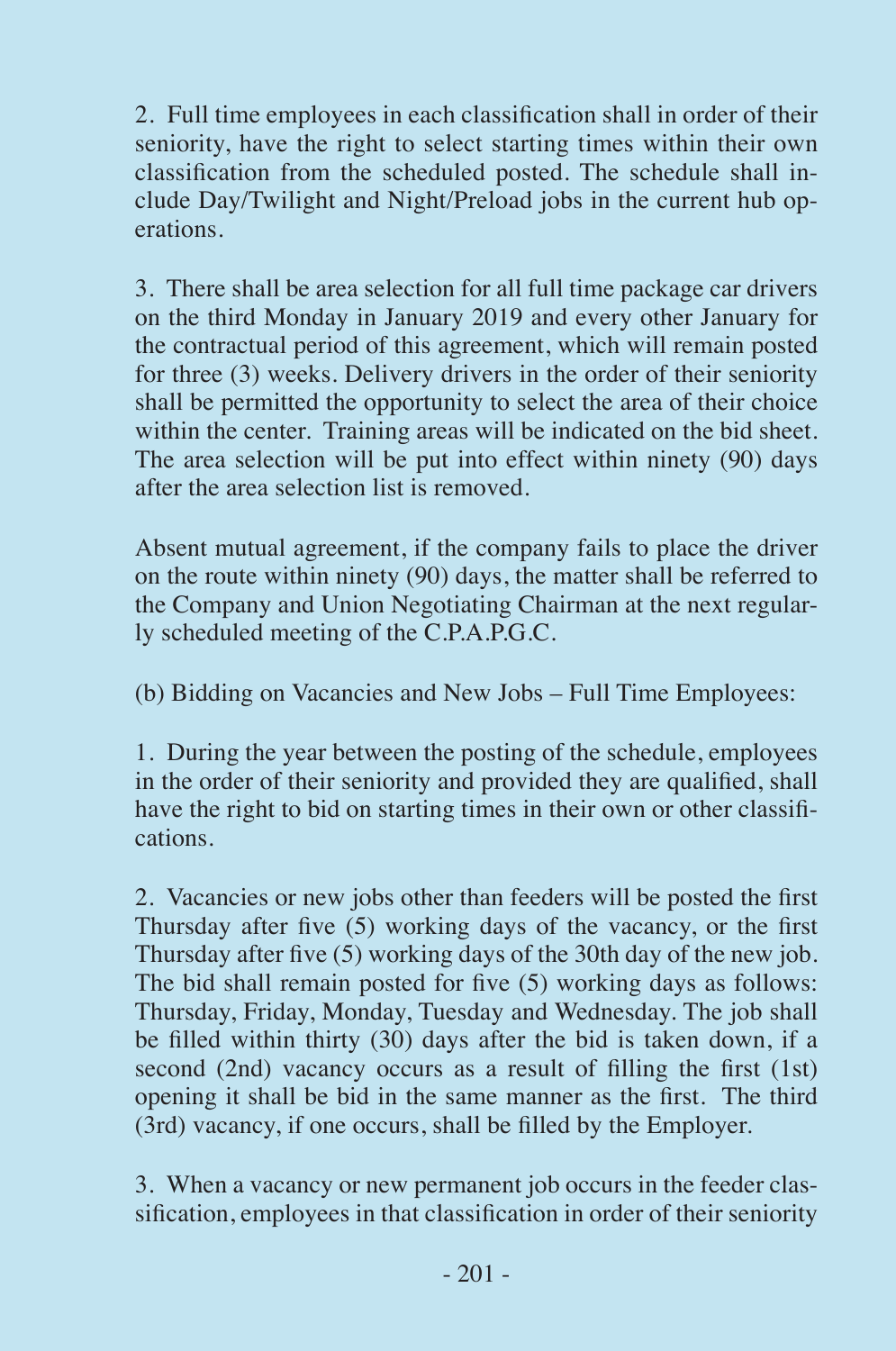within the operating center, shall be permitted to select such a job and the bid will be posted the first Thursday within five (5) working days of the vacancy, or the first Thursday within five (5) working days of the 30th day of the new job. The bid shall remain posted for five (5) working days as follows: Thursday, Friday, Monday, Tuesday, and Wednesday. The job shall be implemented within two (2) weeks after the bid is taken down. If a second (2nd) vacancy occurs as a result of filling the first (1st) opening it shall be filled in the same manner as the first (1st). The third (3rd) vacancy if it occurs shall be filled from the qualified list.

In the event that no eligible employee is available to fill the opening, then qualified part time employees will be afforded the opportunity to fill the full time vacancy prior to hiring from outside sources. This procedure shall comply with the six  $(6)$  for one  $(1)$ provisions provided for elsewhere in the Agreement. After successfully qualifying, the employee will be placed on the appropriate full time seniority listing.

When seniority is violated due to a runaround, the employee will be compensated all hours involved or the trip, whichever is greater.

In the event starting times in the feeder classification are permanently changed by more than one (1) hour and the employee who bid said starting time in this classification elects not to remain on the new starting time, they may choose any starting time they desire in seniority order. If a second (2nd) or third (3rd) move occurs as a result of the first (1st) move, it shall be filled in the same manner as the first (1st). The next employee displaced shall perform available work as assigned.

Semi-annual bidding in feeders shall be conducted in the following manner:

(1) The Company will have all bids ready for selection and for review by the stewards three (3) days prior to the start of the selection process.

(2) Bidding will commence two (2) Monday's prior to the first weekend in April and October of each year.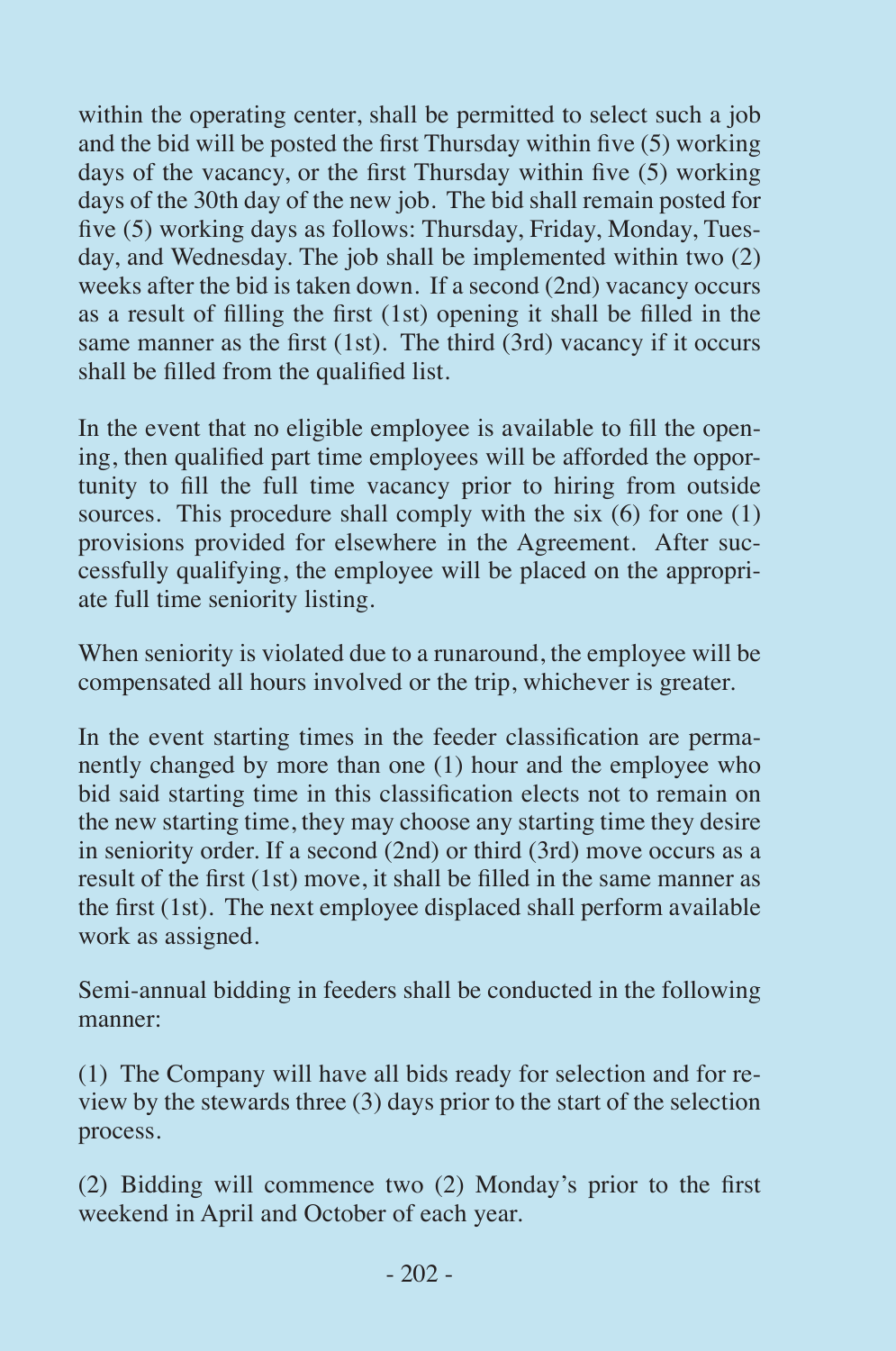(3) Each driver will be assigned a day to bid a job in seniority order .List must be posted two (2) weeks before bidding.

(4) Drivers who are off on vacation, personal, sick days or for any reason shall provide the feeder manager a written list of their selections prior to their scheduled day, all exceptions shall be handled by the steward.

(5) A driver who fails to make a selection on their scheduled day shall be bypassed and bidding shall continue. Bypassed drivers may select the next day or later in the process from any remaining open jobs. A driver who fails to bid at all shall be placed by seniority on the Cover List where a Cover List exists or in the absence of a Cover List shall be assigned to an open bid.

(6) A bid day will be from midnight to midnight.

Feeder drivers shall bid start times and destinations. Destination is interpreted to mean the most distant point. The run could consist of multi-point stop offs. These multi-point stop offs could deviate on a day-to-day basis or be increased or discontinued without justifying cancellation of the destination bid. If the destination is permanently changed the run shall be rebid. The Company will make every attempt to bid destinations which include local Trailer Delivery/Pickup and rail yard work. The bids will be reviewed with the Local Unions or Stewards prior to the feeder drivers bidding.

4. Package drivers shall be given the preference to select in their classification in the building, based on seniority, permanent vacancies, or when a permanent new area is established. The change is to be made within thirty (30) days unless extenuating circumstances apply.

In the event of an emergency or possible service delay, the Company may temporarily reassign the driver another area within the center but it is the Company's intention that the cover drivers or junior drivers will cover runs unless desired by a senior employee. Full time bid package car drivers cannot be forced from their bid route more than seven (7) days per year. Forced shall not include a mutual agreement or when a bid area is temporarily eliminated.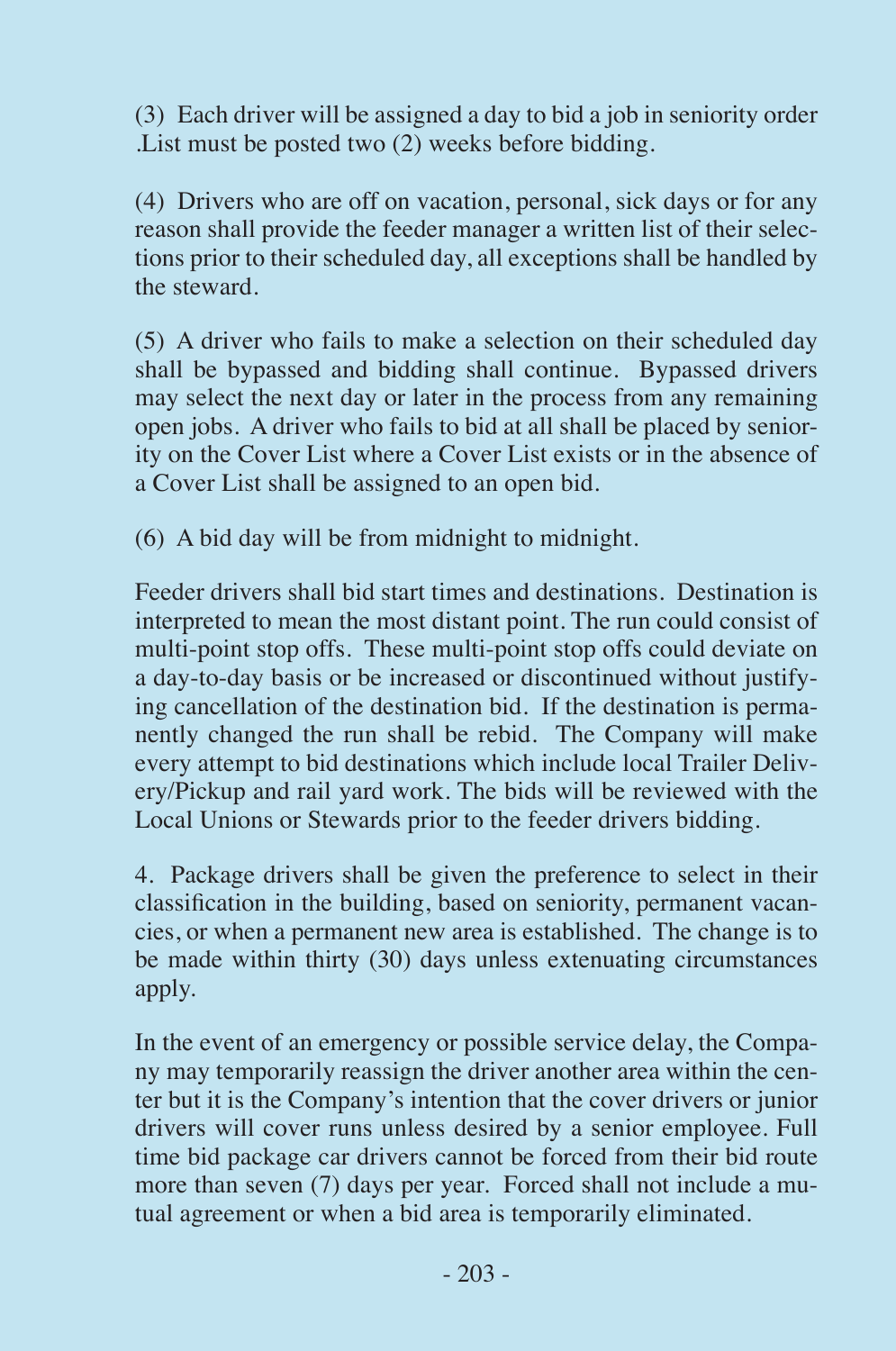(a) Package and Feeder drivers shall be permitted two (2) moves in any twelve (12) month period.

5. Employees classified as porter or car washer must have worked in their classifications a minimum of thirty (30) days to be eligible to bid on starting times in other classifications.

6. There will be a mutual trial period of thirty (30) days for full time employees who bid out to driving jobs. Any inside full time employee who bids out to driving jobs and disqualifies themselves as drivers shall not be eligible to come out again until all other full time inside employees who have requested have had an opportunity to qualify as drivers.

7. During the year between the posting of the schedule, auto mechanics in the order of their seniority and providing they are qualified, shall have the right to bid on new jobs within their classification.

8. Package car driver training areas will be a maximum of fifteen percent (15%) of the number of areas bid in each center. Below .5 will be rounded down; .5 and above will be rounded up.

(b) In the event starting times in a classification are changed by more than one (1) hour, the job will be rebid.

(c) A new permanent job shall be considered one that has been in existence for thirty (30) consecutive working days except that all jobs added in November and December shall be considered to be temporary jobs unless there is a local agreement.

(d) When bid work is not available or when delivery areas or runs are consolidated, discontinued or temporarily suspended for up to thirty (30) days, employees shall perform available work as assigned. But when delivery areas or runs are permanently consolidated or discontinued the employee shall have the right in seniority to select any area or run in the center.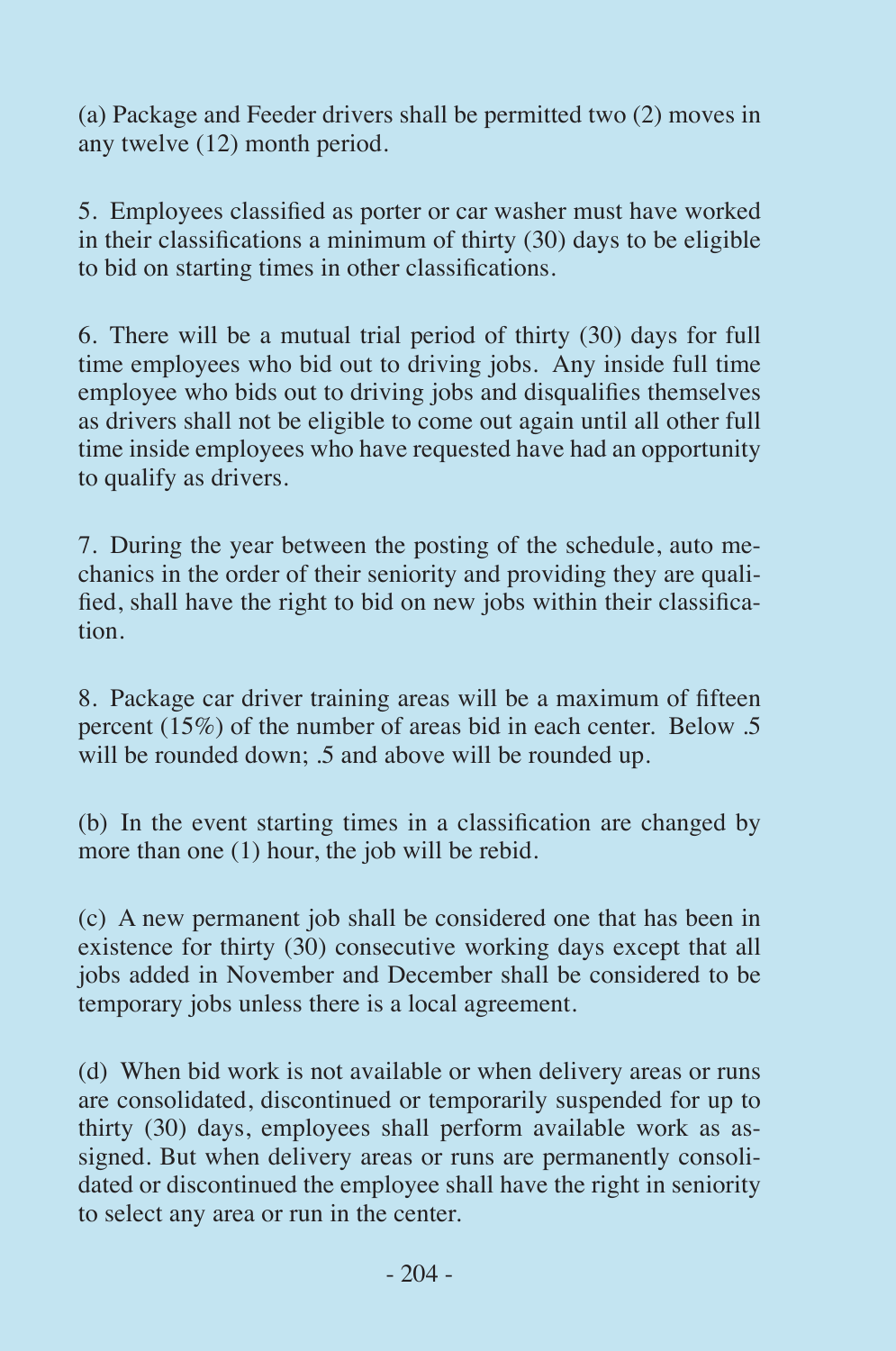(e) Employees do not have the right to select any specific unit, load, sort or run, except in Section  $7(b)$  4. When a vacancy or new job occurs in the sorter classification in the hub, pre-qualified package handlers will be afforded the opportunity to fill the job. In order to provide the full time package handler in the hub the opportunity to move into the sorter classification, when a part time sorter vacancy occurs on a shift, the full time package handler will be afforded the opportunity to fill the part time vacancy for that shift at sorter's rate while sorting. The provisions of Article 55, Section 4 will not apply in this circumstance only. Should a subsequent part time sorter vacancy in an adjacent shift occur, that package handler sorter employee will be given the sorter job to create the full time sorter position and will be subject to the provisions of Article 55, Section  $\overline{4}$ .

(f) The provisions of this Section 7 shall not apply to auto mechanics, maintenance mechanics or clerks, except that the Company will cross train one (1) mechanic at a time in order to afford that individual the skills to bid on new jobs. Qualified mechanics will be allowed to bid on an annual basis and on any new permanent jobs within their classification.

(g) The Company agrees that Temporary Cover Drivers will be used to cover absences, personal holidays, sick days and vacations. The number of Temporary Cover Drivers will be determined in each center by a review of the absentee record as well as the weekly volume patterns that might require absentee, personal holiday, sick day and vacation coverage. Temporary Cover Driver jobs will be filled by part time employees who wish to transfer to full time driving jobs as outlined in Article 50. After a Temporary Cover Driver completes the thirty (30) day qualification, he/she cannot disqualify themselves from Temporary Cover driving for eighteen (18) months. A laid off Temporary Cover Driver may be assigned to displace the least senior part time Local Sort/Twilight employee in the center when no cover work is available. A laid off Temporary Cover Driver shall continue to have the right to displace the least senior part time Local Sort/Twilight employee in the center if seniority dictates. Temporary Cover Drivers shall continue to accrue part time seniority. Seniority part timers shall continue to receive paid for time not worked as a cover driver at their appropriate part time wage rate. The application of seniority among Temporary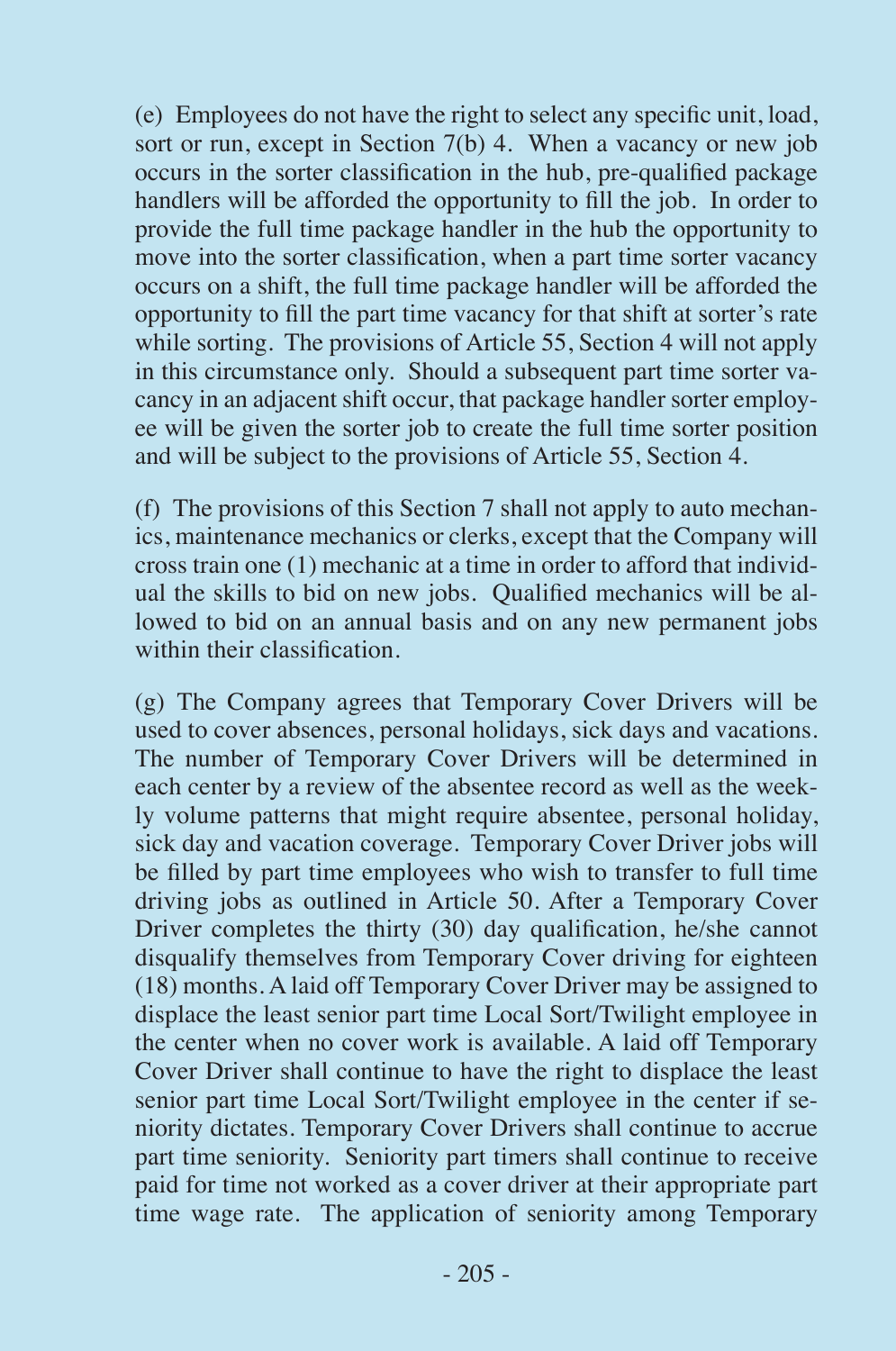Cover Drivers in a multi-center building will be subject to review by the labor manager and the Local Union. Unresolved issues would be referred to the grievance committee; if not resolved, it will be referred to the negotiating committee for resolution. After ratification, regular temporary package drivers working in excess of one (1) year, either singularly or in combination, covering for a specific person out on either compensation or disability, will in itself create another full time opening in that classification and will be bid under the appropriate article.

Part-time employees transferring to Temporary Cover Driver positions, whose part-time rate is higher than the TCD start rate will be red circled at their current rate until such time as the calculated progression rate exceeds that rate.

The first day driving date of a Qualified Temporary Cover Driver shall be the completion date of NSPT and be used for the purpose of bidding to a full time package driver job.

If a Temporary Cover Driver successfully bids for regular full time employment, his/her time as a Temporary Cover Driver will count toward the full time driver probationary period and wage progression. The Temporary Cover Driver shall have first preference on all new full time job openings in accordance with Article 50, Section 2.

Full time benefits will begin when he/she successfully transfers to seniority full time status. The Temporary Cover Driver will be guaranteed eight (8) hours when ordered to report to a driving job. The Company agrees to and will maintain the required number of bid delivery runs as required by the Central Pennsylvania Supplemental Agreement Article 48, Section 7(d). The rate of pay will be the starting package driver rate and follow the normal package driver rate progression.

(h) Part time employees may place their names on a list for Temporary Cover Drivers which the Employer will post for a two (2) week period on the first (1st) Wednesday in January and the first (1st) Wednesday in July of each year.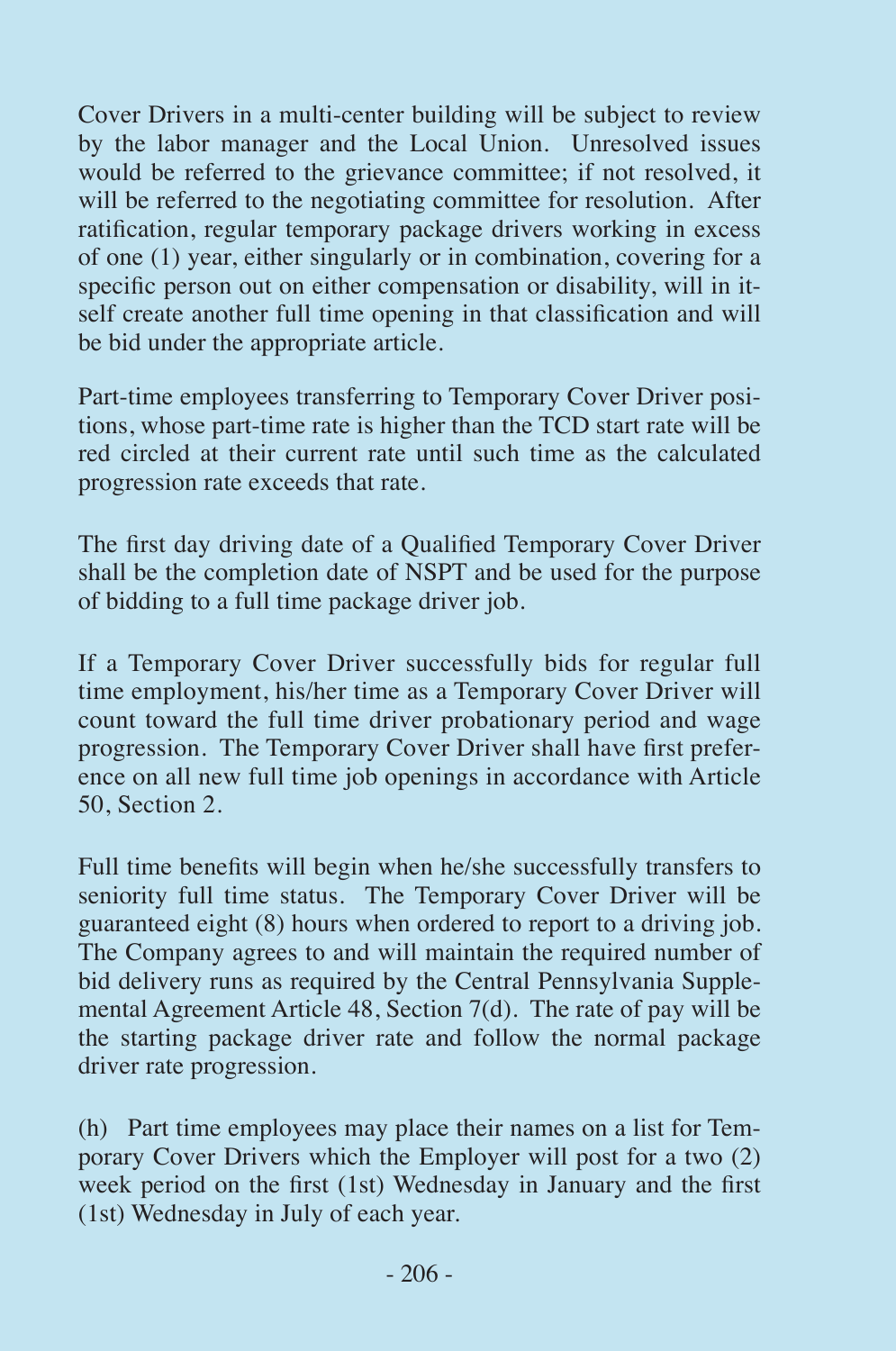### **Section 8**

The Employer shall maintain individual seniority lists for auto mechanics, maintenance mechanics and clerks in accordance with their respective job classification and they shall be separate and distinct from the seniority list of other employees covered by this Agreement. A clerical employee whose work is affected by computerization and whose job is abolished will dovetail into another classification for which the employee is qualified.

#### **Section 9 – Tractor Trailer School**

(a) Any qualified employee who is interested in qualifying as a tractor trailer driver, shall so notify the Employer. Such employees, in the building, in seniority order, will be permitted to attend the Employer training program which will be established periodically. The training program will consist of one (1) week of non-productive training on the employee's own time, and one (1) week of productive training for which the employee will be paid. As long as there is an interest, the Employer will be required to maintain a qualified list. The Employer will not be required to maintain more than one employee on the qualified list. When the qualified list is exhausted, the Employer will be required to train the most senior employee on the list to be qualified within ninety (90) days of the employee supplying the Employer with documentation in order to be trained. A good driving record, the age of 25, and other Employer standards, shall be a prerequisite to such training. Age 25 is primary but in cases where employees are not available at age 25, the Employer may, in certain circumstances, waive that requirement, provided those employees meet all other requirements. The Employer agrees to furnish the instructors and the necessary equipment. If disqualified for any reason, he/she can attend the school after one (1) year. After successfully completing the tractor trailer school, employees shall be placed on the qualified list in seniority order. This work will be offered to the qualified list after Feeder cover drivers. Employees on the qualified list must be offered five (5) consecutive days of work and can be worked at a rate of no less than their current bid position. Once an employee who is already qualified signs the qualified list he/she must stay on the qualified list for a minimum of one (1) year.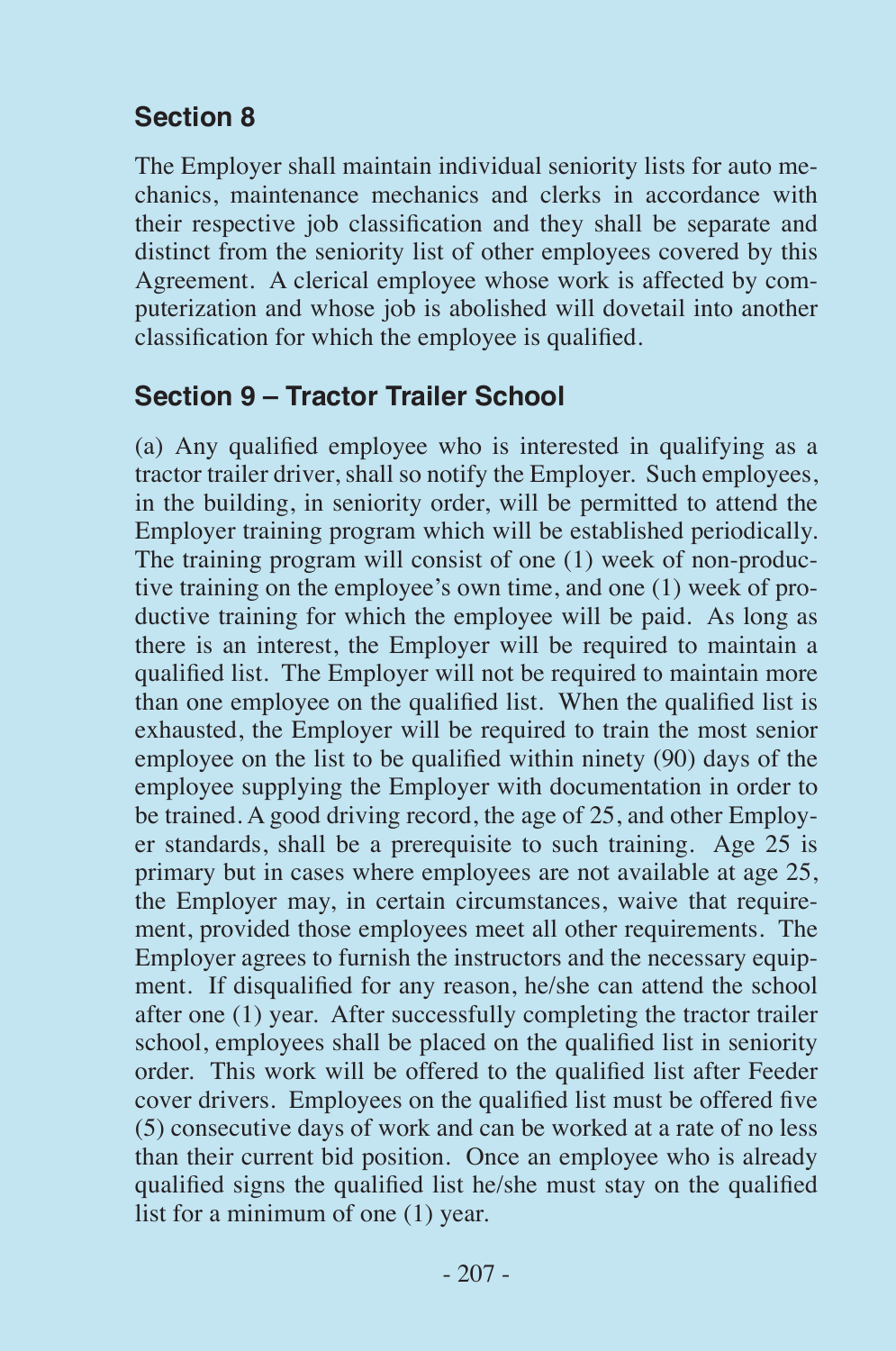After ratification, seniority feeder drivers who are off for a period of one (1) year for either compensation or disability will in itself create another full time opening in that classification and be bid under the appropriate Article.

(b) Current Tractor Trailer Qualifying School Interest List will be exhausted before subsequent lists are activated.

(c) To be eligible to sign the Tractor Trailer Qualifying School Interest List, an employee must not have had an accident during the year preceding his/her bid on or assignment to, a tractor trailer job.

(d) In the event that no tractor trailer driver presently in that clas $s$ ification or anyone on the current qualified list elects to fill the opening, the least senior employee on the current qualified list will be required to fill the opening, the resulting vacancy will be filled by the Employer.

(e) After being in the feeder driver classification for two (2) consecutive years an employee may bid into a classification with a lower hourly wage rate when a vacancy or new job occurs, provided the employee is qualified to perform the work. After accepting a job in a lower paying classification, the employee shall be removed from the qualified list. However, such employee may request to be put back on the qualified list at a later date providing he/she still meets all necessary requirements.

(f) Cover jobs shall be bid semi-annually in seniority order by employees in the feeder classification. This number will be subject to adjustment as the need for vacation coverage in the classification increases or decreases. Tractor trailer drivers who bid vacation cover jobs must select such jobs in seniority order each week for the following week. The job of these employees is to cover absences. Any cover driver who does not receive a regular start time for the following week will perform work in the classification as assigned, or be subject to the appropriate layoff article.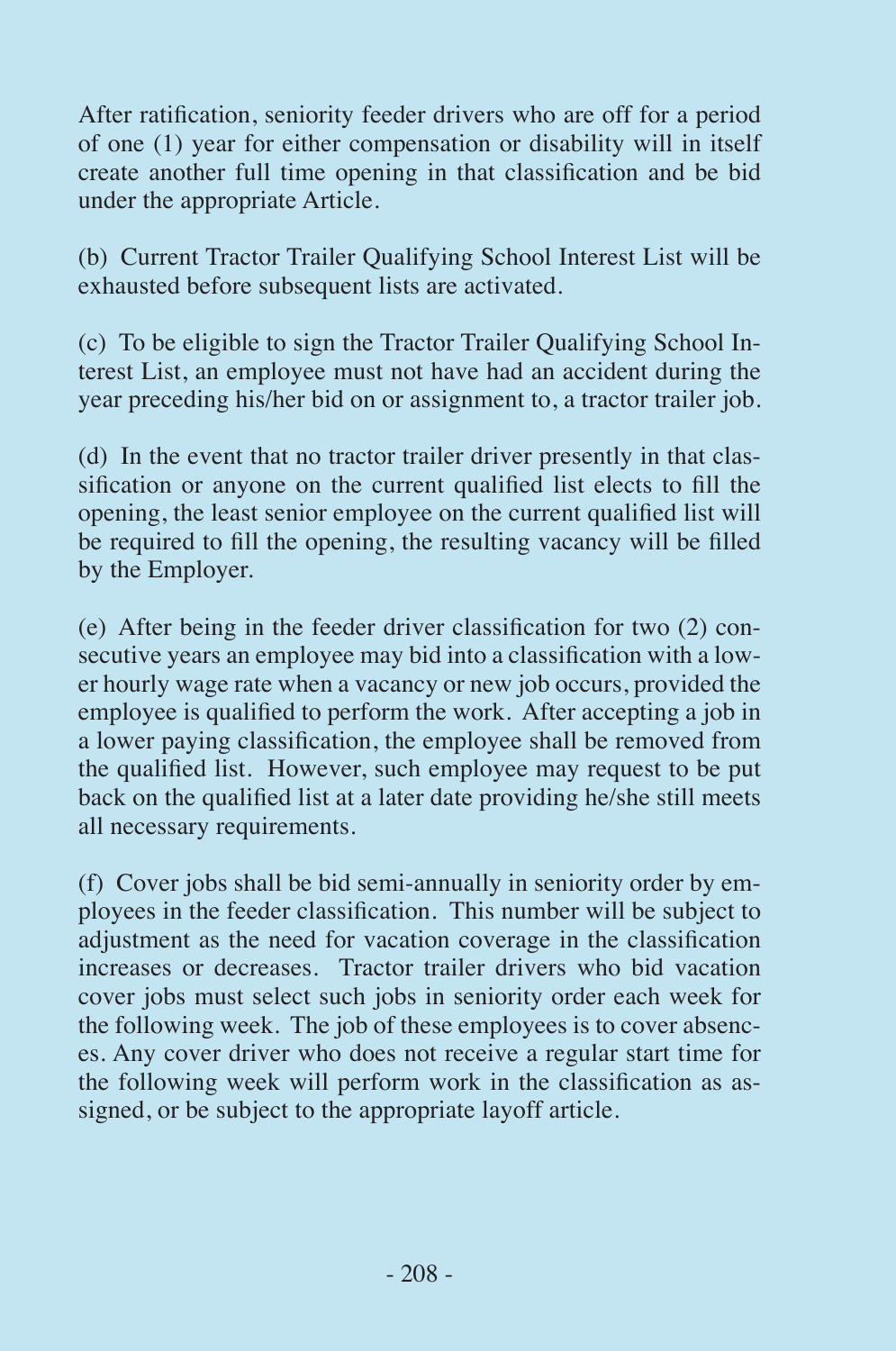### **ARTICLE 49 – UNIFORMS AND PERSONAL APPEARANCE**

The Employer agrees that if any employee is required to wear any kind of uniform as a condition of his/her continued employment, such uniform shall be furnished and maintained by the Employer, free of charge, at the standard required by the Employer.

The Employer will provide shirts with a maximum of ten (10) shirts allowable each year (five  $(5)$  winter – five  $(5)$  summer), on the basis of one (1) new shirt for each worn shirt turned in. These shirts will be maintained by the employee.

Mechanics will be provided with eleven (11) winter and eleven (11) summer shirts. Customer Counter Clerks will be provided with five (5) shirts, five (5) pants and the appropriate neckwear.

The uniform and UPS shirt will be worn at all times while on duty and at the standard determined by the Employer. Employees shall not wear any article of clothing determined to be incompatible with the uniform standards established by the Employer.

Yard Jockeys do not have to wear a uniform, but must have a uniform readily available at all times.

It is agreed that employees must strictly comply with the Employer's regulations concerning personal grooming and appearance and the wearing of uniforms and accessories.

The Employer shall provide lockers and the basic uniform shall be kept in the locker. Employees shall change into uniforms on the Company premises before reporting for duty and change out of uniforms after being relieved from duty each day.

### **ARTICLE 50 – PART TIME EMPLOYEES**

#### **Section 1**

Part time employees are defined as employees who when reporting to work as scheduled shall be guaranteed a minimum of three and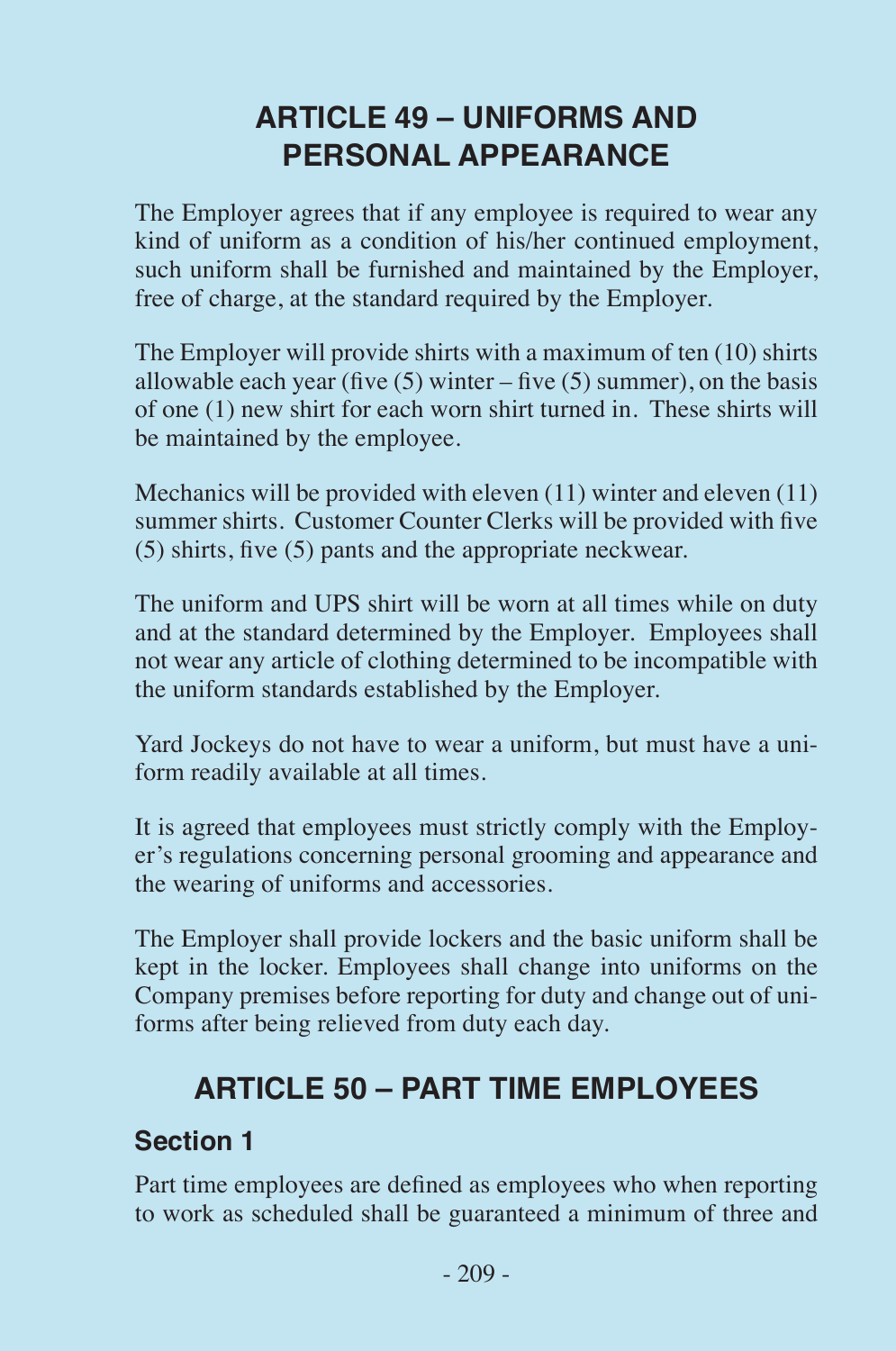one half (3-1/2) hours. Should any part time employee work beyond the fifth (5th) hour, they shall be paid time and one-half  $(1-1/2)$  unless they were previously scheduled to work eight  $(8)$ hours in which case they shall be guaranteed eight (8) hours straight time pay. All time worked over eight (8) hours will be paid at time and one-half (1-1/2).

Part time employees in order to qualify for their first (1st) week of vacation must:

1. Be a regular employee as provided in Article 48, Section 1.

2. Must have completed one (1) year of employment from their established seniority date.

3. Must have worked five hundred (500) hours or more prior to their anniversary date.

#### **Section 2 – Part Time Employees Transferring to Full Time Jobs:**

After the completion of the job selection procedure outlined in the Seniority Article, the resulting opening will be filled as follows:

Part Time employees may place their names on a list which the Employer will post for a two (2) week period on the first (1st) Wednesday in January and the first (1st) Wednesday in July for the purpose of filling the permanent new job or permanent vacancy resulting from the procedure outlined above. The procedure will not apply to such openings occurring in November and December. The job will be awarded to the senior bidding part time employee providing he/she meets the same requirements as applicants for that full time job.

After successfully completing the thirty (30) working day training period the employee will be paid for any unused personal holidays, sick days, or vacation days at four (4) hours per day at the part time employee rate.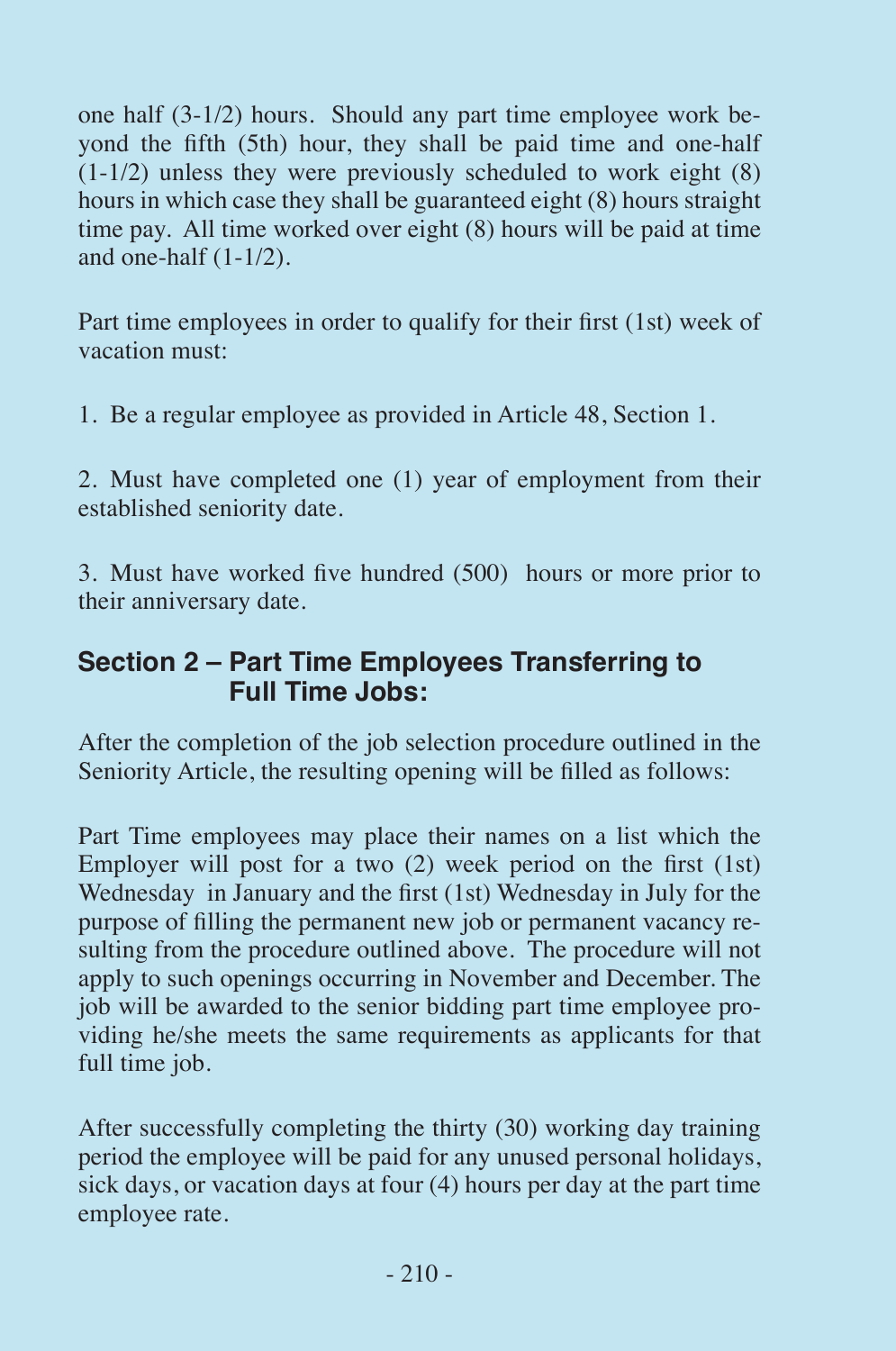Temporary Cover Drivers who become full time employees shall be paid for unused personal holidays and sick days at eight (8) hours per day at their current progression rate. These employees will be allowed to take the vacation they selected later in the vacation period without pay.

Temporary Cover Drivers who have worked eight hundred (800) hours as a Temporary Cover Driver during the preceding vacation period shall be paid for forty-five (45) hours at their straight time current wage progression rate.

Under no circumstances shall any employee be paid more than five (5) personal holidays per contract year or five (5) sick days per contract year or one vacation entitlement per contract year.

The employee awarded the job must satisfactorily complete a thirty (30) working day training period. An employee who fails to qualify as a full time employee shall not be eligible to come out again until all other part time employees so requesting shall have had an opportunity to qualify as full time employees. The above procedure will be applied on an alternating six (6) for one (1) basis (six 6) part time to every one (1) outside hire).

Part time employees successfully transferring to full time jobs will be considered as newly hired full time employees and will be added to the appropriate seniority list. Their seniority date will be the day of the transfer.

For vacation purposes, the employee shall receive additional seniority credit equal to all time worked as part time employees.

### **Section 3**

Part time employees will work off the part time employee seniority lists at each Center. Only part time employees hired after August 1, 1987 for the hub only, may be required to work a six (6) day operation. Employees may be worked any five (5) days. A standard work week may be established in relative seniority order with a posted day off schedule.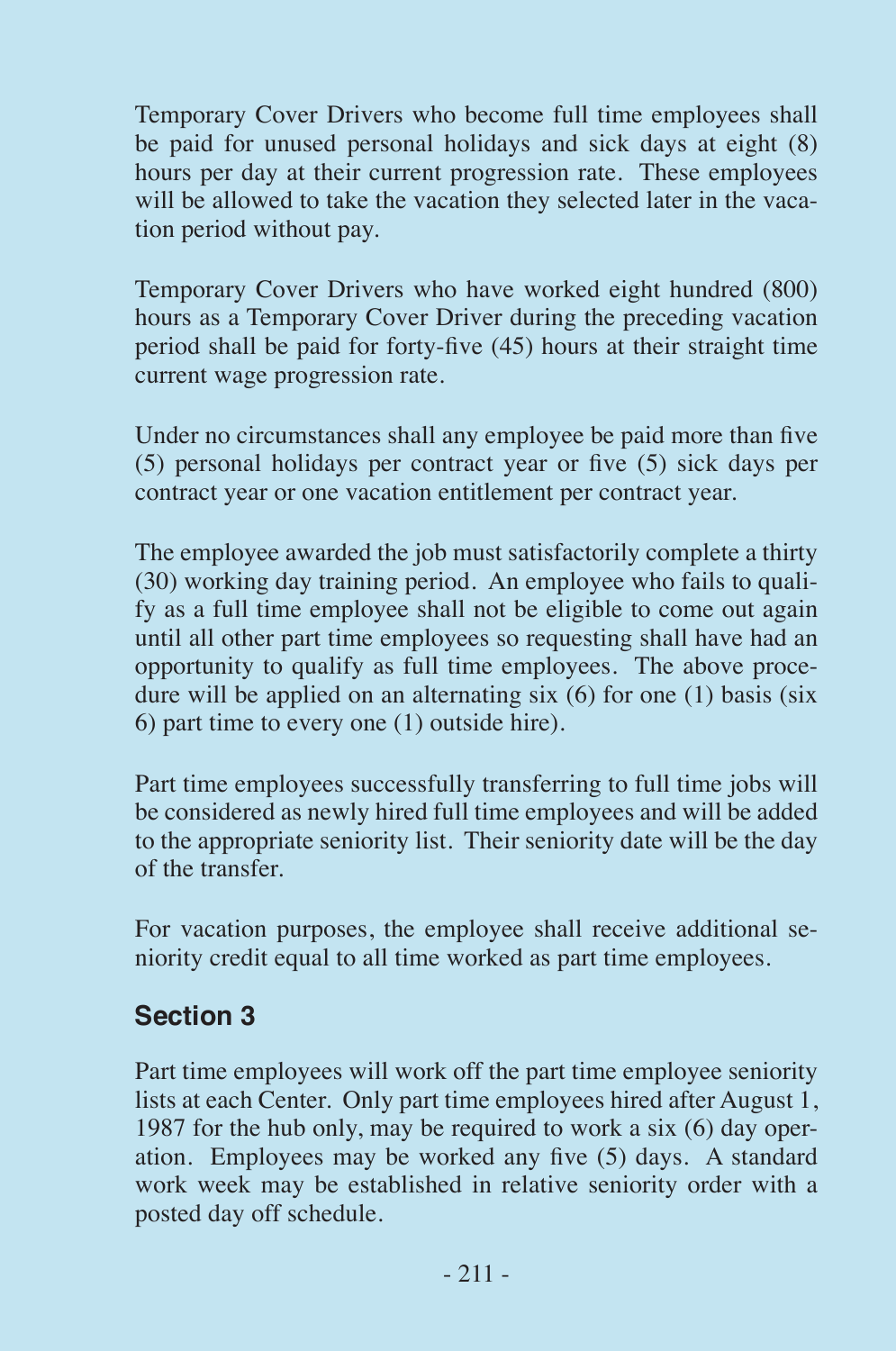The Employer will fill all vacancies and permanent new jobs for part time employees from the part time selection list in all months except November and December.

Part time employees with six (6) months or more seniority shall have the right to place their name on the list of employees waiting to be moved to a preferred job within their building. Such preferred jobs shall include, but not be limited to: preloader, sorter, clerical, irregular train, designated responder, carwasher, loader unloader, smalls sorter, smalls bagger, HVD, LVD, box line sorter, primary sorter, trailer sweeper, revenue auditor, SPA, SLAW. Sure Post, ODC/FDC, Data Acquisition and Haz Mat Acceptance Auditor . Employees do not have the right to select any specific unit, load or workstation unless a prior past practice has been established.

A maximum of twenty-five percent (25%) of the employees on a shift shall be allowed to change shifts in any one (1) calendar year. A shift includes different days of the week. The employee obtaining the new position shall remain on that shift for at least six (6) months.

### **Section 4**

Part time employees will not be permitted to do delivery driving, feeder driving, or tractor trailer driving work except Air. Part time employees will be permitted to move vehicles within the confines of the Employer's property, for the purpose of avoiding delay in their work.

Part time employees may place their names on a list for Air Exception Drivers, in accordance with Article 40, Section 1(h), which the Employer will post for a thirty (30) day period on the third (3rd) Monday in January and the third (3rd) Monday in July of each year.

Where part time employees are used in the carwash classification, they will be permitted to drive equipment to and from the carwash.

### **Section 5**

When any full time inside employee is not working due to a long term injury, illness (1 work week or longer) or vacation, he/she will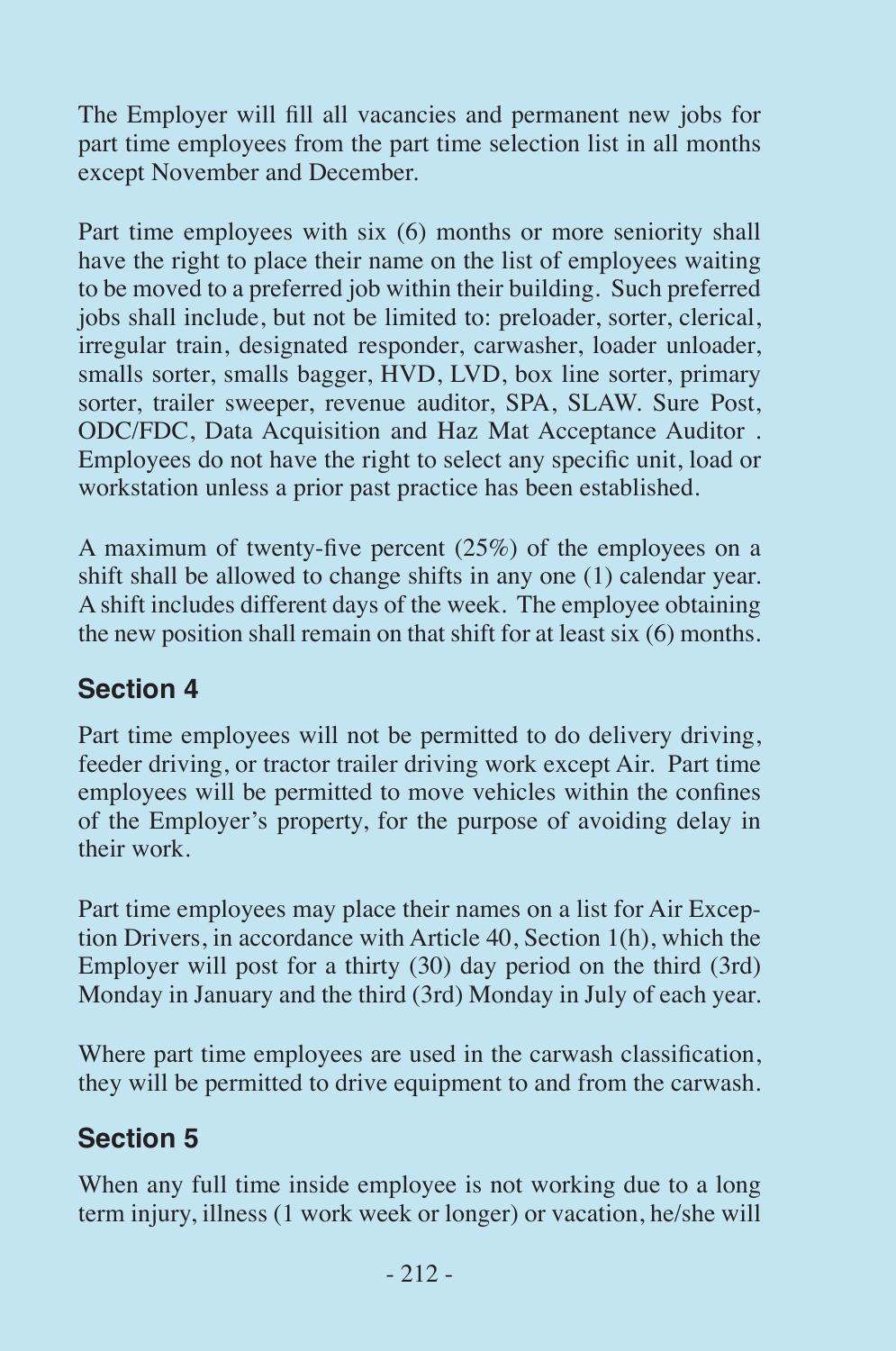be replaced by the senior part time employee until the full time employee returns. The coverage of these jobs cannot conflict with the part time employee's normal work assignment. If it becomes necessary to fill the job with two (2) part time employees, the eight (8) hour guarantee will not apply. For the part time employees replacing these full time employees, the overtime provisions of Article 50, Section 1 will not apply except for time and one half over eight (8) hours. The rate of pay will be the part timer's normal rate of pay. These days shall not accrue toward full time seniority.

While covering these full time jobs, the part time employees will continue to receive part time benefits.

### **Section 6**

After a five (5) day layoff, a part time employee may exercise his/ her seniority and displace the least senior part time employee in the building.

The first two (2) weeks after Christmas will be excluded from this provision.

It is understood that the most junior part time employee on the shift will be laid off first.

### **Section 7**

The Company and the Union agree to the concept of creating additional combination inside full time jobs. The Central Pennsylvania Negotiating Committee shall have the authority to negotiate additional combination full time jobs subject to the approval of the National Negotiating Committee.

### **ARTICLE 51 – GRIEVANCE PROCEDURES**

### **Section 1 – Grievances**

A grievance is hereby jointly defined to be any controversy, complaint, misunderstanding or dispute arising as to interpretation, application or observance of any of the provisions of this Agreement.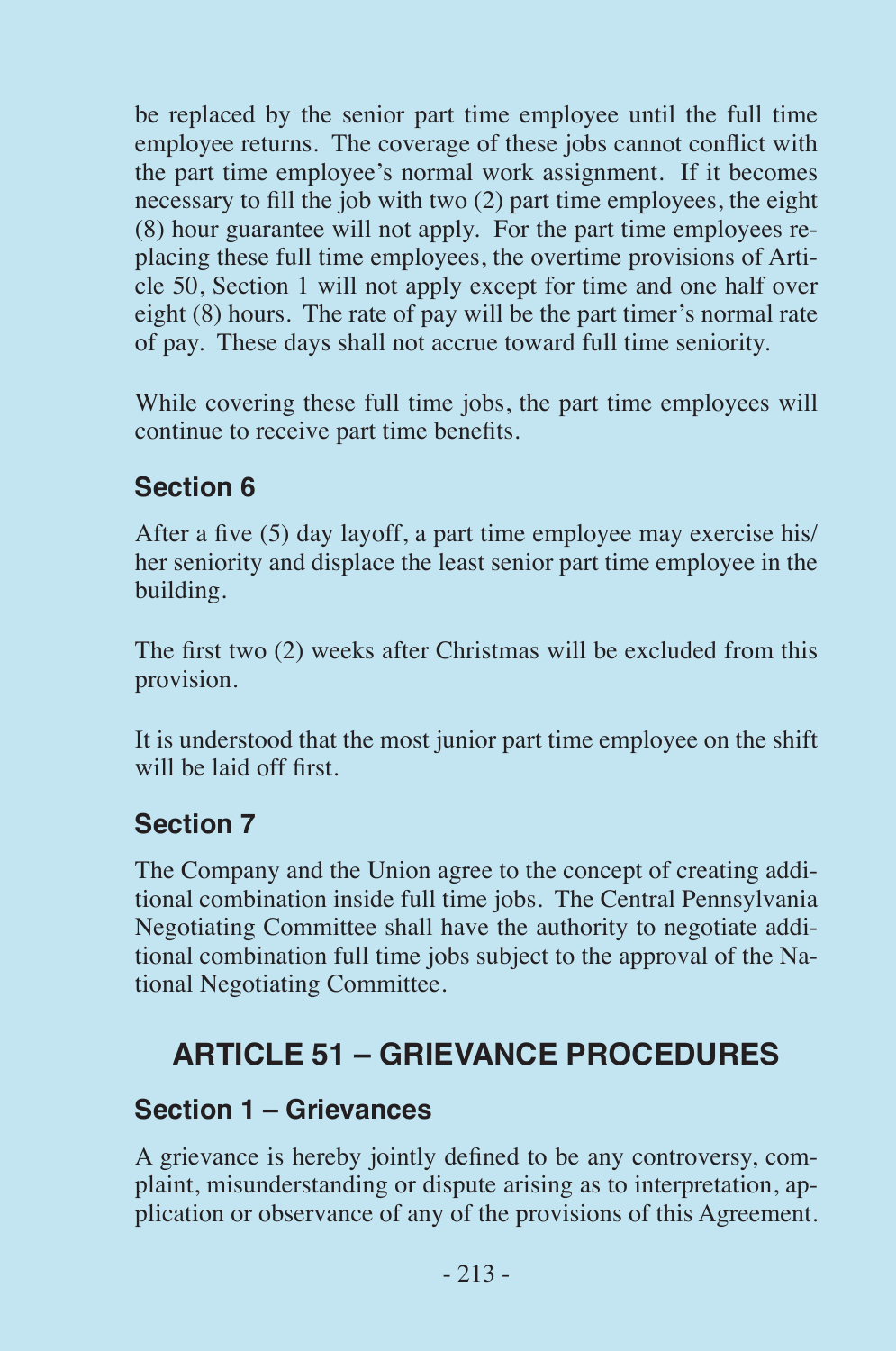Grievance procedures may be invoked by authorized Union Representatives.

In the event of a grievance, it shall be handled in the following manner:

(a) The employees shall report it to his/her shop steward in writing within five (5) working days. The steward shall attempt to adjust the matter with the supervisor within forty-eight (48) hours.

(b) Failing to agree, the shop steward shall promptly report the matter to the Union which shall submit it in writing and attempt to adjust the same with the Employer within five  $(5)$  working days. The Employer shall, upon written request, provide the Local Union or the steward designated by the Local Union, with documents/information that is reasonably related (based on NLRA standards) to the pending grievance.

(c) If the parties fail to reach a decision or agree upon a settlement in the matter, it shall be submitted in writing within ten (10) working days, unless otherwise mutually agreed, to the C.P.A.P.G.C. The C.P.A.P.G.C. shall establish monthly hearings dates except December, on a yearly basis. Monthly hearings may be postponed by mutual agreement between the parties.

(d) The C.P.A.P.G.C. shall be composed of UPS representatives and one (1) representative from each of the Local Unions Nos. 229, 401, 429, 764, 771, 773 and 776. The expense incurred by the C.P.A.P.G.C. shall be borne equally by all the Local Unions on a pro rate basis for the Local Unions having cases docketed on the agenda and United Parcel Service operations which are covered by this Agreement.

(e) In order that the C.P.A.P.G.C. may operate quickly and efficiently, the parties agree that a person, who may or may not be a member of the C.P.A.P.G.C., shall be mutually selected and designated to serve as Secretary. The Secretary, if not a member of the C.P.A.P.G.C. shall have no voice in making decisions and shall perform only the duties assigned to him/her by the C.P.A.P.G.C. The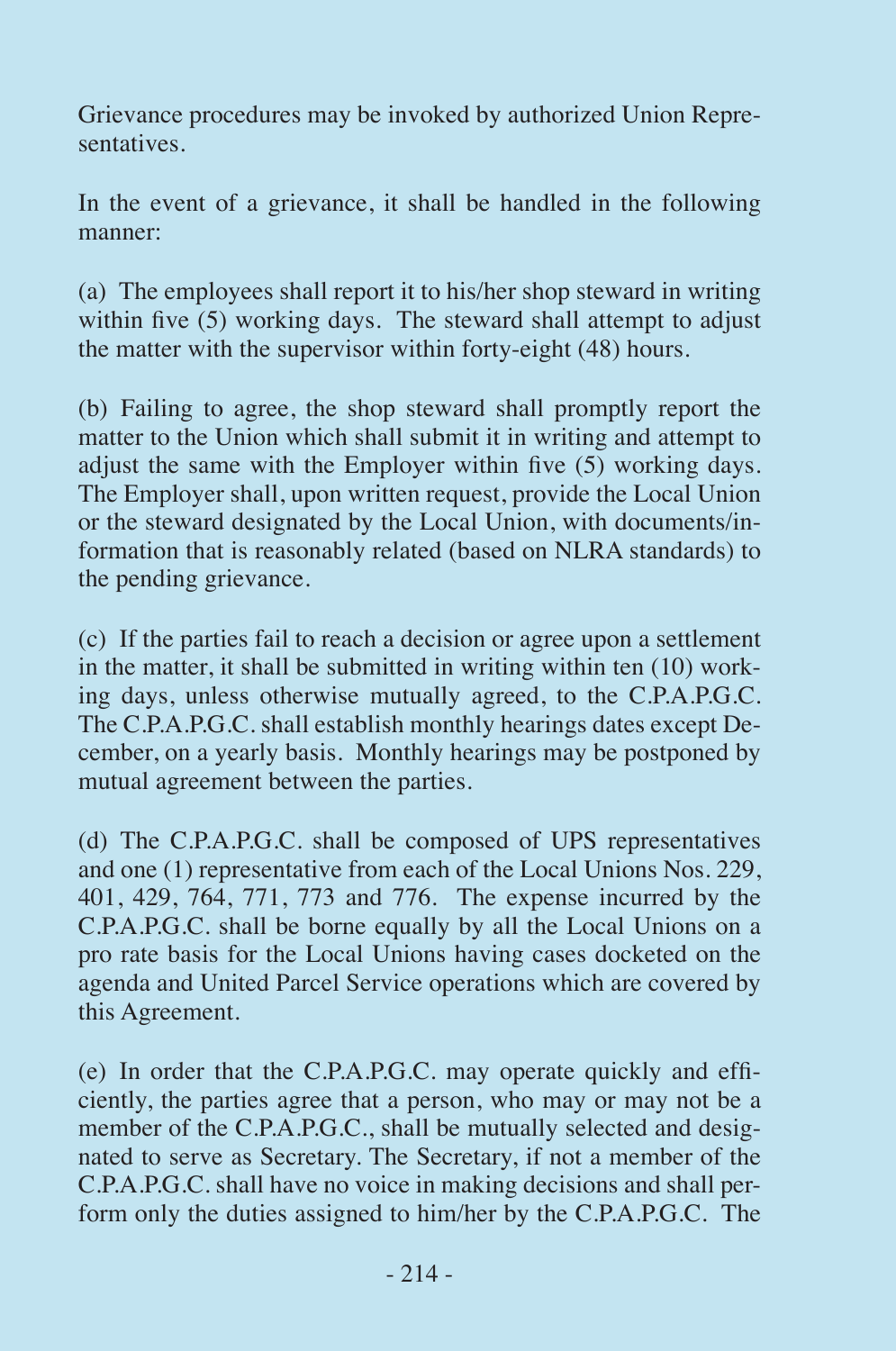Secretary shall docket cases, prepare the agenda and mail a copy prior to the scheduled meeting of the C.P.A.P.G.C. to each member of the Committee, the Employer, and Local Unions whose case appears on the agenda. The Secretary shall attend the meetings to prepare and keep the minutes and mail copies of minutes to the members of the Committee and shall also mail copies of the decisions of the C.P.A.P.G.C. to all UPS representatives and Local Unions who are parties to this Agreement.

(f) A grievance to be heard by the C.P.A.P.G.C. must be put in writing and submitted to the Secretary seven (7) days before the meeting of the C.P.A.P.G.C. The parties further agree that no grievance or grievances shall be discussed except which have been received by the Secretary of the C.P.A.P.G.C. within seven (7) days prior to the date of the meeting of the C.P.A.P.G.C. It is agreed that there shall be two (2) representatives of the Local Unions and two (2) representatives of UPS on each panel that hears a case. The members of the panel are to be selected from the overall C.P.A.P.G.C. The decision of the majority of the panel hearing the case shall be binding on all parties. Decisions reached at each step of the Grievance Procedure shall be final and binding.

(g) It is understood and agreed that the UPS representatives and the Local Union representatives of the C.P.A.P.G.C. representing the UPS operation and/or Local Union involved in a proceeding before the panel will be ineligible to act as a member of the panel during the proceedings.

#### **Section 2 – Arbitration**

If any grievance or dispute cannot be satisfactorily settled by a majority decision of the Panel of the C.P.A.P.G.C. then the grievance shall be submitted to the American Arbitration Association by either or both parties within five (5) days from the date of the hearing on the matter. An arbitrator must be selected to hear the deadlocked case within thirty (30) days from the date the grievance is submitted and the arbitrator must render a decision within thirty (30) days from the date of the final hearings or receipt of post hearing briefs. The thirty (30) day period may be waived by mutual agreement of the Company and the Union. It is agreed that the arbitrator is em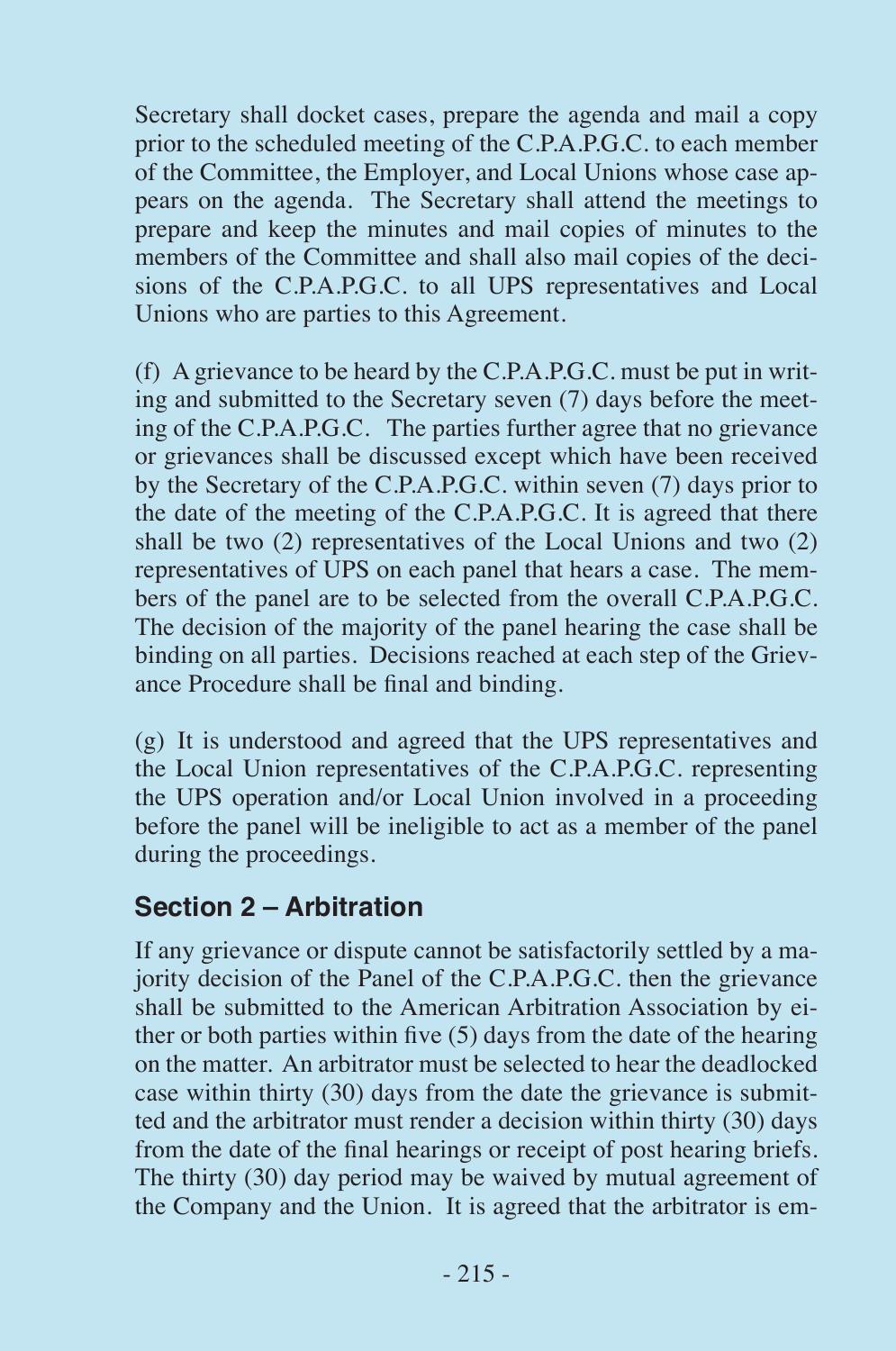powered to hear and decide the deadlocked case even if only one  $(1)$  of the parties submits to arbitration, or, if one of the parties fails to appear at the hearing or to present evidence. The arbitrator shall have the authority to apply the provisions of this Agreement, and to render a decision on any grievance coming before him/her, but shall not have the authority to amend or modify this Agreement or establish new terms and conditions under this Agreement. The cost of the Arbitrator shall be shared equally by the parties. The decision of the arbitrator shall be final and binding on the parties and employees involved. In the event that the losing party fails to abide by the arbitrator's decision, or that either party refuses to submit to his/her jurisdiction, the other party shall have the right to take all legal or economic recourse.

#### **Section 3 – Approval by Package Division, and then Director of the Package Division**

Before any strike or stoppage of work takes place over a grievance or interpretation arising out of this Agreement or Supplements hereto that cannot be settled in accordance with the grievance machinery as set out in this Agreement, there must be approval by the Package Division, and then the Director of the Package Division, with notice of such approval to be given to the Employer, in writing, prior to such a strike or stoppage of work. The granting of such approval by the Package Division, and then the Director of the Package Division shall not impose any liability on said Region.

### **Section 4 – Illegal Strikes**

It is further mutually agreed that the Local Union will, within two (2) weeks of the date of the signing of this Agreement, serve upon the Employer a written notice which notice will list the Union's authorized representative who will deal with the Employer, make commitments for the Union generally and in particular have the sole authority to act for the Union in calling or instituting strikes or any stoppages of work in a case where a strike or stoppage is authorized under this Agreement, and the Union shall not be liable for any activities unless so authorized.

It is agreed that in all cases of unauthorized strike, slowdown, walkout, or any unauthorized cessation of work in violation of this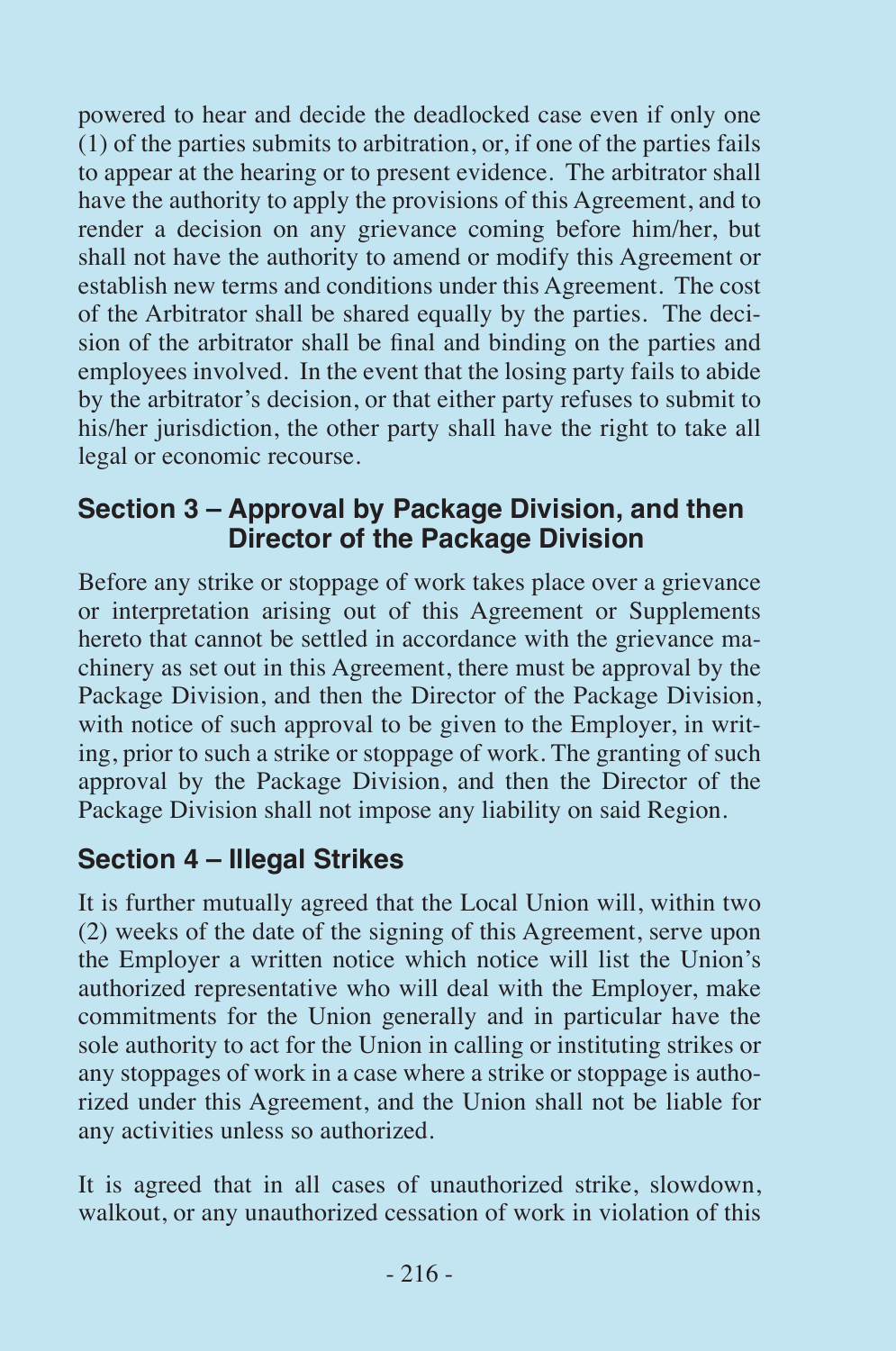Agreement, the Union shall not be liable for damages resulting from any unauthorized action of its members. While the Union shall promptly undertake every reasonable means to induce said employees to return to their jobs during such period of unauthorized stoppages of work mentioned above, it is specifically understood and agreed that the Employer shall have the sole and complete right of discipline, including the sole and complete right to discharge any employee participating in any unauthorized strike, slowdown, walkout or any other cessation of work and such employee shall not be entitled to have any recourse to any other provision of this Agreement.

### **ARTICLE 52 – DISCHARGE OR SUSPENSION**

The Employer shall not discharge nor suspend any employee without just cause, but in respect to discharge or suspension shall give at least one (1) warning notice of a complaint against such employee to the employee, in writing, and a copy of the same to the Union, except that no warning notice need be given to an employee before he/she is discharged if the cause of such discharge is dishonesty, drinking alcoholic beverages or being under the influence of drugs or in illegal possession of drugs during the workday (including meal period) or drunkenness, recklessness resulting in serious accident while on duty, or the carrying of unauthorized passengers while on the job or offenses of equal seriousness. Except for serious accidents, a driver will not be removed from the payroll during an investigation of an accident. The driver can be assigned to non-driving work during this period. Before disciplinary action is taken, a meeting shall be held with the employee and the employee shall have the right to choose a Steward who is readily available and on the premises. In the case of discharge for any offense other than the above mentioned, including suspension, the disciplinary action will be held in abeyance for two (2) weeks to give the Local Union the opportunity to intervene prior to the action being taken. The warning notice, suspension or discharge as herein provided shall not remain in effect for a period of more than nine  $(9)$  months from the date of said warning notice, suspension or discharge.

Any disciplinary action will list the violation(s) and be by proper written notice to the employee and the Union affected. Disci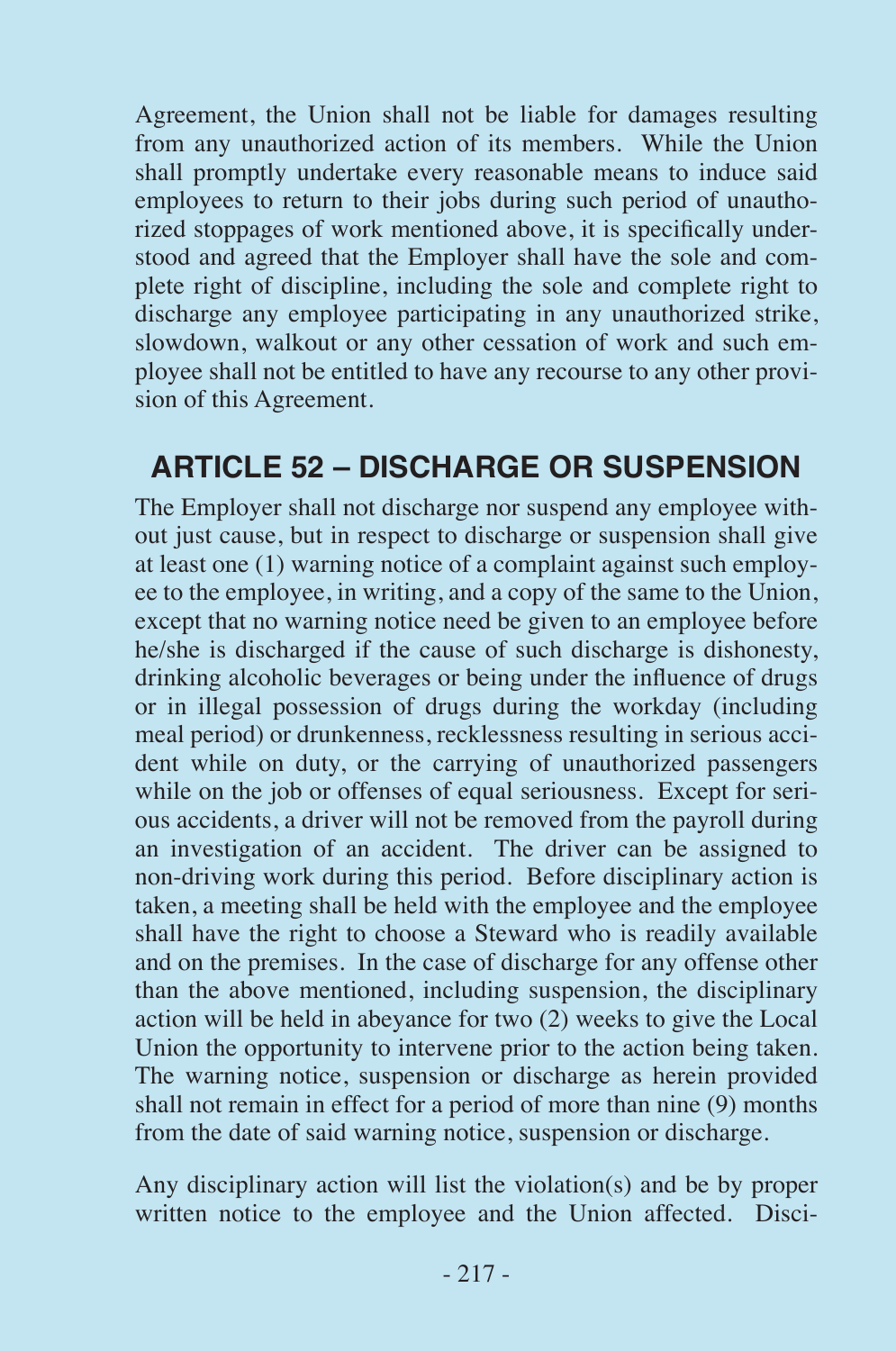plinary letters must be issued by the Company within ten (10) working days after the incident. Any employee may request an investigation as to his/her discharge or suspension. Should such investigation prove that an injustice has been done an employee, he/ she shall be reinstated. The C.P.A.P.G.C. or the impartial arbitrator shall have the authority to order full, partial or no compensation for time lost. Appeal from discharge or suspension must be taken within ten (10) days by written notice and a decision reached within thirty (30) days from the date of suspension or discharge. An employee shall be given a copy of any Company form or document signed by the employee if requested.

The Company will not use absenteeism or accidents in conjunction with any other disciplinary action.

### **ARTICLE 53 – MEAL PERIOD**

#### **Section 1**

Full time employees, unless otherwise specified below, shall be entitled to and required to take a meal period of one (1) hour at the direction of the Employer.

Full time inside employees assigned to the Harrisburg Hub sort shall be entitled to and required to take a meal period between one-half  $(1/2)$  and one and one-half  $(1 \frac{1}{2})$  hours at the direction of the Employer. The meal period for these full-time inside employees will be posted for the following week, unless there are no changes. The company may change the meal period daily by up to one-half (1/2) hour.

In such instances, where the Employer has the ability to acquire additional customers, creating additional full time inside jobs, over and above such jobs in existence, at the other centers within the Central Pa Supplemental area, the parties may mutually agree to flexible lunch periods as listed above to further the interests of the Union and the Employer.

Only by mutual consent an employee may take an unpaid one-half (1/2) hour meal period.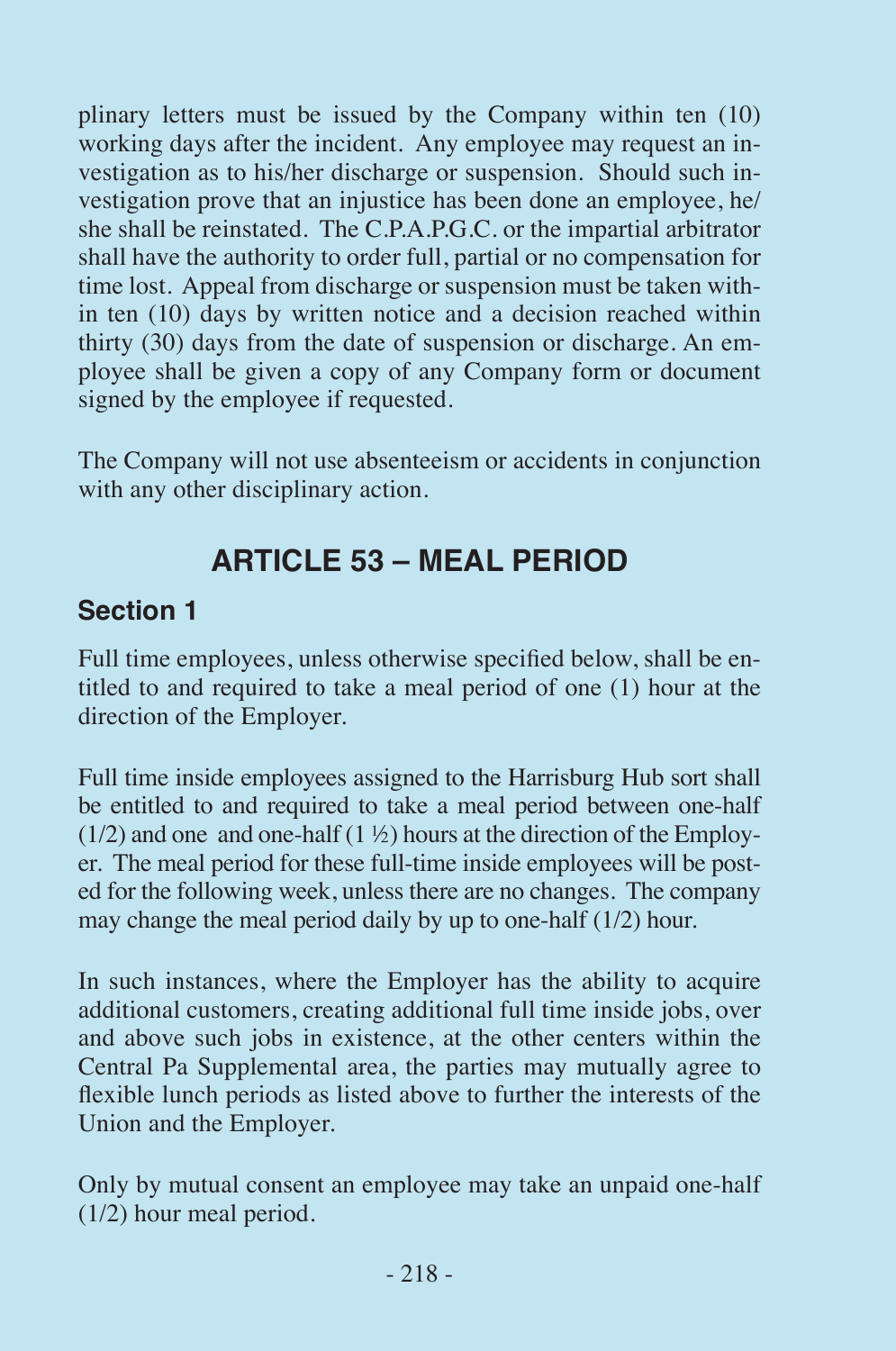All mechanics shall be entitled to and required to take a meal period of one-half (1/2) hour at the direction of the Employer.

Part time employees who work a double shift will be afforded the opportunity to have a minimum thirty (30) minute unpaid rest period.

### **Section 2**

The parties are agreed in principle that where practical the meal period will not start before the employee has been on duty three (3) hours or after the employee has been on duty five (5) hours.

### **Section 3**

The Employer may direct any employee to work all or part of his/ her one (1) hour meal period, in which event the employee shall receive twenty (20) minutes to eat on the Employer's time, and the employee may not be dismissed one (1) hour early but must be worked to the employee's regular quitting time, producing a minimum of one (1) hour of overtime pay.

### **Section 4**

At the option of the employee, he/she may either break this one (1) hour into two (2) periods, one (1) of twenty (20) minutes after the first (1st) hour and prior to the completion of the third (3rd) hour, and a later meal of forty (40) minutes, or take a single sixty (60) minute period. Should the employee have committed air deliveries, the first break will be after their completion. However, due to the special needs of the business, the Employer reserves the right to require certain designated employees to take one (1) continuous hour for lunch.

### **Section 5**

No employee shall use the Employer's equipment to drive home to lunch.

### **Section 6**

The meal period for employees assigned to work inside will be scheduled as close to the middle of the shift as possible. It is under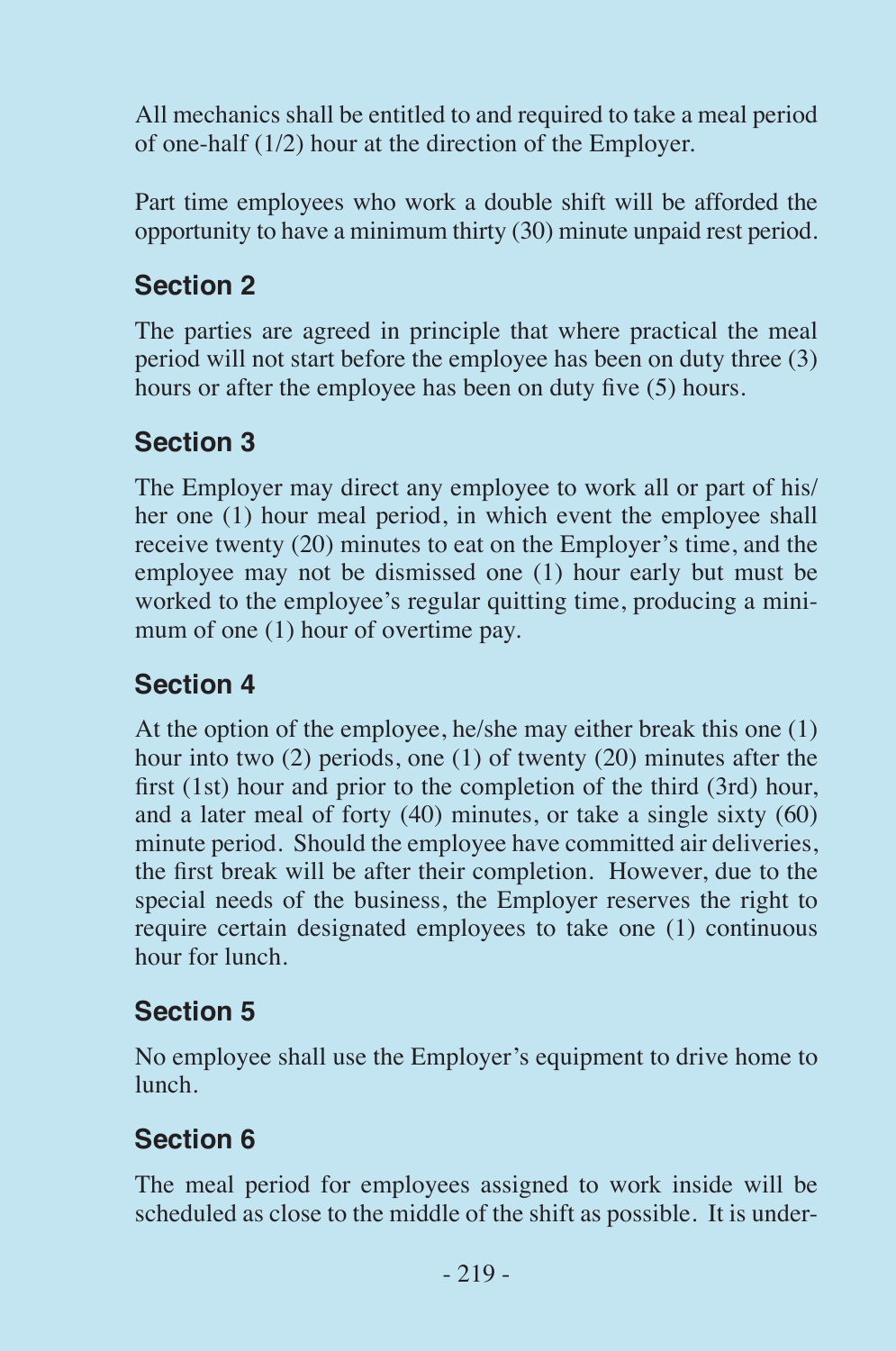stood, however, that the Company may change the time for meal periods, if in its opinion, the needs of the operation so require.

### **Section 7**

All full time employees will be entitled to a paid ten (10) minute daily rest period as follows:

(a) Package drivers will take the rest period during the second (2nd) half of the work day on the respective delivery area.

(b) Feeder drivers and all other full time employees will take the rest period at such time as may be mutually agreed to by the Company and the employee. It is understood, however, that the Company may change the time for the rest period if in its opinion the needs of the operation so require.

(c) All inside employees shall be assigned their break period which may be changed from time to time as the needs of the operation may require.

### **ARTICLE 54 – PAID FOR TIME**

### **Section 1 – General**

All employees covered by this Agreement shall be paid for all time spent in the service of the Employer. Rates of pay provided for by this Agreement shall be minimums.

 Established starting times may be changed from time to time as the nature of the Employer's business requires. The established starting time may be changed by the Employer upon forty-eight (48) hours notice, with the exception of November 1st until the end of the third (3rd) full week of January. In that period the company would notify the employees twenty-four (24) hours prior to the next report. If an employee is called to start work, before his/her scheduled starting time, he/she shall be paid one and one-half (1-1/2) time his/her regular straight time rate for the hours worked before his/her regular scheduled starting time. The above may not apply when an emergency occurs where conditions beyond the Employer's control compel interruptions or delays in operations.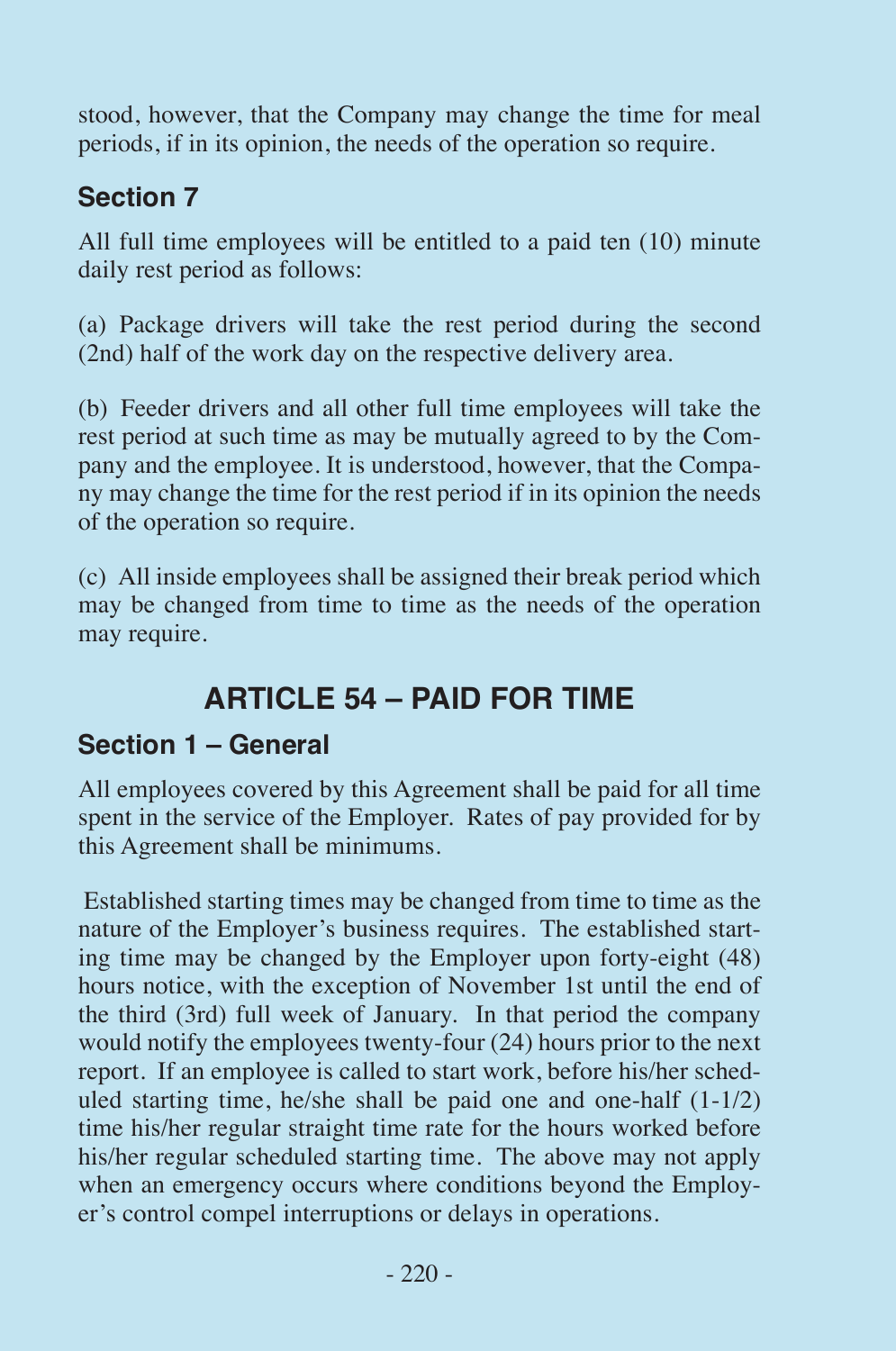Time shall be computed from the time that the employee is ordered to report for work and registers in and until he/she is effectively released from duty. All time lost due to delays as a result of overloads or certificate violations involving federal, state or city regulations, which occur through no fault of the driver, shall be paid for.

Weekly scheduled start times will be posted for all part-time sorts. The Company is obligated to give as much notice as possible if part time start times are changed, however, notification will be no later than the previous work day prior to the change in start time.

### **Section 2**

Employees called to work shall be allowed reasonable time, without pay, to get to the center and shall be paid full pay from the time they report or register in as ordered. If called and reporting, employees shall be guaranteed eight (8) hours pay at the rate specified in this Agreement for their classification of work. If an employee is put to work he/she shall be guaranteed a minimum of eight (8) hours pay. In order to qualify for any guarantee under this Article, an employee must commence work at his/her scheduled starting time and complete his/her scheduled shift.

If an automotive mechanic or maintenance mechanic has completed his/her work and been released, but is later recalled for emergency work after having left the center, he/she shall be paid a minimum of four (4) hours at the applicable pay rate.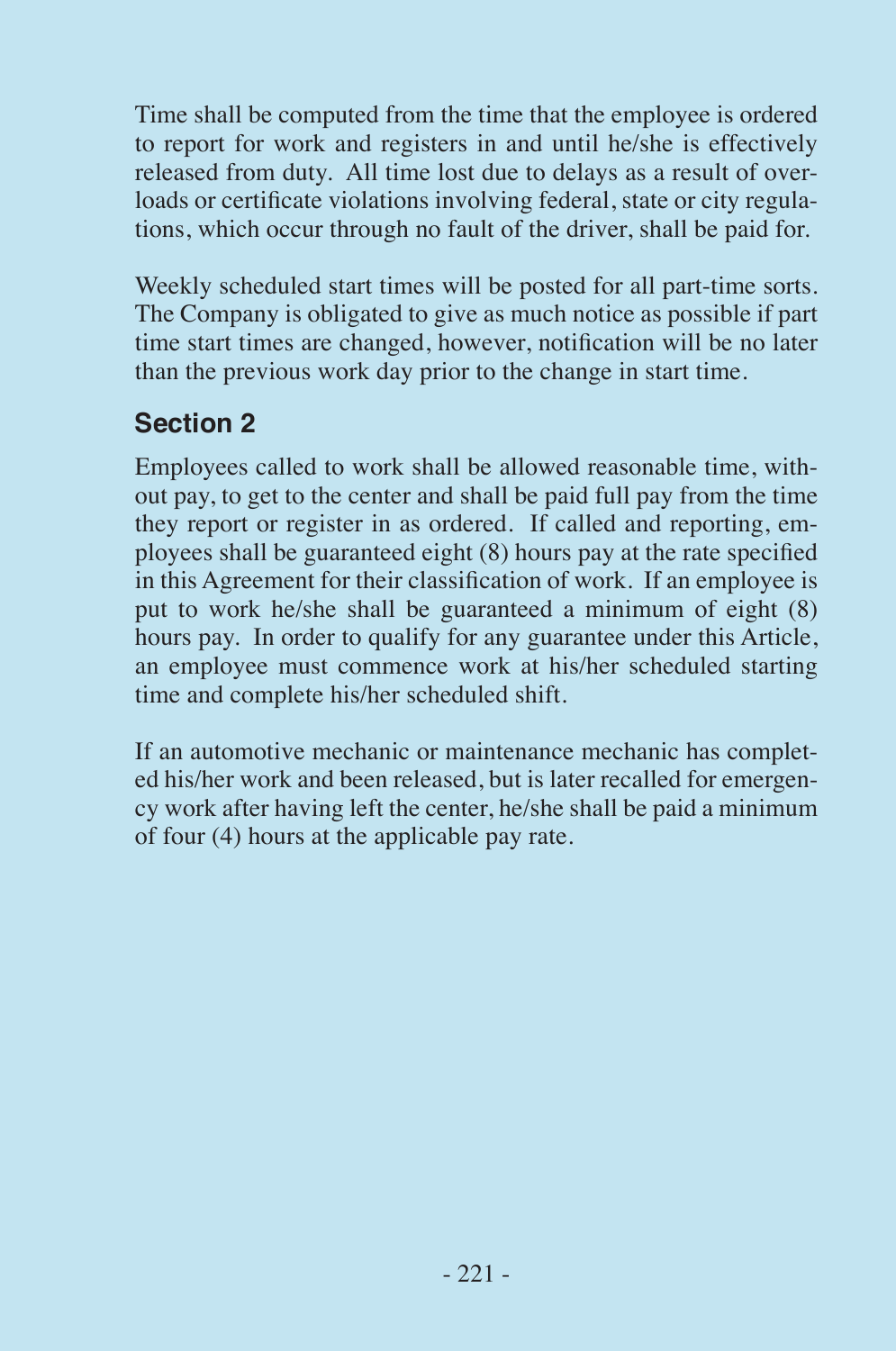### **ARTICLE 55 – WAGES & WORKING CONDITIONS**

| Central PA wage schedule -2018-2023                    |                  |          |          |          |          |           |
|--------------------------------------------------------|------------------|----------|----------|----------|----------|-----------|
| <i>Classification</i>                                  | Existing<br>Rate | 8/1/2018 | 8/1/2019 | 8/1/2020 | 8/1/2021 | 8/01/2022 |
| Package driver<br>Package car pups<br>\$.10 additional | 36.20            | 36.90    | 37.65    | 38.45    | 39.35    | 40.35     |
| Feeder drivers                                         | 36.30            | 37.00    | 37.75    | 38.55    | 39.45    | 40.45     |
| <b>Doubles</b>                                         | 36.80            | 37.50    | 38.25    | 39.05    | 39.95    | 40.95     |
| Triples                                                | 36.95            | 37.65    | 38.40    | 39.20    | 40.10    | 41.10     |
| Auto mechanic                                          | 36.34            | 37.04    | 37.79    | 38.59    | 39.49    | 40.49     |
| Building mechanic                                      | 36.34            | 37.04    | 37.79    | 38.59    | 39.49    | 40.49     |
| Carwasher, porter                                      | 34.38            | 35.08    | 35.83    | 36.63    | 37.53    | 38.53     |
| Package handler                                        | 34.45            | 35.15    | 35.90    | 36.70    | 37.60    | 38.60     |
| <b>Sorter</b>                                          | 36.11            | 36.81    | 37.56    | 38.36    | 39.26    | 40.26     |

#### **Section 1 – Central Pennsylvania Wage Schedule**

The definition of the full-time job classification of "Sorter" and part time classification of "Preloader-Sorter" have been specified as follows:

Distributing parcels to lateral belts (four (4) or more), transverse belts (four (4) or more) or any combination of lateral and transverse exceeding four (4), box lines, key entry or voice encoding systems and the sequential loading of parcels in the package delivery vehicles.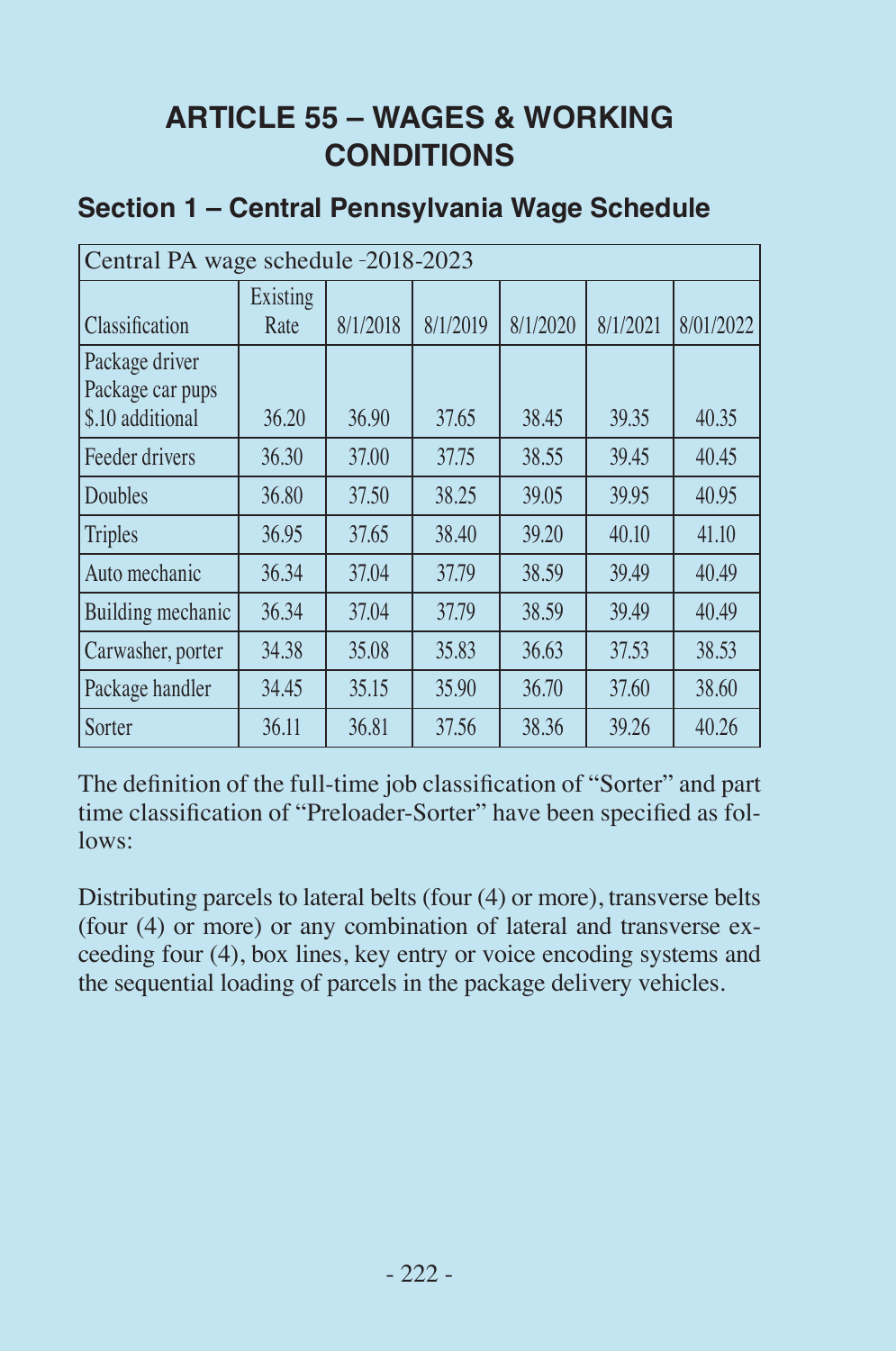| <b>Job Category</b>     | Eligible       |                |  |
|-------------------------|----------------|----------------|--|
|                         | Yes            | N <sub>0</sub> |  |
| Unloader                |                | $\mathbf{X}$   |  |
| <b>Primary Sorter</b>   | X              |                |  |
| <b>Secondary Sorter</b> | X              |                |  |
| <b>Boxline Sorter</b>   | X              |                |  |
| <b>Irregular Sorter</b> | X              |                |  |
| <b>Smalls Sorter</b>    | X              |                |  |
| Key Entry Sorter        | X              |                |  |
| Voice Encoding Sorter   | X              |                |  |
| Loader                  |                | $\mathbf{X}$   |  |
| Preloader               | X              |                |  |
| <b>Smalls Bagger</b>    |                | X              |  |
| <b>HVD</b> Splitter     |                | $\mathbf{X}$   |  |
| LVD Splitter            |                | $\mathbf{X}$   |  |
| Pick Off                |                | $\mathbf{X}$   |  |
| ODC/FDC                 | X              |                |  |
| Haz Mat Acc Auditor     | $\mathbf{X}$   |                |  |
| Data Acquisition        | $\overline{X}$ |                |  |

The following job categories will be administered as eligible or not eligible under the stated criteria for Preloaders-Sorters.

To remain in the Preloader-Sorter classification an employee must satisfactorily pass the periodic sorter tests or audits for accuracy and quantity. To remain in the sort isle, a sorter must get a score of 95% on the sorter test.

(a) Part Time Employees

All part-time employees who have attained seniority as of August 1, 2018 will receive the following general wage increases for each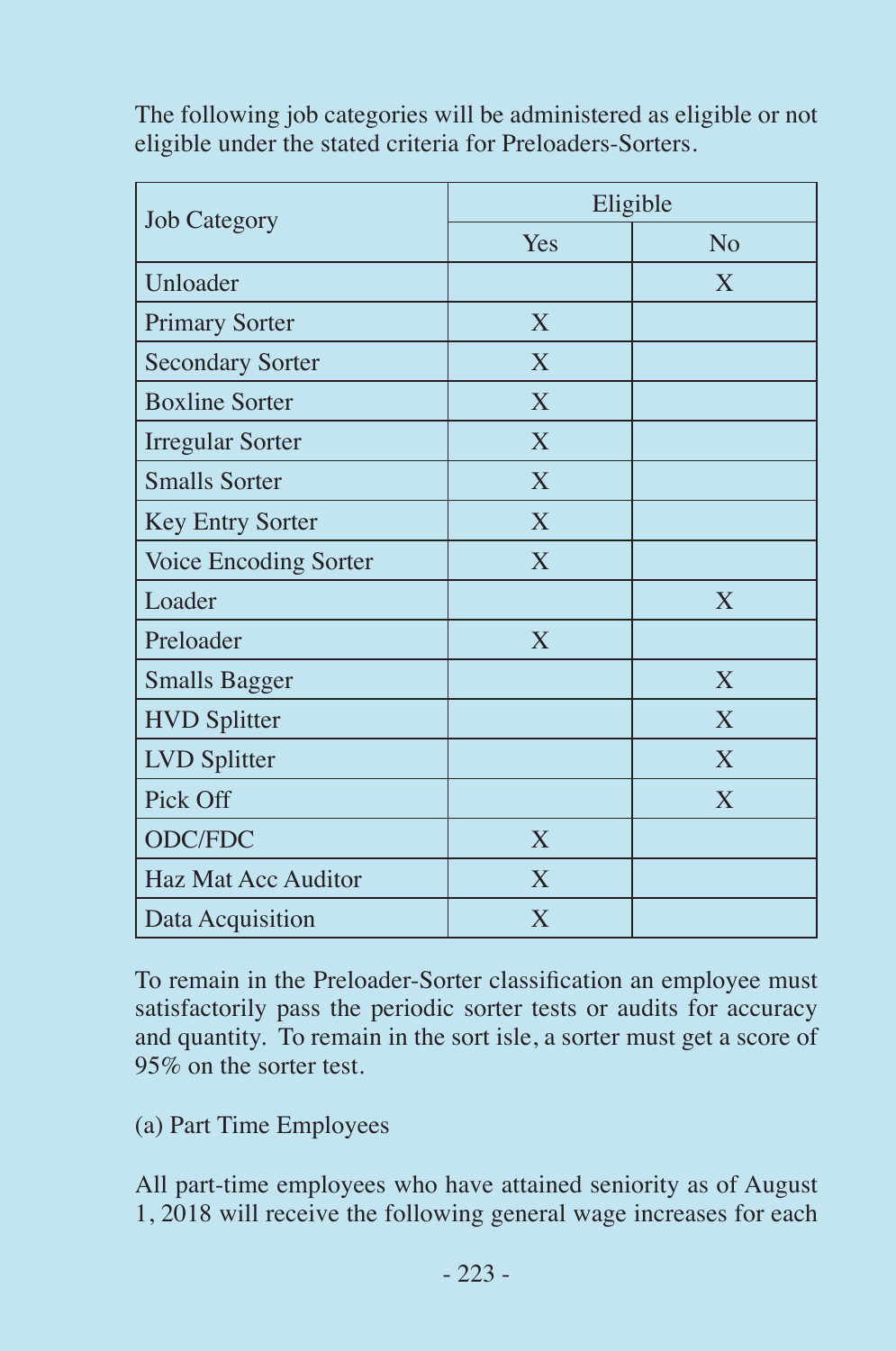contract year. The total wage increase for each year will be as follows:

| 2018 | seventy cents      | (\$0.70)  |
|------|--------------------|-----------|
| 2019 | seventy-five cents | (\$0.75)  |
| 2020 | eighty cents       | ( \$0.80) |
| 2021 | ninety cents       | (\$0.90)  |
| 2022 | one dollar         | (\$1.00)  |

Part-time employees still in progression on August 1, 2018 shall receive the above contractual increases and will be paid no less than what they are entitled to in accordance with the wage schedules in Article 22, Section 5(b) below. The progression set forth in (b) below shall be applied effective August 1, 2018

(b) Newly Hired Part Time Employees

Part time starting rate will be effective August 1, 2018 \$13.00

| 8/1/2019 | \$14.00 |
|----------|---------|
| 8/1/2020 | \$14.50 |
| 8/1/2021 | \$15.00 |
| 8/1/2022 | \$15.50 |

Part time employees currently earning less than \$13.00 per hour will receive an increase to at least \$13.00 per hour on August 1, 2018. If the General Wage Increase (.70) added to the employee's current hourly rate exceeds \$13.00 the employee receives the higher wage.

(c) The wage rates and increases provided in (a) and (b) shall be a minimum.

In addition, the above wage rates may be further increased under the provisions of Article  $33$ , (Cost of Living) for part time employees who have completed the wage progression schedule.

Starting rate for Package Driver Helpers shall be the same as the starting rate for the lowest paid part time employees.

Starting rate for center clerks will be \$8.50 per hour for employees not in the classification before August 1, 2002.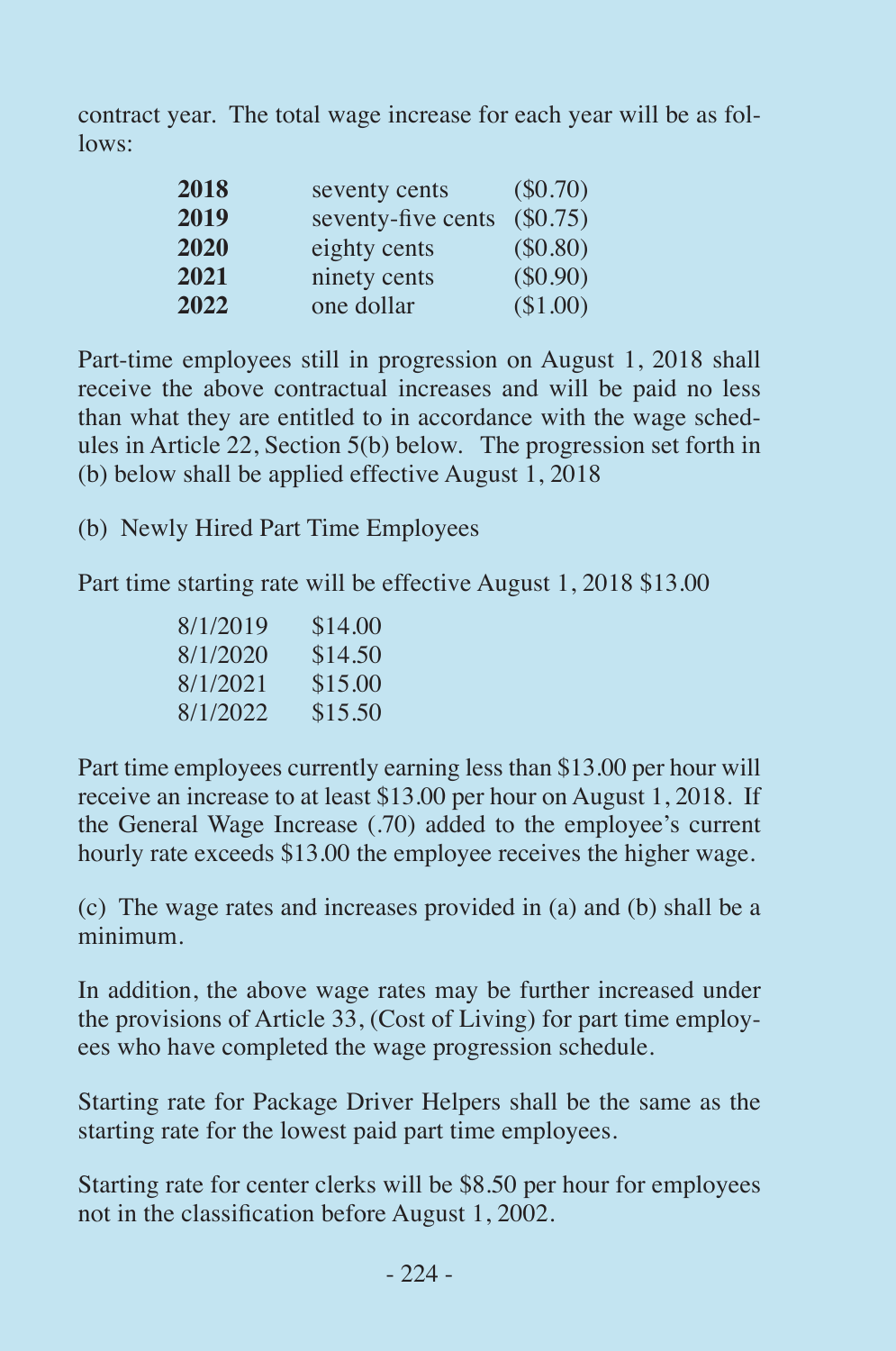(d) Package driver helpers may be used for the time period November 1st until the end of the third (3rd) full week of January.

Beginning the Monday after Thanksgiving through the third full week in January, once all temporary cover drivers who have completed the appropriate package driving progression have been offered work as package car drivers at their regular rate of pay, part time helpers may be used in that same center.

Such helper work will be offered in seniority order first to temporary cover drivers and then, to other part time employees, providing that this work will not interfere with their regularly scheduled duties.

After all seniority part time requests have been honored, the Employer may hire off the street.

Package driver helpers shall be guaranteed three (3) hours per day provided they report at their scheduled start time. If a helper is scheduled to meet a driver and the driver is late at the scheduled meet point, the helper's hours will commence from the scheduled time of the meet. Should there be occasions where the combined hours exceed eight (8) hours, overtime will be paid on all hours worked in excess of eight (8) hours in that day.

Package Driver Helper Rate of Pay:

Employees hired prior to August 1, 1995 and Temporary Cover Drivers – \$12.50 per hour

Employees who had attained seniority prior to ratification of the 1997 Agreement – \$9.00 per hour

Employees who attain seniority after ratification of the 1997 Agreement – \$8.50 per hour

(e) Apprentice Mechanics. Apprentice rate shall be as follows:

| <b>Starting Wage</b> | 75\% of Mechanics rate |
|----------------------|------------------------|
| After 9 months       | 80\% of Mechanics rate |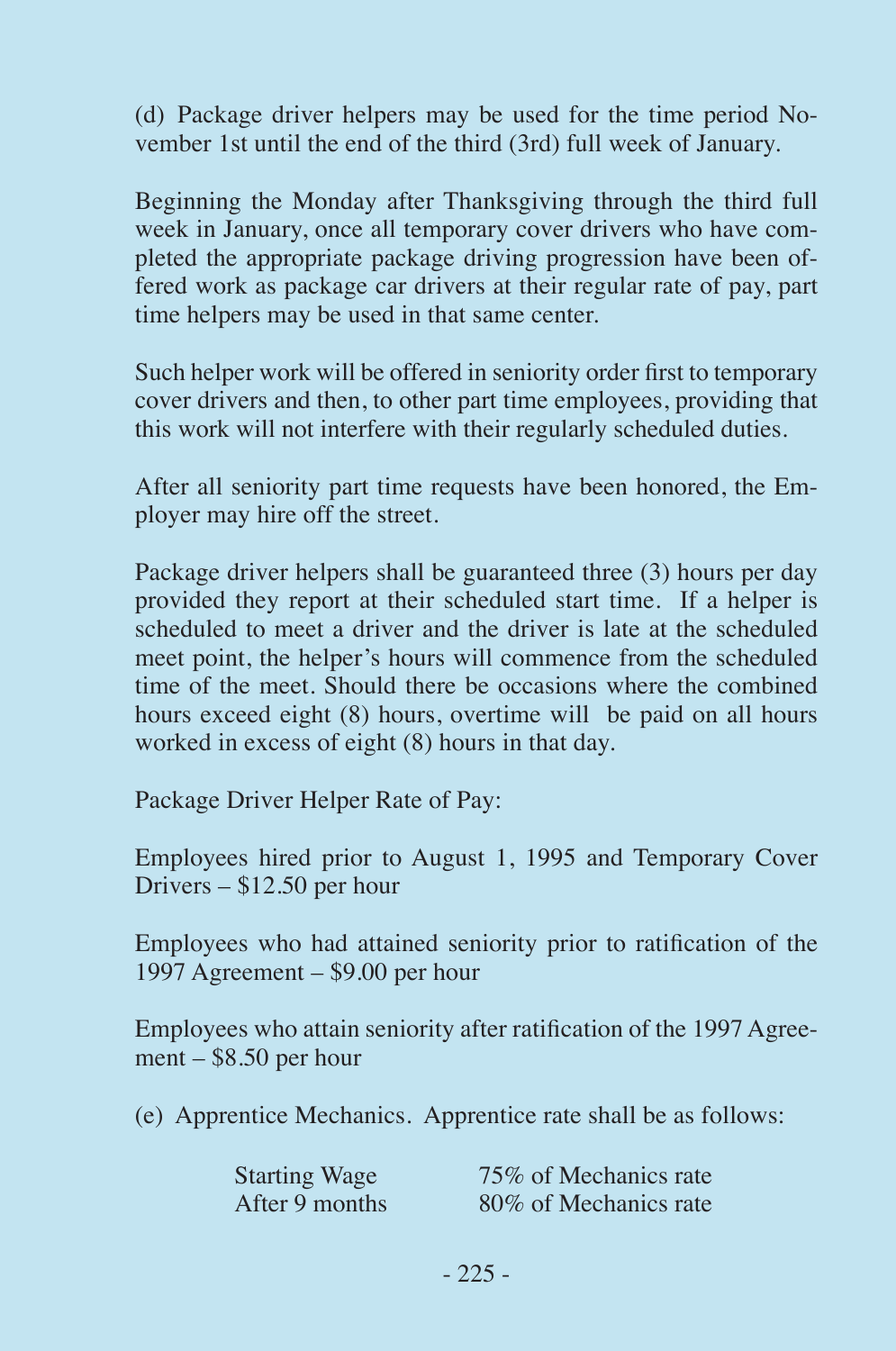| After 18 months | 85% of Mechanics rate   |
|-----------------|-------------------------|
| After 27 months | 90% of Mechanics rate   |
| After 36 months | 95% of Mechanics rate   |
| After 48 months | 100\% of Mechanics rate |

(f) Automotive Mechanics and Building Mechanics shall receive a three hundred ten dollar (\$310.00) yearly tool allowance the last pay period in 2018, and the three hundred ten dollar (\$310.00) will increase by ten dollars (\$10.00) each year of the current contract, check payable on the last pay period of the year.

(g) All 2nd and 3rd shift Automotive and Building Maintenance Mechanics will receive a shift differential of .25 cents per hour for the 2nd shift and .50 cents per hour for the 3rd shift. This differential will be in addition to the negotiated wage rate for mechanics. The shifts are defined as follows:

> 1st shift – Start times 5:00 a.m. until 2:59 p.m. 2nd shift – Start times 3:00 p.m. until 10:59 p.m. 3rd shift – Start times 11:00 p.m. until 4:59 a.m.

### **Section 2 – Work Day and Work Week**

(a) Work Day: All employees shall be guaranteed eight (8) hours' work each day they are ordered to report to work.

(b) Daily Overtime: All employees shall be paid the applicable overtime rate of time and one-half (1-1/2) for all time worked in excess of eight (8) hours per day.

(c) Work Week: A work week shall consist of forty (40) hours for all employees. The applicable overtime rate of time and one-half  $(1-1/2)$  shall be paid for all time worked in excess of forty  $(40)$ hours in a work week. The work week for these employees shall be worked in five (5) consecutive days.

(d) Feeder runs established after August 1, 1993 may be established as four (4) ten (10) hour days. In such cases, holidays, sick days, funeral leave and jury duty pay will be paid on a ten hour basis.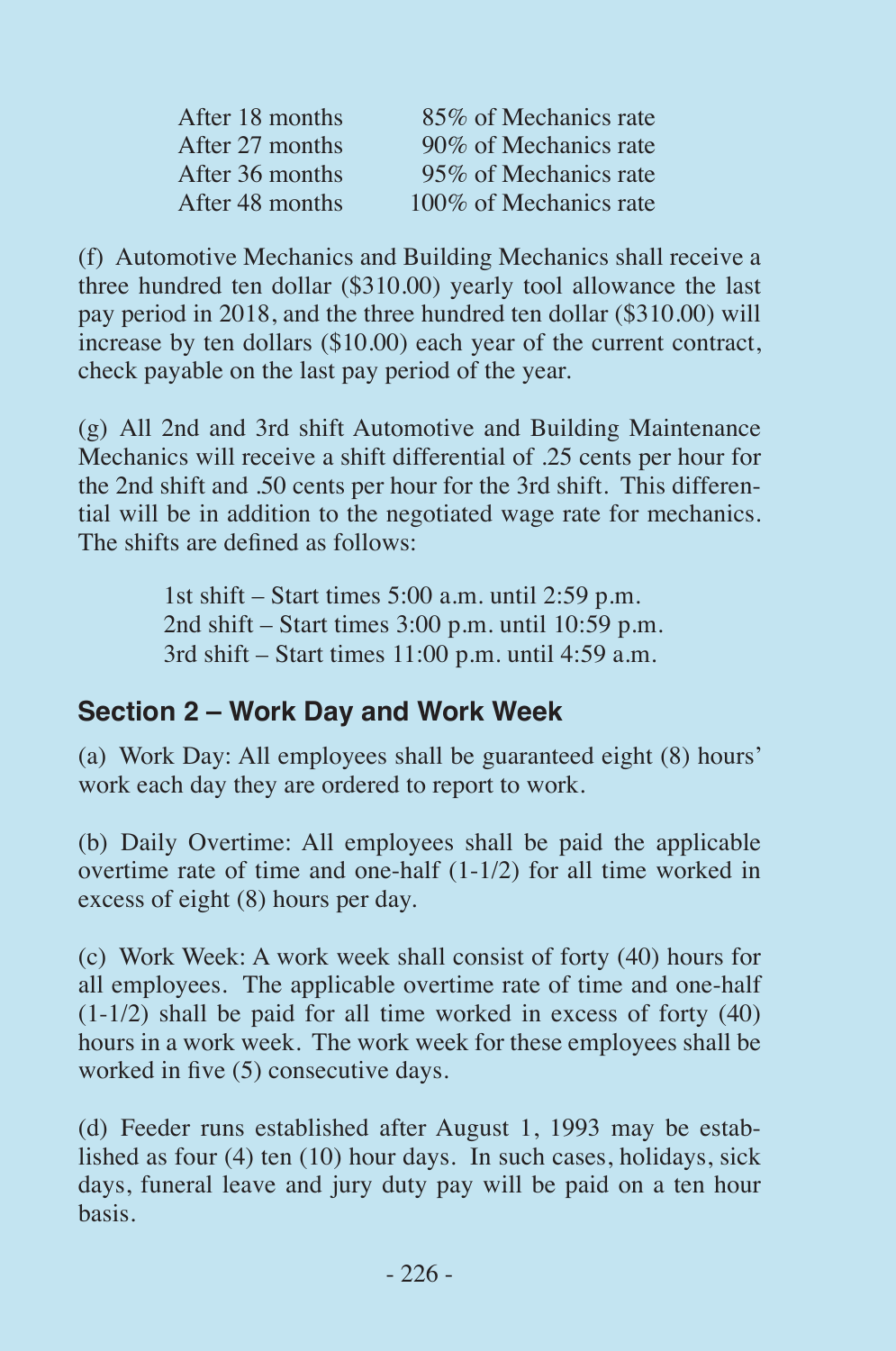### **Section 3**

An employee when requested by an Employer during the regular work week may be required to work past the regular quitting time at the overtime rates set forth herein.

#### **Section 4 – Compensation for work in Different Classifications**

An employee may be required to work in more than one job classification within any work day, but shall be compensated at the rate applicable to the highest rated classification for all work performed during that day. In order to qualify, an employee shall work a minimum of one (1) hour in the higher classification. When an employee is requested to work in a lower wage rate classification, he/she shall receive his/her regular rate of pay for all such lower rated work performed.

### **Section 5 – Overtime Application**

It is understood that no time shall be subject to the application of more than one (1) overtime provision.

### **Section 6 – Spotting Trailers**

The Employer shall have the unlimited and unrestricted right to spot trailers for loading or unloading without an accompanying employee.

#### **Section 7 – Work Assignment and Pay During an Emergency**

(a) Emergency: Defined – An Employer may immediately suspend the agreed upon Notice of Layoff for the duration of an emergency, beyond the Employer's control, which compels an interruption or delays in operations when the emergency is caused by strikes, sleet or snow storms, ice, flood, fire or civil disturbances.

(b) Determining an Emergency – An Employer may individually determine when emergency situations named in paragraph (a) will interrupt or delay his/her operations. He/she may then declare an emergency and suspend the agreed upon Notice of Layoff during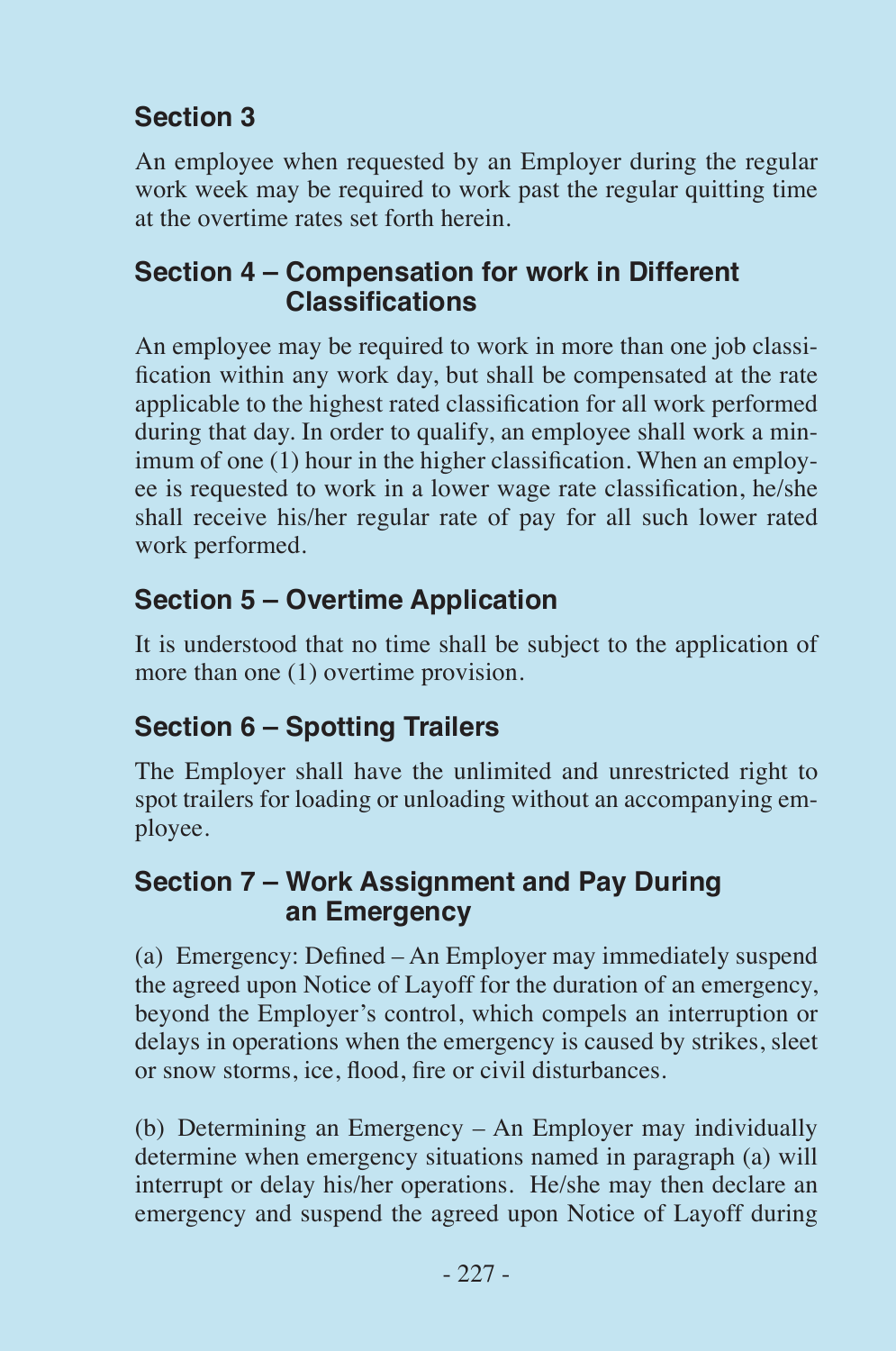the period the emergency exists. In the event of a dispute as to the existence of an emergency, the question of the emergency shall be subject to the grievance procedure.

(c) Application of Seniority – During a declared emergency, available work shall be assigned regardless of job classification provided the employee is qualified to perform the available work.

(d) Work and Pay Guarantees – Hourly rate job classifications – employees assigned to and working in job classifications subject to hourly rates are guaranteed eight (8) hours pay at the applicable hourly rate each time they are assigned work during a declared emergency. Agreed upon Notice of Layoff does not apply during a declared emergency.

### **ARTICLE 56 – IMPASSABLE HIGHWAYS**

In any instance of breakdown or impassable highway which prevents an employee from proceeding to his/her destination (or, if instructed, from returning to his/her Center), the employee shall be paid for all time up to the time at which he/she arrives at a place of lodging with overtime payments if appropriate. Once he/she has arrived at a place of lodging, the employee shall be considered to be relieved of duty until called to duty. If more than one (1) day elapses before the employee is called to duty, he/she shall be paid for not less than his/her regular daily guarantee (eight (8) or ten (10) times the employee's regular hourly rate) for each calendar day so long as he/she is away from his/her home Center because of a breakdown or impassable highway. The Employer agrees to pay reasonable costs for meals and lodging.

## **ARTICLE 57 – MAINTENANCE OF STANDARDS Protection of Conditions**

The Employer agrees that all conditions of employment relating to wages, hours of work, overtime differentials and general working conditions, as negotiated or agreed upon, shall be maintained at not less than the highest standards in effect at the time of the signing of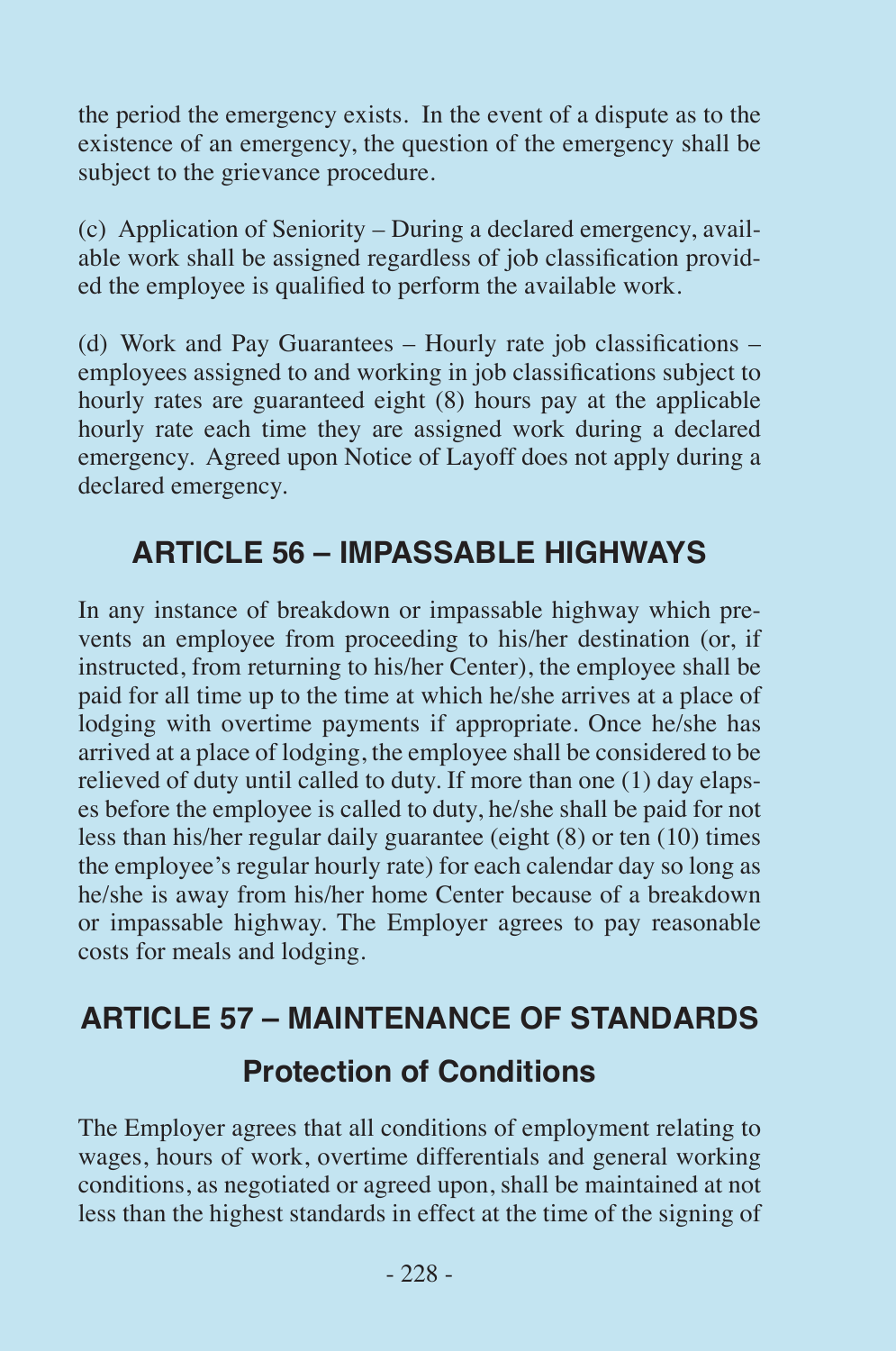this Agreement and the conditions of employment shall be improved wherever specific provisions for improvements are made elsewhere in this Agreement.

It is agreed that the provisions of this Section shall not apply to inadvertent or bona fide errors made by the Employer or the Union in applying the terms and conditions of this Agreement.

### **ARTICLE 58 – HOLIDAYS & SUNDAY WORK**

#### **Section 1**

Holidays under this Agreement shall be New Year's Day, Memorial Day, Independence Day, Labor Day, Thanksgiving Day, Day After Thanksgiving, Christmas Day, December 31st.

Employees hired after ratification will be eligible for the above named holidays nine (9) months from employee date of hire.

There shall be five (5) additional holidays to be known as personal holidays. These days which shall be mutually agreed to by Employer and employee, can be taken up to the Sunday after Thanksgiving. Beginning with the Sunday after Thanksgiving for one (1) week, personal days will be awarded as follows:

- Full time package employees. 6% Monday, 2% Tuesday to Thursday, 3% Friday
- Full time hub and feeder employees 3% Monday to Friday
- Part time 3% Monday to Friday

Employees will be granted requests for days off between Christmas and New Years in seniority order. Vacation, personal holidays and sick days will be given first preference.

The Company will also allow a minimum of two percent (2%) or at least one (1) employee per classification per center off per day on Personal Holiday with the exception of Monday and Friday when five percent  $(5\%)$  of the full time employees will be allowed off, three percent (3%) of part time employees will be allowed off. For all part time employees scheduled to work Sunday through Thurs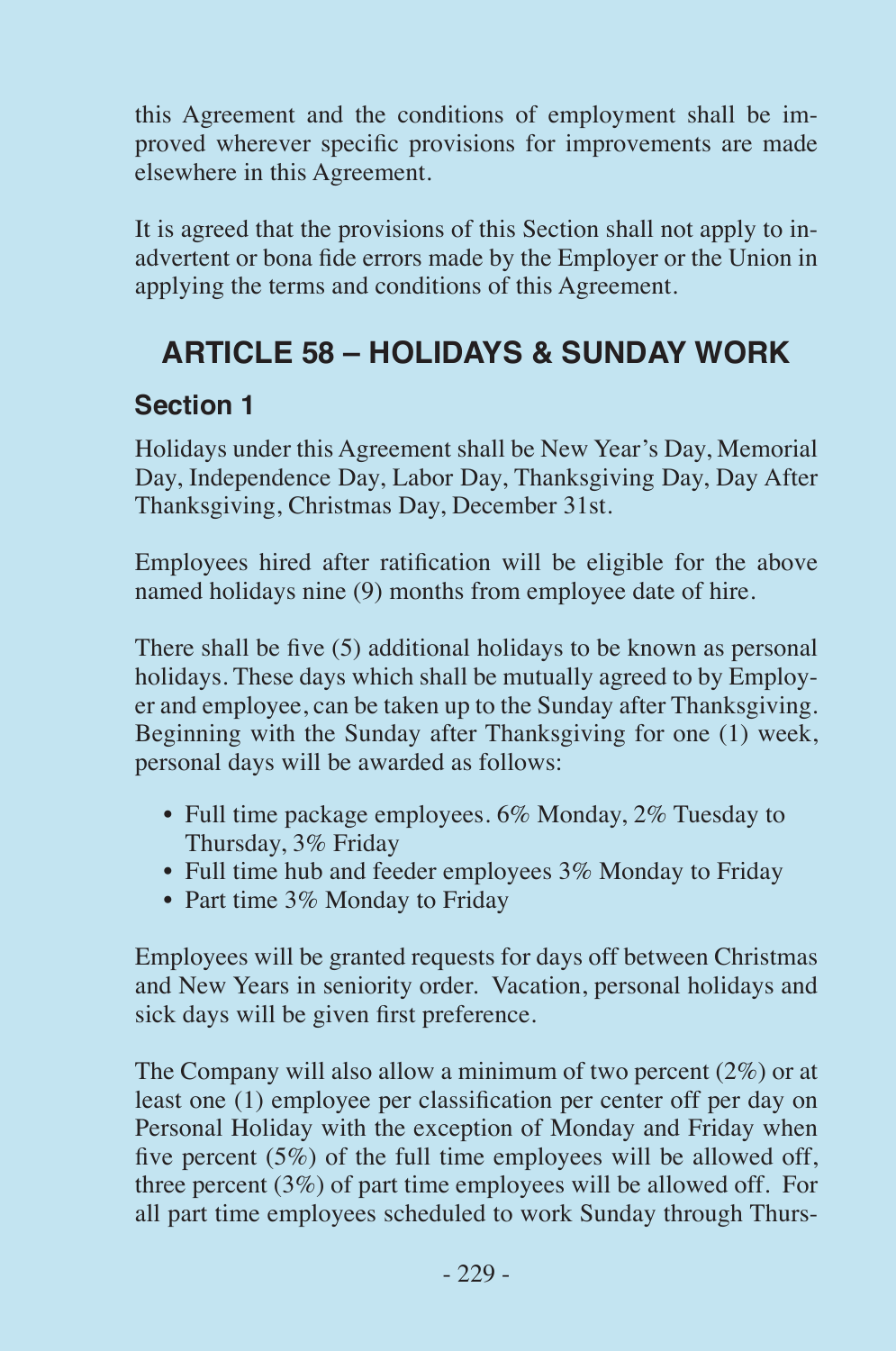day, the above exceptions will be Sunday and Thursday for the 3% guaranteed off. The 5% and 3% and the 2% provision does not apply in May, June, July and August. The most senior employee in the classification in the center requesting a personal holiday will have the holiday approved or disapproved seven (7) days in advance of the date requested.

An employee may request payment for all unused personal holidays any time during the contract year. An employee shall be paid for any unused personal holidays at the end of the contract year.

In order to receive payment of unused personal holidays the employee must have worked ninety (90) days including holidays and vacation during the contract year.

The provisions of this section are intended to produce five (5) personal holidays per contract year. In order to be eligible for personal holidays as provided for in the article, the employee must be a seniority employee on May 1st of each contract year. A newly hired employee upon gaining seniority shall be entitled to having holidays in the following manner:

- Seniority plus twelve (12) months-1 personal holiday
- Seniority plus eighteen (18) months- 1 additional personal holiday
- Seniority plus twenty-four (24) months-2 additional personal holidays
- Seniority plus thirty-six (36) months- 5 personal holidays

In order to be eligible for personal holidays as provided for in this Article, the employee must be a seniority employee on May 1st of the contract year.

### **Section 2**

All time worked in job classifications subject to hourly rates and worked on Sundays or holidays shall be paid at double (2) time in addition to the holiday pay, except in the case of any employee whose regular work period starts on a Sunday or holiday evening or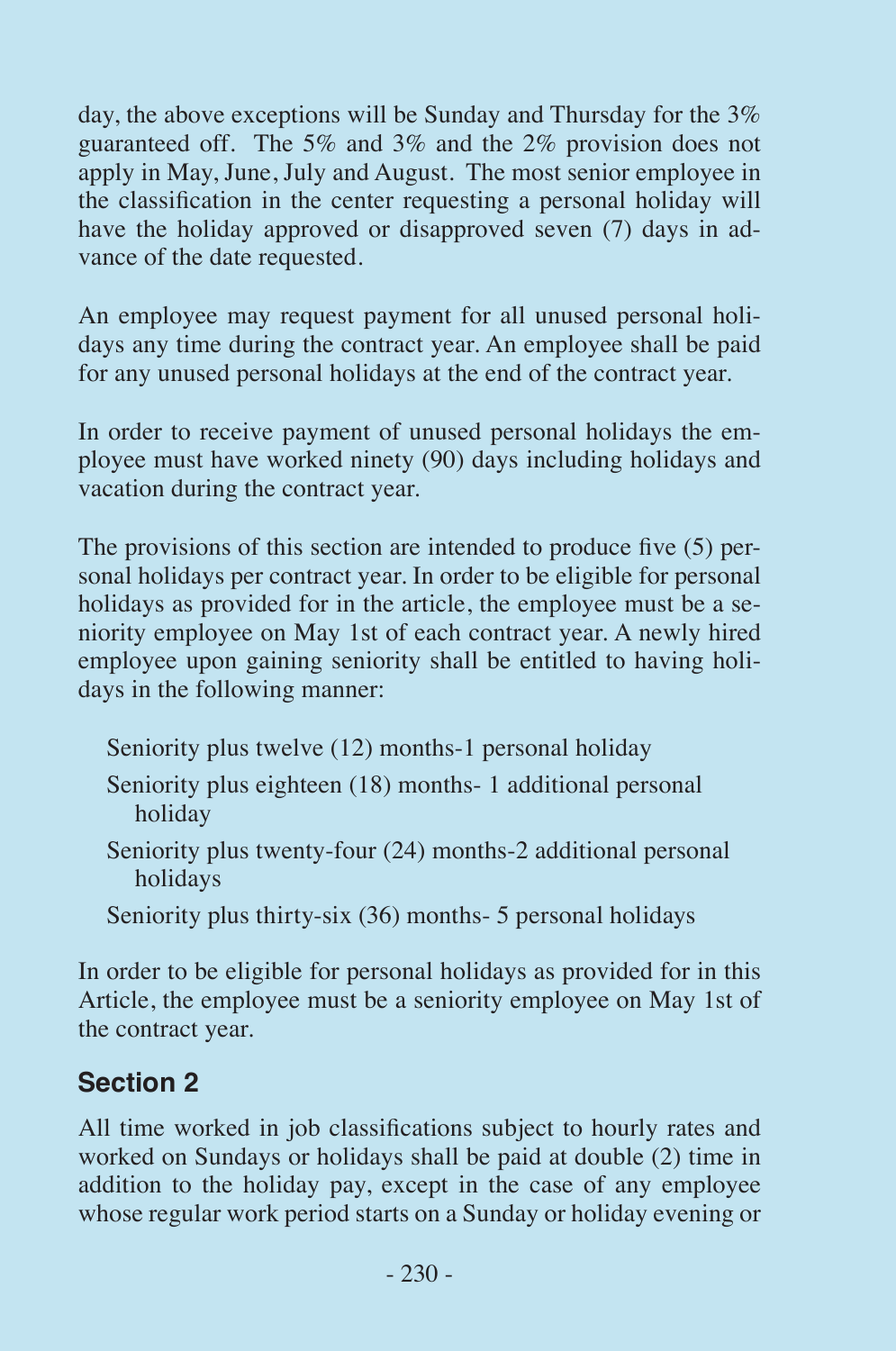ends on a Sunday or holiday morning. Employees working Sunday in an established Sunday operation shall be paid double (2) for the seventh (7th) consecutive day worked in the Employers established work week.

The above language shall not apply to extra or non-bid Sunday feeder work, this work will be offered to qualified drivers in seniority order at the straight time rate of pay. Qualified drivers must meet DOT hour's requirements and complete work timely to start his/her normal Monday bid start time.

In the event no qualified feeder driver selects this work, the work will be offered to replacement drivers at straight time rate of pay.

### **Section 3**

When operating schedules require that part time employees work on a holiday, they shall be given the next day off as the holiday. If required to work that next day, they shall be given the premium pay for holiday work. If not required to work that next day, they shall be given holiday pay. However, the work done on the holiday itself shall be paid for at regular rates.

### **Section 4**

All employees considered on the seniority list as regular employees as defined in Article 48, Section 1, of this Agreement, shall be paid for any holiday occurring during any said week of their employment.

### **Section 5**

An employee shall not be paid for a specified holiday when he/she was legitimately discharged or when he/she quit prior to the week in which a specified holiday occurs, or when he/she was laid off, or was off duty because of occupational or non-occupational disability more than thirty (30) days prior to the specified holiday.

### **Section 6**

When any of the above specified holidays occur on a Sunday, the following Monday shall be considered the holiday for application of the provision of this Article.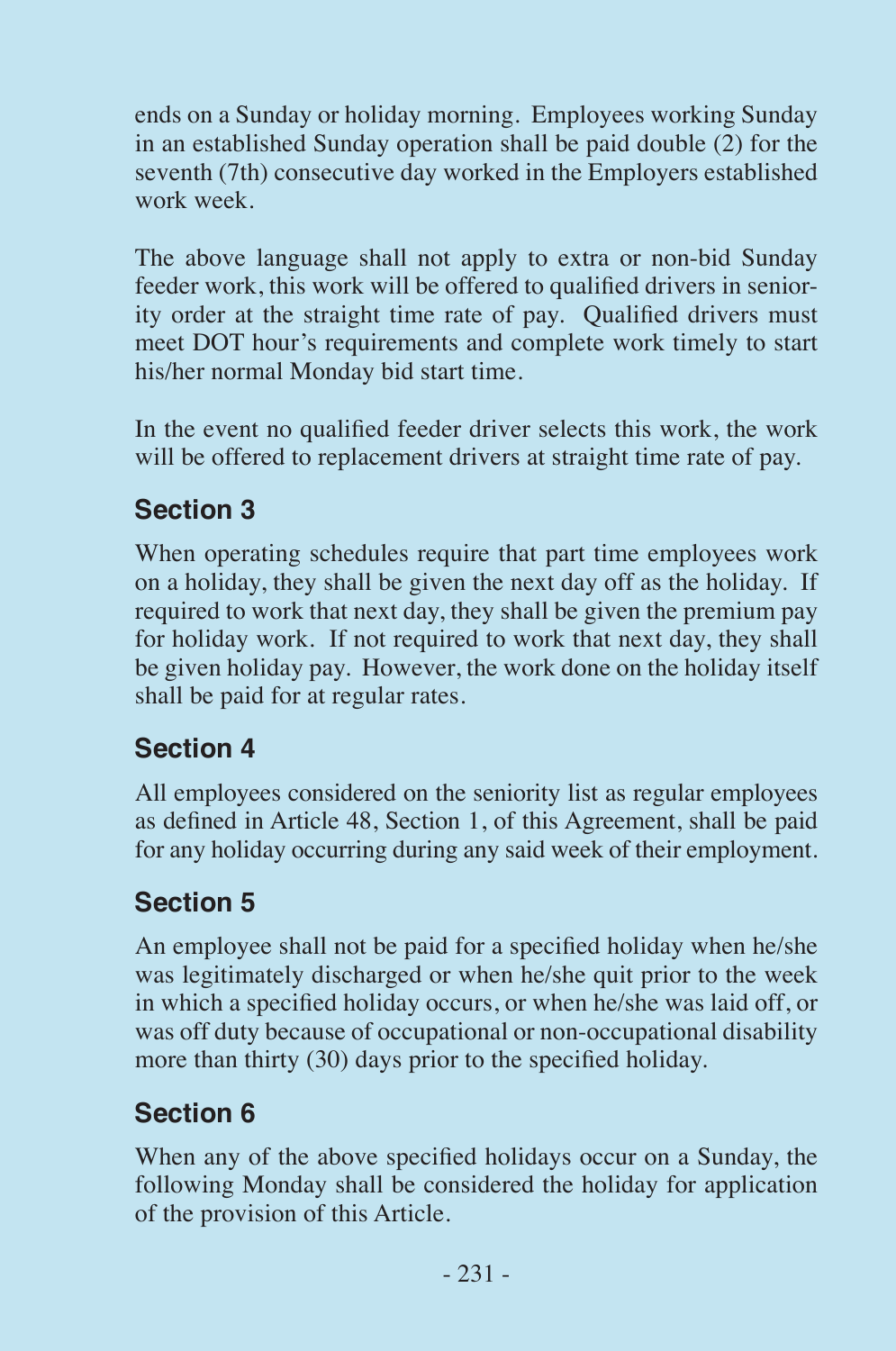### **Section 7 – Holiday Pay**

Employees working job classifications subject to hourly or salaried rates shall receive eight (8) hours pay at the applicable rate of pay even though the employee is not required to work the holiday. Employees working two (2) or more job classifications subject to hourly rates during a week in which a specified holiday occurs shall be paid for the holiday on the basis of the straight time hourly rate applicable for the job on which the greatest number of hours has been worked. Compensation for part time employees who qualify for holiday pay shall be paid four (4) hours per day at their straight time hourly rate. Temporary Cover Drivers shall be paid eight (8) hours per day at their current wage progression rate if they have worked as a Temporary Cover Driver within fifteen (15) days prior to the holiday or worked eight hundred (800) hours as a Temporary Cover Driver in the preceding vacation period. Temporary cover drivers who have driven 800 hours will be paid off for unused personal days at eight (8) hours at their current progression rate.

### **ARTICLE 59 – VACATIONS**

### **Section 1**

Subject to the following qualifying provisions, employees covered by this Agreement shall be granted vacations with pay during each vacation period in accordance with the following schedule.

| Period of Employment         | <b>Vacation Period</b> |
|------------------------------|------------------------|
| 1 year, less than 2 years    | 1 week                 |
| 2 years, less than 9 years   | 2 weeks                |
| 9 years, less than 15 years  | 3 weeks                |
| 15 years, less than 20 years | 4 weeks                |
| 20 years, less than 25 years | 5 weeks                |
| 25 years or more             | 6 weeks                |

### **Section 2 – Qualifications**

(a) An employee in order to qualify for his/her first (1st) week vacation must:

1. Be a regular employee as provided in Article 48, Section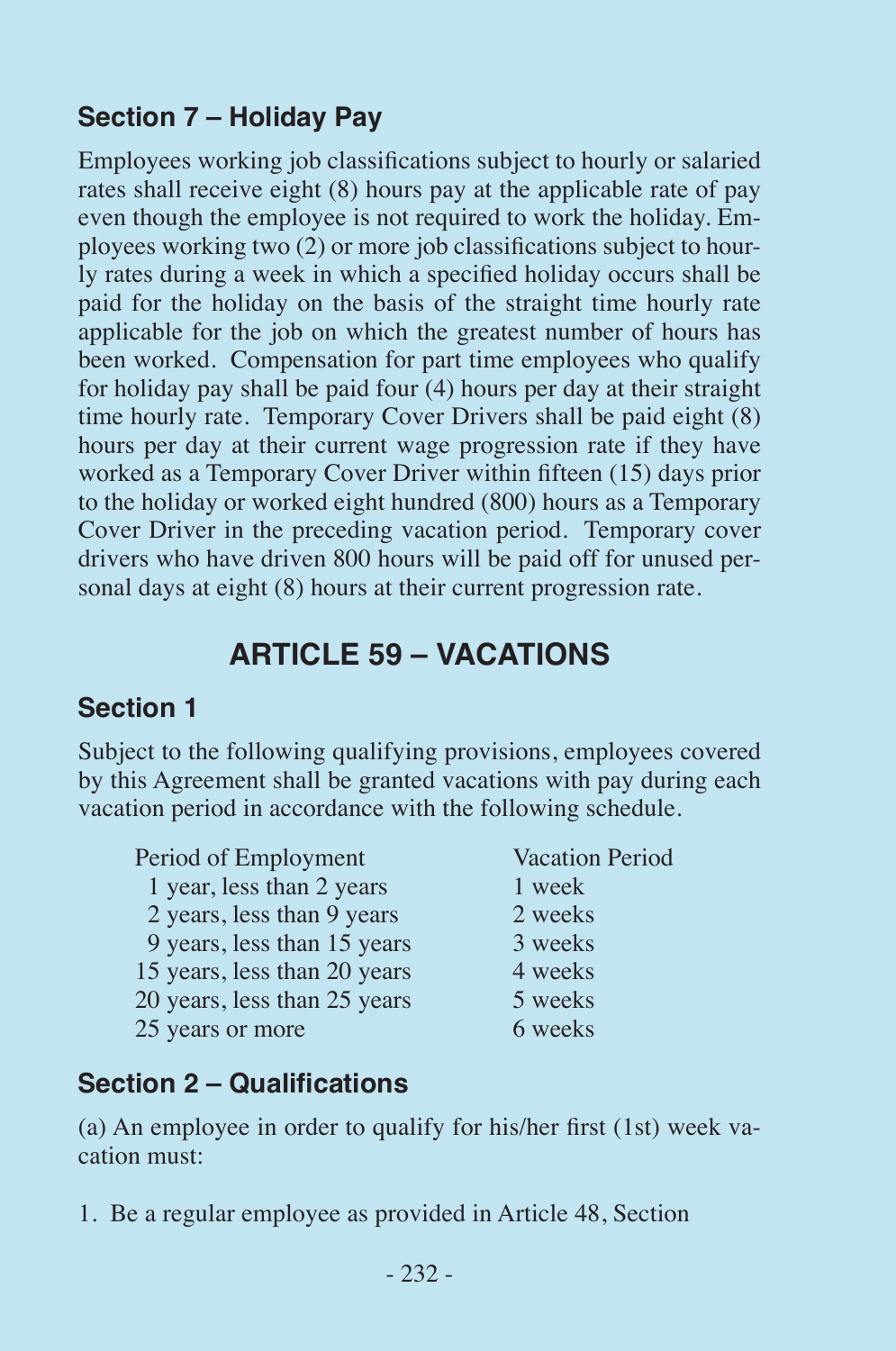2. Must have completed one (1) year of employment from his/her established seniority date.

3. Must have worked one thousand (1000) hours or more prior to his/her anniversary date.

The provisions of Section  $3(c)$  do not apply when there is not sufficient time between the employee's anniversary date and the expiration date of the current vacation period to permit him/her to take a vacation for which he/she has qualified within the vacation period. In this situation he/she shall be permitted to take the vacation for which he/she has qualified partially or entirely in the next vacation period. He/she is additionally qualified for, shall be given and paid for a vacation during the next vacation period if he/she has worked the required one thousand (1000) hours during the vacation period in which his/her anniversary occurs.

(b) Employees who have worked one thousand (1000) hours or more during the preceding vacation period shall be eligible for vacation. Vacation, holiday and overtime hours, as well as time not worked because of occupational illness or injury, shall count as time worked for the purpose of qualifying for vacation. In the event of merger, purchase, etc., employees with ten (10) or more year's seniority shall be protected from the qualifying provisions of this Article for a period of one (1) year.

Employees who retire and have worked eight hundred (800) hours as required in paragraph (b) during the current vacation period prior to the retirement date is qualified for and shall be paid when he/she retires for the vacation periods for which he/she has qualified. An employee who dies or retires and has worked eight hundred (800) hours as required in this paragraph (b) during the current vacation period shall be paid for the vacation for which he/she has qualified. (c) When an employee becomes permanently disabled, he/she shall qualify for his/her vacation period only during the vacation period in which such permanent disability occurs.

An employee who is unable to work because of permanent disability or occupational or non-occupational disability shall be paid vacation pay: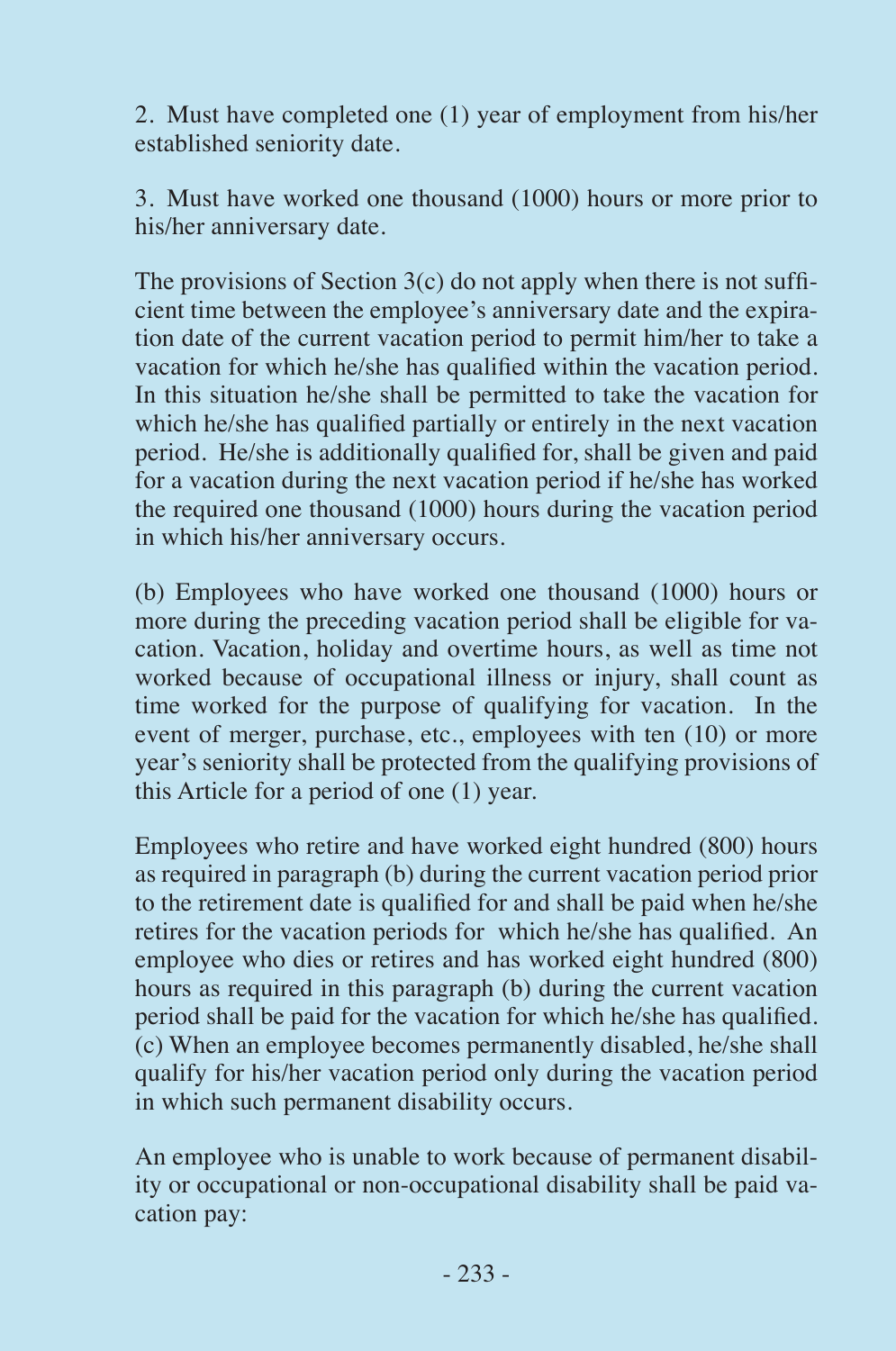1. For the vacation which he/she qualified for in the vacation period preceding the vacation period in which the disability occurred.

2. For the vacation for which he/she qualified for working the one thousand (1000) hours required in paragraph (b) prior to the date of the disability during the vacation period in which the disability occurred.

(d) An employee who is discharged shall not be paid vacation if the action of discharge is prior to the employee's bid or assigned vacation period.

(e) An employee who qualified for but did not take nor was paid for a vacation during the vacation period following the qualifying period because he/she was granted a leave of absence to serve in a Local Union office is not entitled to the vacation he/she qualified for when he/she returns to employment in his/her seniority with his/ her former Employer.

### **Section 3 – Vacation Periods**

(a) Shall be granted during the entire vacation period, April 1 through March 31, of the following year, with the exception of the period commencing with the Sunday after Thanksgiving and December 24, of each year.

(b) Must be taken in consecutive days for each week of vacation period.

(c) Must be selected and taken during each vacation period.

(d) Shall be selected in seniority.

(e) The employer shall determine the number of employees working in each job classification permitted to be on vacation during a work week except the company agrees to increase summer vacations for full time employees during May to 15% for package car drivers, 12% for all other full-time employees. During June, July and August all full time employees to fifteen (15%) per week per center and ten percent (10%) for part time employees per week per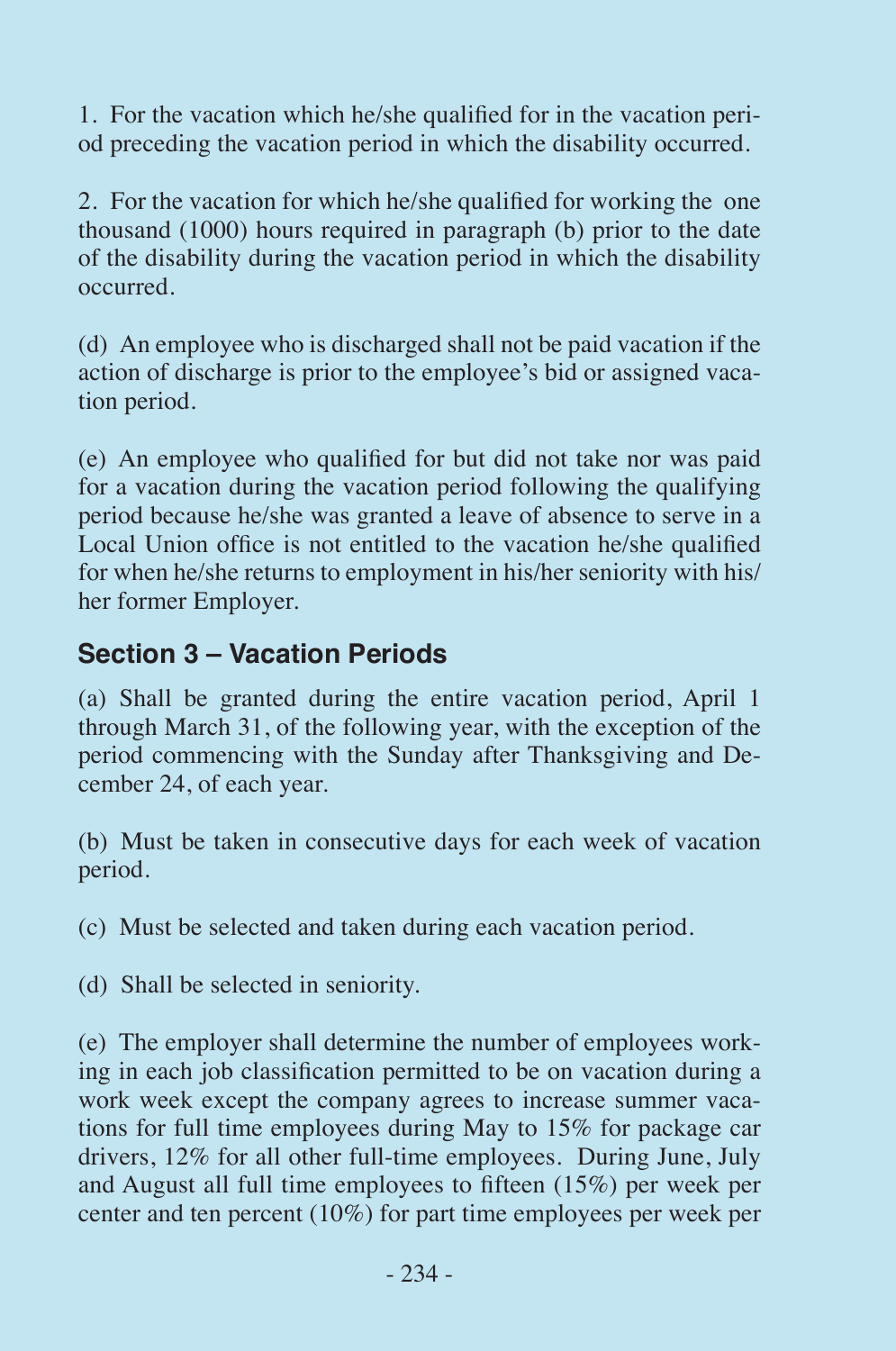center. Temporary Cover Drivers are not included in the calculation. The 15%, 12% and 10% provision will not apply to the week of Memorial Day.

The Company will be required to post an additional ten percent (10%) of weeks for vacation for the combining of sick days and personals for vacation purposes.

(f) Beginning with the Sunday after Thanksgiving for one (1) week, Full Time and Part Time employees will be allowed to schedule vacations with a minimum of one (1) per center. Two percent (2%) of full time employees will be guaranteed off. For part time employees there will be no guaranteed percentage off.

Beginning with the Sunday after Thanksgiving personal days will be offered as stated in Article 58 Section 1.

### **Section 4 – Posting of Vacation Schedules**

Vacation schedules shall be posted in each Center by the Employer simultaneously with the Annual Bids in January of each year. An employee who does not select his/her vacation period when vacation schedules are posted for bid shall be assigned the vacation period by the Employer. Vacation schedules and seniority lists will be sent to the Local Union one (1) week prior to posting upon written request.

### **Section 5 – Holiday Pay During Vacation**

Holiday pay shall be paid in addition to vacation pay when a holiday specified in this Agreement occurs during a selected vacation period.

### **Section 6 – Return Serviceman**

(a) The period of time an employee is in the military service pursuant to the provisions of the USERRA, shall be included in determining qualifications for vacations.

(b) Employee who enters or returns from military service shall be paid vacation pay on the following basis: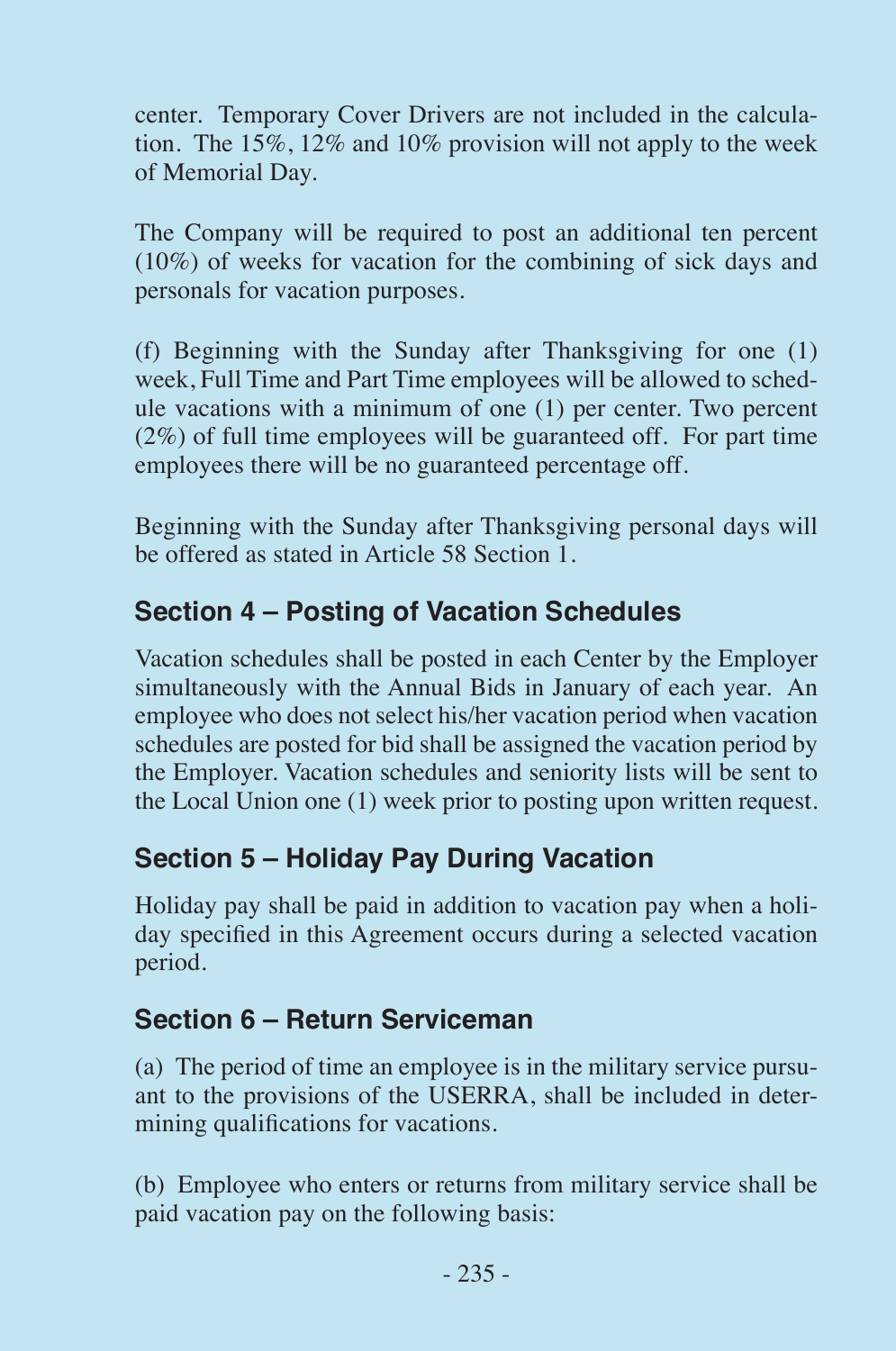1. Employee Entering Military Service

a. Vacation pay shall be prorated and computed on the basis of the number of hours worked from the first (1st) day of the qualifying wage agreement period to the last day worked prior to entering military service in relation to the required qualifying eight hundred (800) hours prescribed in paragraph (b), Section 2.

b. The employee shall be paid the vacation for which he/she qualified as provided above when he/she leaves his/her employment to enter military service. The vacation and pay for which the employee qualified during the preceding vacation period.

2. Employee Returning From Military Service

a. Vacation pay shall be computed on the basis of the number of hours worked from the first (1st) day worked after returning from military service to the end of the current wage agreement period in relation to the required qualifying eight hundred (800) hours prescribed in paragraph (b), Section 2.

b. The vacation for which the employee qualified as provided above shall be granted and paid during the next vacation period, as provided in Section 3.

### **Section 7 – Vacation Pay**

(a) Application to Local Operation – Job Classification Subject to Hourly Rates:

Vacation pay shall be forty-five (45) hours for full time employees and twenty-two and one-half (22-1/2) hours for part time employees, payable at the applicable straight time hourly rate for each vacation week.

(b) For Work in Two (2) or More Job Classifications During Qualifying Period – Vacation pay for each vacation week shall be the average weekly wages earned at the straight time earnings for the last twenty-six (26) weeks worked immediately preceding the employee's vacation period.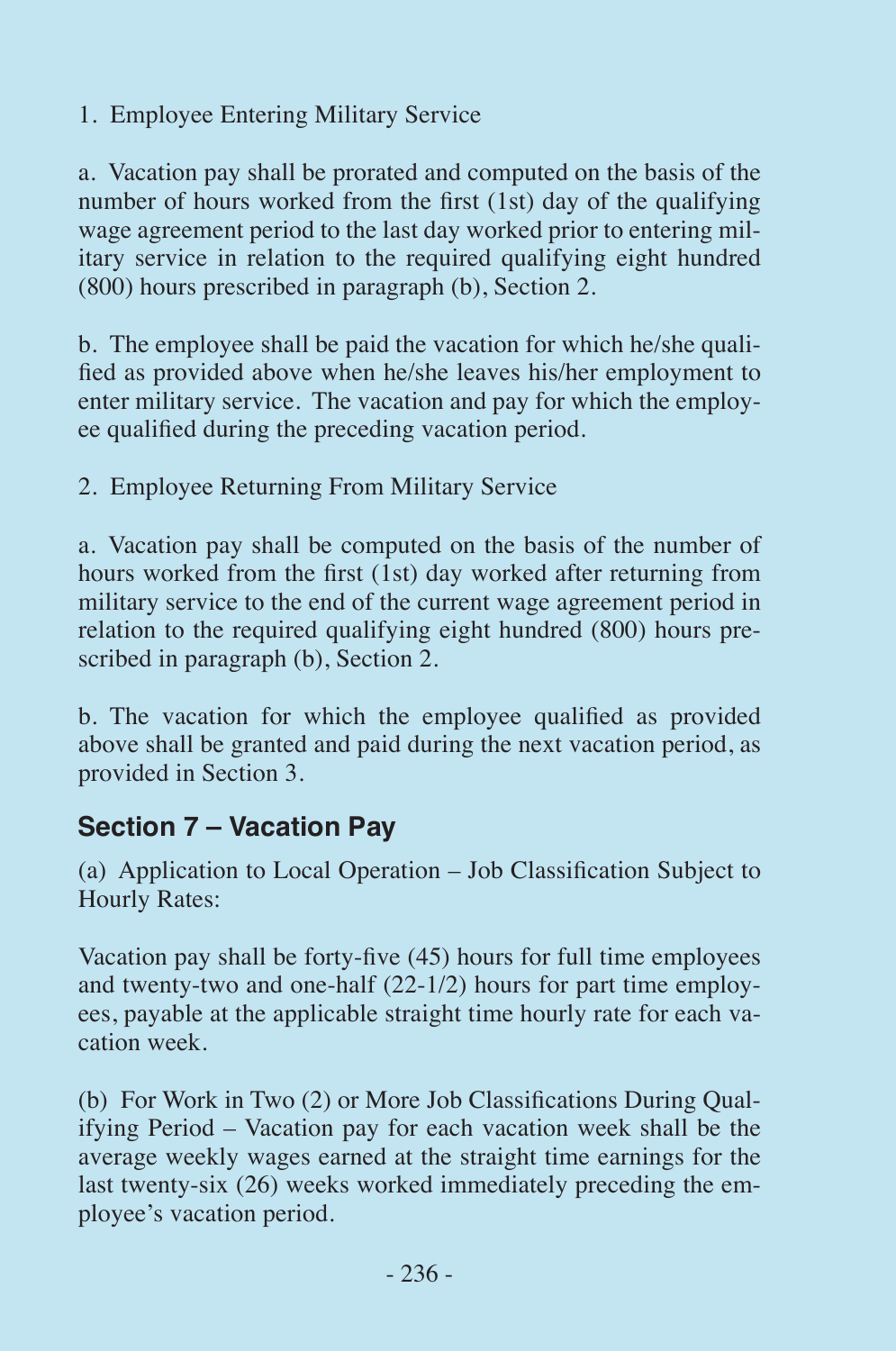(c) Vacation pay shall not be paid in lieu of a vacation period.

(d) Employee, upon giving a reasonable notice of not less than one(1) week to the Employer, shall be given his/her vacation pay before starting his/her vacation.

### **ARTICLE 60 – SUBCONTRACTING**

### **Section 1**

The Employer may subcontract work when all of his/her regular employees are working except that in no event shall feeder work presently performed or runs established during the life of this Agreement be farmed out except as indicated in the Master or this Supplement.

(a) Routing, sorting, loading and unloading work shall not be farmed out except for existing situations established by agreed to past practices. Overflow work may be subcontracted out when all employees of the Employer are working and it is mutually agreed to by the parties.

### **ARTICLE 61 – AIR CONDITIONING**

Effective January 1, 1980 all new tractor trailer feeder road equipment placed in service shall be equipped with air conditioning which will be maintained.

It is understood that the C.P.A.P.G.C. may waive installation of air conditioning where climatic conditions or other standards exist.

### **ARTICLE 62 – FEEDER DRIVERS WORK AS DIRECTED**

Feeder drivers shall load, unload, sort, and shift as directed in any United Parcel Service operating center or hub.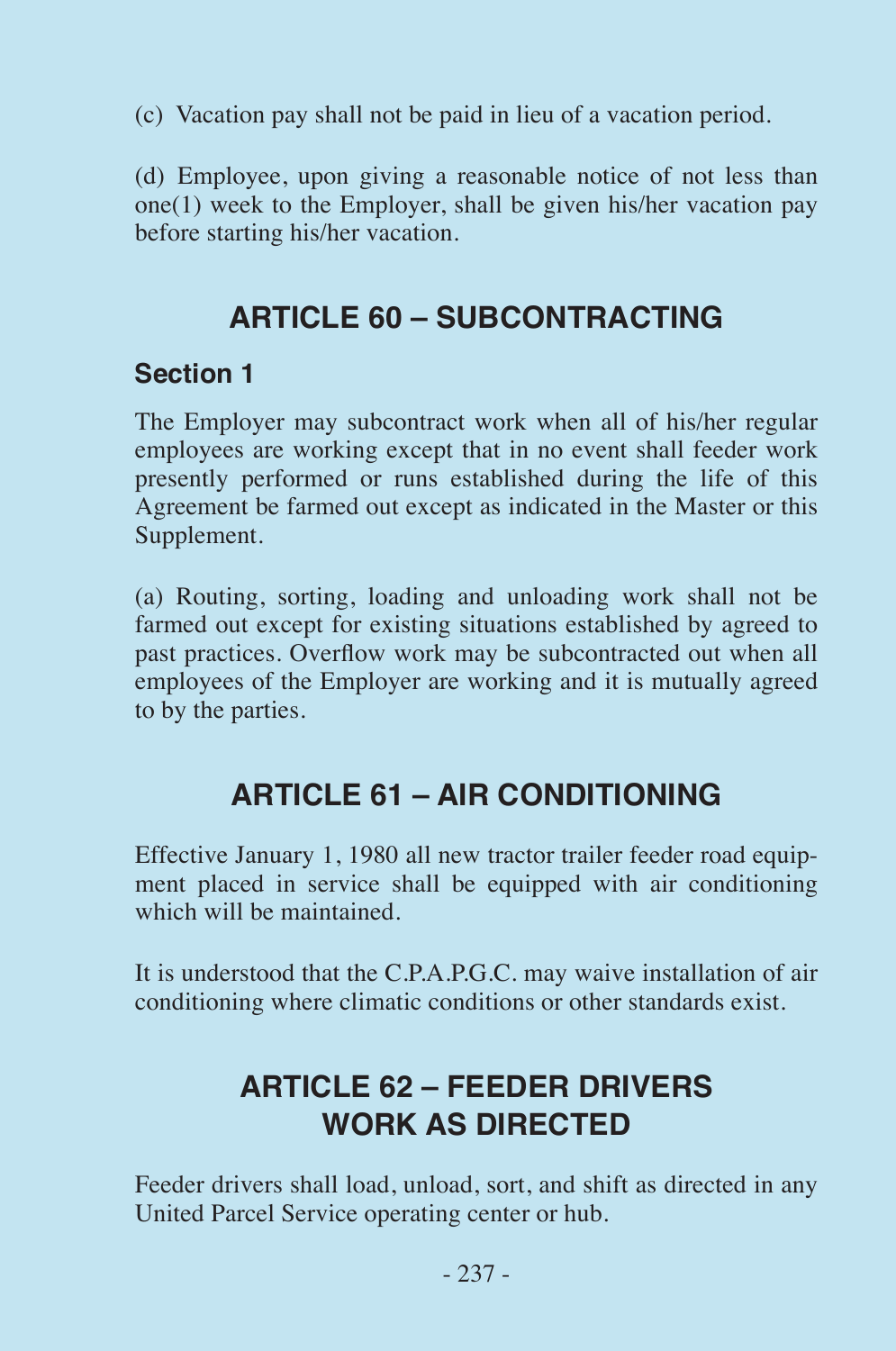### **ARTICLE 63 – UNION COOPERATION**

The Union as well as the members thereof, and the Company, agree at all times as fully as it may be within their power, to further the interest of the trucking industry and of the Company.

### **ARTICLE 64 – HEALTH AND WELFARE FUND FULL TIME EMPLOYEES**

#### **Section 1 – Employer**

(a) The Employer hereby agrees, effective August 1, 2018 until and including July 31, 2023 to contribute to the Central Pennsylvania Teamsters Health and Welfare Fund or any other appropriate Health and Welfare Fund, the following sum per month, payable in advance, for each eligible employee coming under the jurisdiction of this Agreement, in accordance with the terms of the Trust Agreement and Health and Welfare Plan executed by the Employer:

Effective August 1, 2018- \$1794.00 per employee per month

Effective August 1, 2018, August 1, 2019, August 1, 2020, August 1, 2021 and August 1, 2022, the Employer contributions to the Health and Welfare and Pension shall be increased a total of one dollar (\$1.00) per hour each year. Allocations shall be determined by the Joint Supplemental Area Negotiating committee, subject to the approval of the Joint National Negotiating Committee.

Monthly contributions for each Eligible Member Employee shall be paid not later than the fifteenth (15th) day of the month.

The Employer shall use the reporting forms required by the Trustees of the Fund (the Trustees) and shall comply with the instructions of the Trustees in filling out such forms.

### **Section 2 – Eligibility of Employees**

Full time seniority employees for whom contributions shall be paid are all employees who have worked sixty (60) hours or more for the Employer during the preceding month. All newly hired full time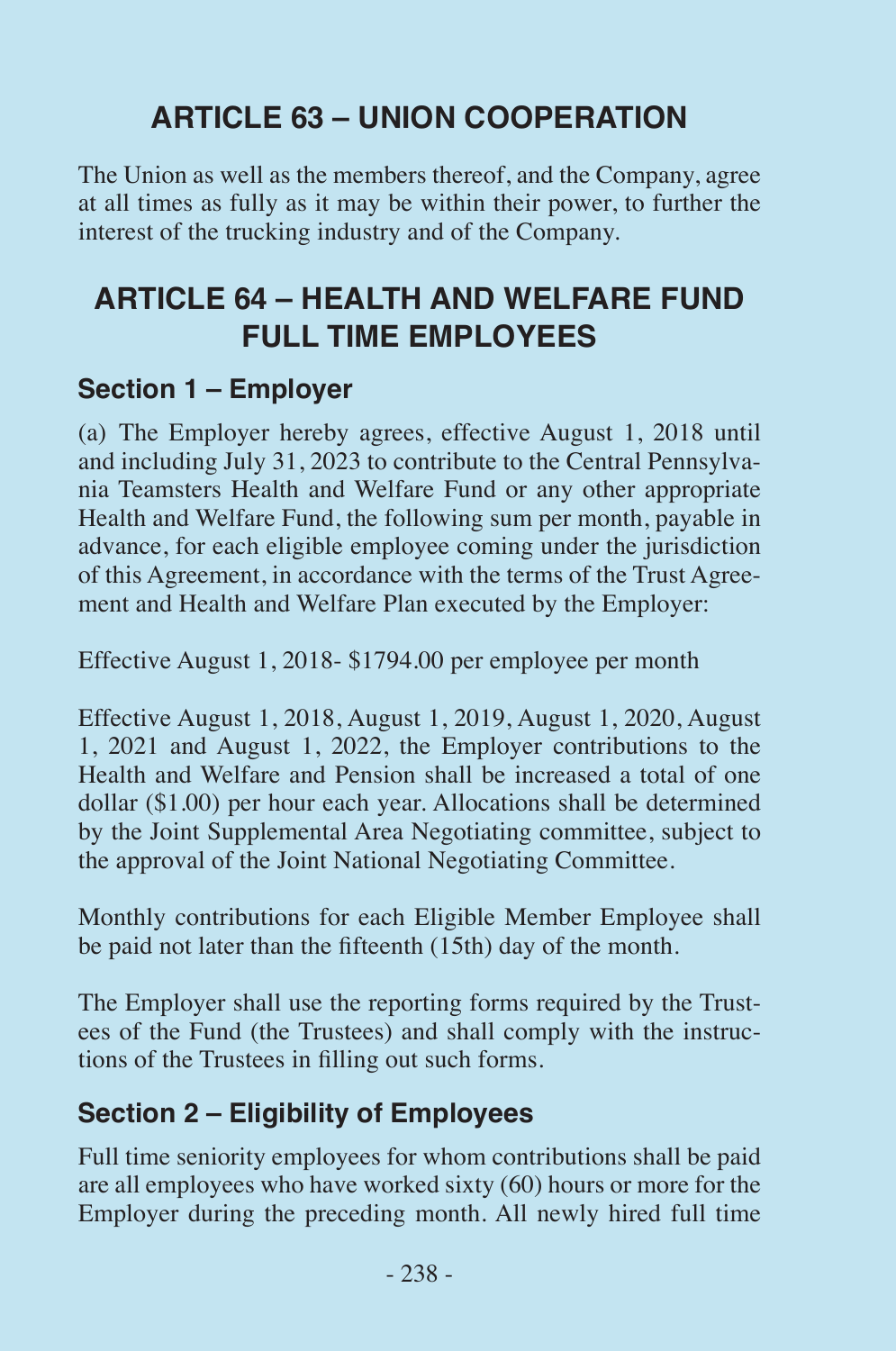seniority employees shall be covered the first (1st) day of the month immediately following their acquisition of seniority regardless of whether the sixty (60) hours were worked before or after gaining seniority.

#### **Section 3 – Audits and Penalties**

The Trustees shall have the authority to have an independent certified public accountant audit the payroll and wage records of the Employer for the purpose of determining the accuracy of contributions to the Central Pennsylvania Teamsters Health and Welfare Fund. The audit shall be completed at a mutually agreeable time and at no cost to the Employer. In the event it is found that the Employer has not been complying with the provisions of this Agreement, the Employer shall pay the following:

(1) The full cost of audit;

(2) Any and all claims for an Eligible Member Employee which should be covered and have not been covered because of contribution deficiencies;

(3) Any damages allowed by law based on the above or any other amounts which should have been paid to the Fund on behalf of an Eligible Member Employee.

#### **Section 4 – Employer Contributions During Employee Disability**

The Employer shall continue to pay the monthly contributions for any covered employee who becomes disabled in a month for which the Employer paid the contribution to entitle said employee for benefits from the Fund so long as said employee shall continue to be disabled and unable to return to the regular performance of his/ her duties, provided, however, the Employer shall only be obliged to pay said monthly contribution for a maximum period of three (3) months from the date of disability for any employee employed less than one (1) year at the time of the start of said disability; that the Employer shall be obliged to pay said monthly contribution for a maximum period of six (6) months from the date of disability for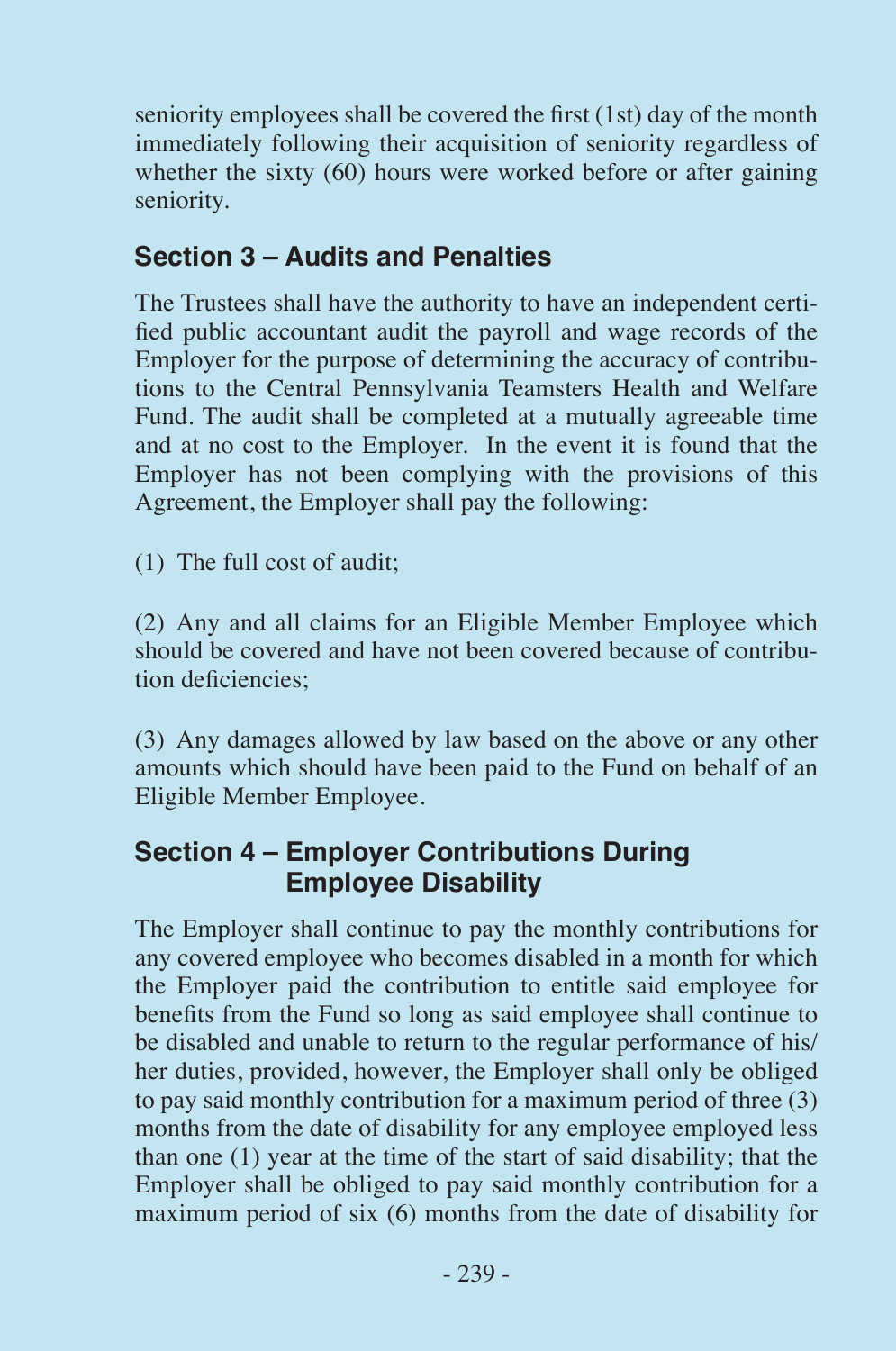any employee employed one (1) year to three (3) years at the time of the start of said disability; and that the Employer shall be obliged to pay said monthly contribution for a maximum period of nine (9) months from the date of disability for an employee employed for more than three (3) years at the time of the start of said disability.

In the event of the failure of the Employer to contribute to said Health and Welfare Fund for any employee who is eligible under this Agreement, the Employer shall be held responsible for any benefits to which the employee would otherwise have been entitled.

All Local Unions not covered by the Central Pennsylvania Teamsters Health and Welfare Fund Plan shall provide benefits equal thereto, subject to the provisions listed above with respect to eligibility, coverage during disability, and failure to provide benefits.

### **ARTICLE 65 – PENSION FUND FULL TIME EMPLOYEES**

#### **Section 1 – Employer Contributions**

(a) The Employer hereby agrees to contribute to the Central Pennsylvania Teamsters Pension Fund the following monthly contributions, in accordance with the terms of the Trust Agreement and Pension Plan executed by the Employer, subject to the qualifications hereinafter specified:

Effective August 1, 2018 \$2,087.80 per employee per month.

Effective August 1, 2018, August 1, 2019, August 1, 2020, August 1, 2021 and August 1, 2022, the Employer contributions to the Health and Welfare and Pension shall be increased a total of one dollar (\$1.00) per hour each year. Allocations between the Health and Welfare Fund and Pension Fund shall be determined by the Joint Supplemental Area Negotiating committee, subject to the approval of the Joint National Negotiating Committee. In addition, allocation between the Defined Benefit Plan and the Retirement Income Plan shall be made by the Joint Supplemental Area Negotiating Committee in the manner determined by the Settlers of the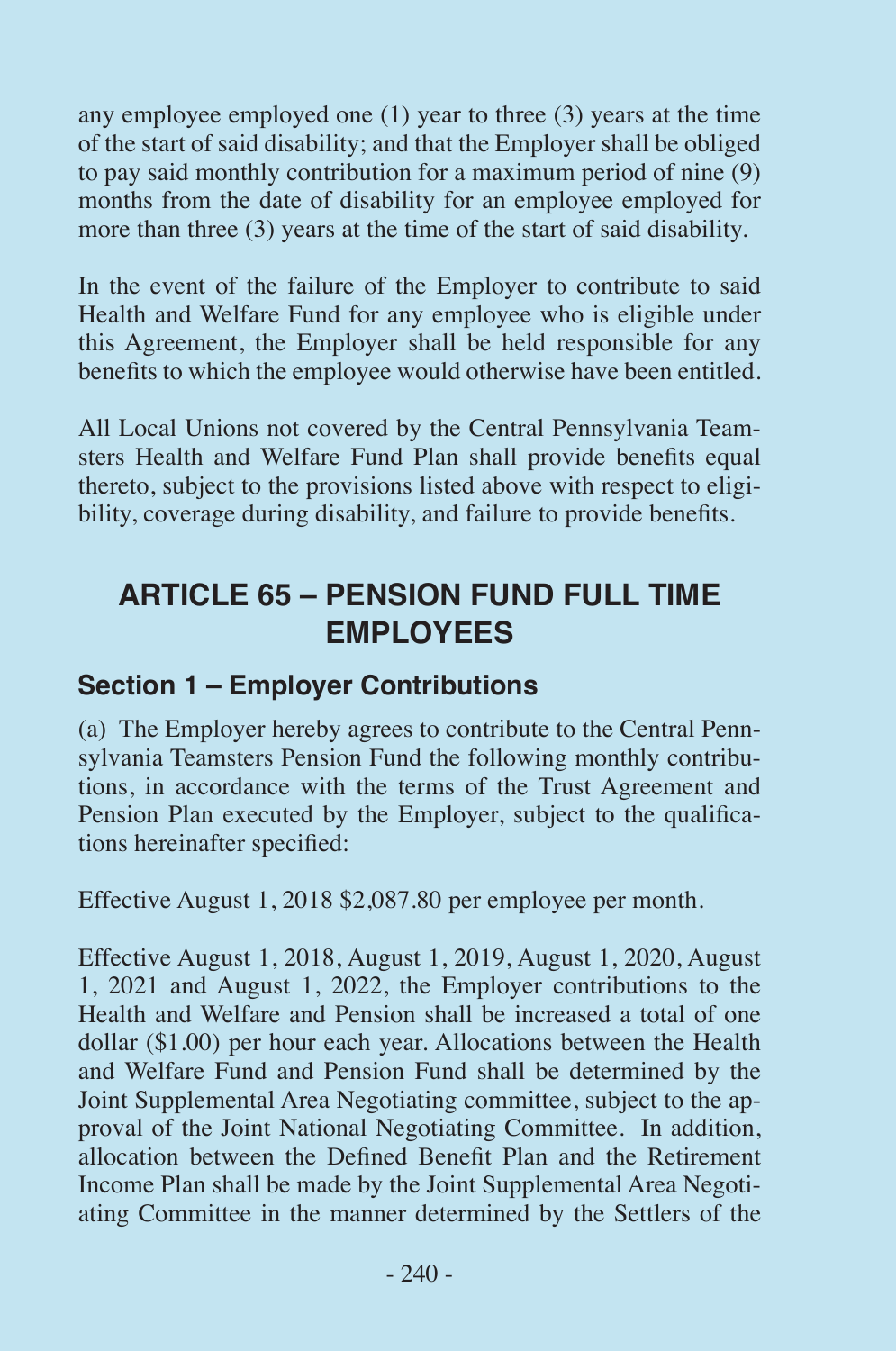Central Pennsylvania Teamsters Pension Fund, or, to the extent lawful, the Trustees of the Central Pennsylvania Teamsters Pension Fund.

(b) The Pension Fund will bill each contributing Employer for each eligible employee prior to the last day of each calendar month and monthly contributions are due and payable not later than the fifteenth (15th) day of the following month.

(c) The Employer shall use the reporting forms required by the Trustees of the Fund (the Trustees) and shall comply with the instructions of the Trustees in filling out such forms. This applies both to contributions which are payable and to reporting the Hours of Service for each Eligible Member Employee.

### **Section 2 – Employee Eligibility**

(a) New full time seniority employees shall be eligible for contributions to the Pension Fund after they have been on the payroll for thirteen (13) full weeks.

(b) An employee shall be deemed on the payroll of the Employer each week he/she is assigned and works three (3) separate work periods during one (1) work week, or is assigned and works twenty (20) hours or more in less than three (3) separate work periods during one (1) work week.

(c) The specified monthly contribution shall be paid beginning with

1. The month in which an employee has completed thirteen (13) weeks of employment when his/her date of employment was on or before the fifteenth (15th) of the month.

2. The month after completing thirteen (13) weeks of employment when his/her date of employment was on or after the sixteenth (16th) day of the month.

(d) After completing the thirteen (13) weeks of employment the specified contribution shall be paid for each calendar month an employee is assigned and works 86 hours or more. If an eligible mem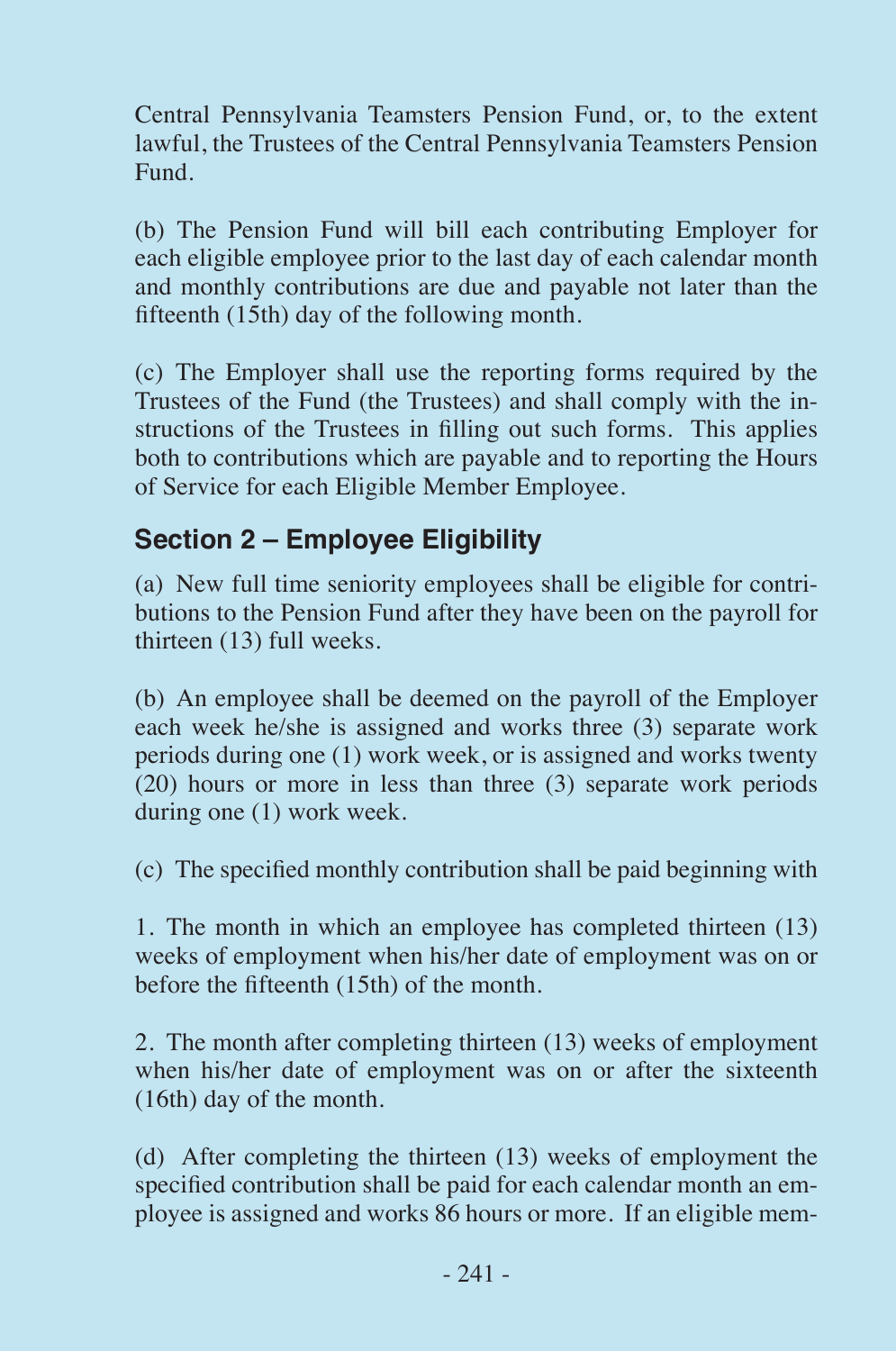ber employee works less than 86 hours in a calendar month, the Employer shall report to the Trustees the actual number of hours worked even though no contribution is due.

### **Section 3 – Audit and Penalties**

The Trustees shall have the authority to have an independent certified public accountant audit the payroll and wage records of the Employer for the purpose of determining the accuracy of contributions to the Central Pennsylvania Teamsters Pension Fund. The audit shall be completed at a mutually agreeable time and at no cost to the Employer. In the event it is found that the Employer has not been complying with the provisions of this Agreement, the Employer shall pay the following:

1. The full cost of audit;

2. Any and all claims for an Eligible Member Employee which should be covered and have not been covered because of contribution deficiencies;

3. Any damages allowed by law based on the above or on any other amounts which should have been paid to the Fund on behalf of an Eligible Member Employee.

### **Section 4 – Employer Contributions During Employee Disability**

(a) The specified contribution shall be paid for the following periods for employees who, because of accident or sickness disability, are absent and unable to perform work assigned by the Employer:

1. For three (3) months for employees who have been continuously employed by the Employer for five (5) years or less on the date absence for accident or sickness disability begins.

2. For six (6) months for employees who have been continuously employed by the Employer for five (5) years but less than ten (10) on the date absence for accident or sickness disability begins.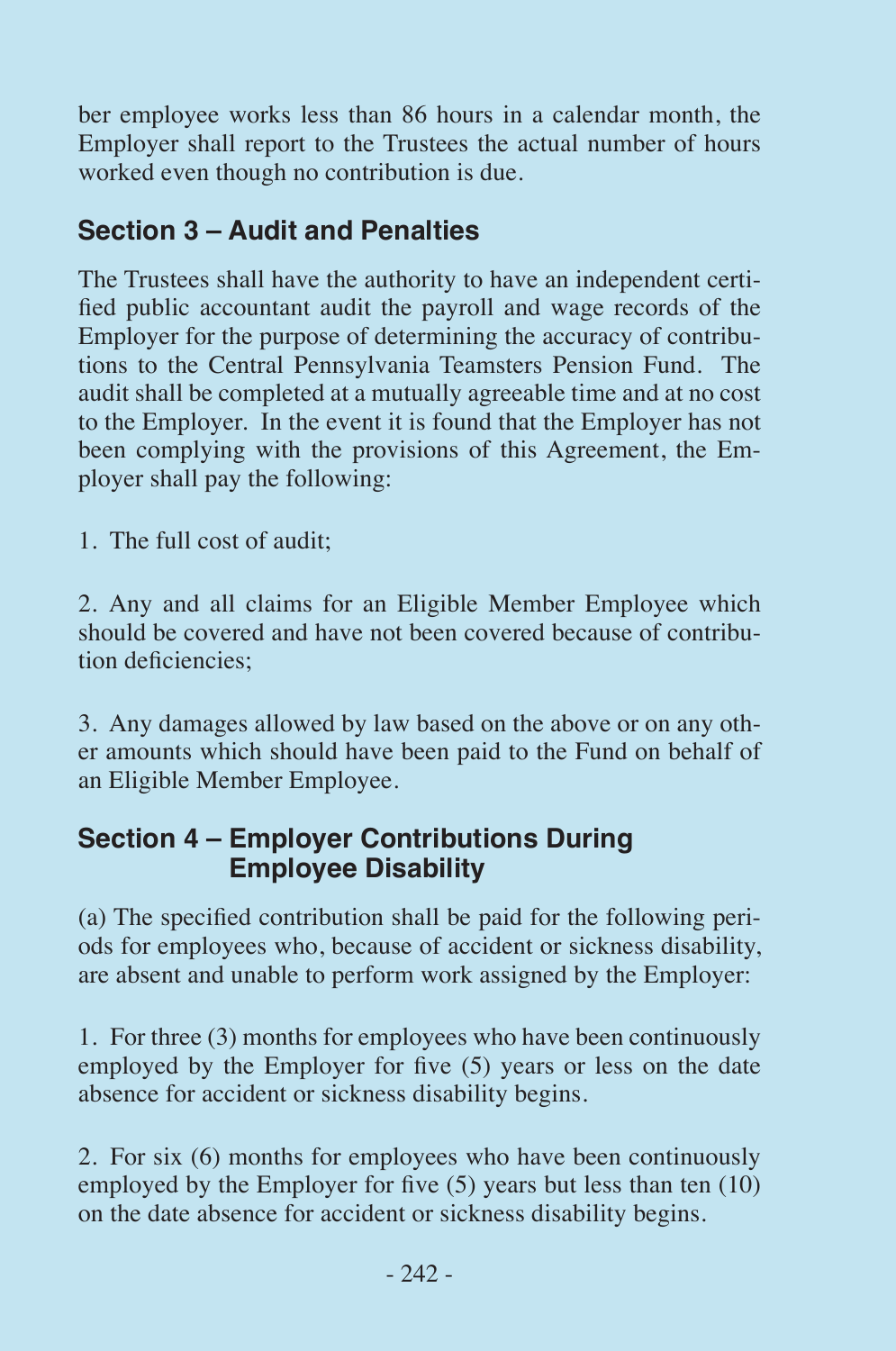3. For nine (9) months for employees who have been continuously employed by the Employer for more than ten (10) years on the date absence for an accident or sickness disability begins.

(b) When an absence because of accident or sickness disability begins on or before the fifteenth (15th) day of the month, the monthly contribution for that month shall be deemed the first (1st) contribution for accident or sickness disability.

(c) When absence because of accident or sickness disability begins on or after the sixteenth (16th) day of the month, the monthly contribution for the following month shall be deemed the first (1st) contribution for accident or sickness disability.

(d) The Employer shall resume regular monthly contributions when an employee has returned to work after absence because of accident or sickness disability:

1. Beginning with the month during which the employee returns to work when he/she returns to work on or before the fifteenth (15th) day of the month.

2. Beginning with the month following his/her return to work when he/she returns to work on or after the sixteenth (16th) day of the month.

### **ARTICLE 66 – PART TIME EMPLOYEES HEALTH & WELFARE**

Part-Time Medical Coverage

(a) Effective June 1, 2014 Health and Welfare coverage for all part time employees on the payroll at that time and those hired thereafter will be provided pursuant to the terms Central States TeamCare A National Teamsters Health Plan for Part-Time Employees. (A copy of the Summary Plan Description will be provided). Features of the plan will include a prescription card.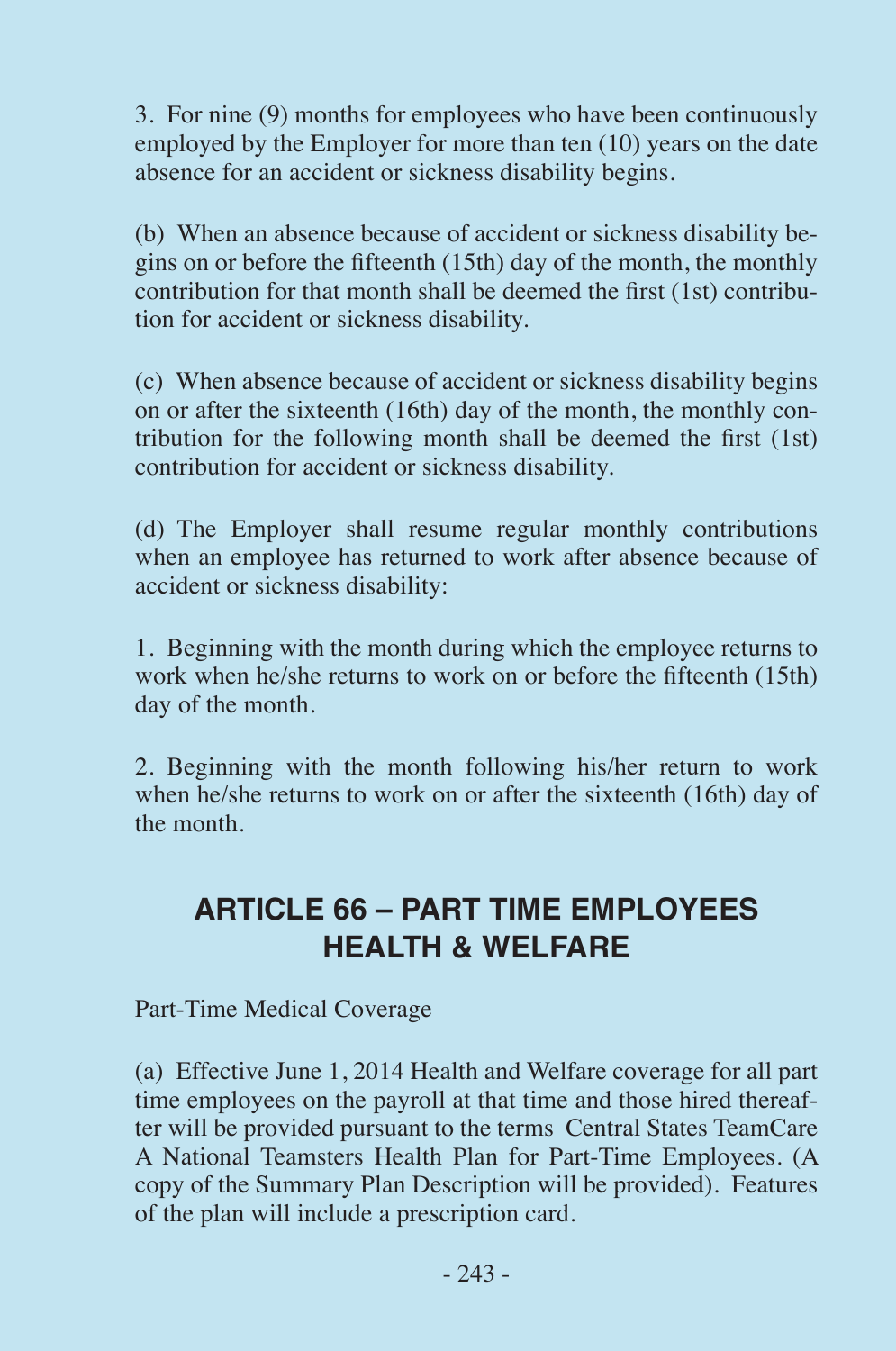(b) All part time seniority employees hired prior to August 1, 2013 shall be covered the first (1st) day of the month immediately following their acquisition of seniority regardless of whether the forty-five (45) hours were worked before or after gaining seniority. These employees shall not be eligible for vision, dental or dependent coverage under this provision until attaining seniority plus seven (7) months. There shall not, however, be any duplication of Health and Welfare coverage for part-time employees.

Individual health coverage will be made available to part-time employees hired after August 1, 2013 after twelve (12) months of active employment and spousal or dependent coverage will be made available to these part-time employees eighteen (18) months after their initial date of employment.

Identification cards shall be provided for part time employees, which denote the schedule of coverage. Part time employee shall be provided a schedule of benefits available to them.

### **ARTICLE 67 – PART TIME EMPLOYEES PENSION**

The Employer shall provide pension benefit coverage to part time employees under the terms and conditions as may be contained in the UPS Pension Plan as required by law.

The Company and the Union agree that they will undertake to attempt to establish appropriate reciprocity agreements to protect the pension rights of employees.

Effective August 1, 1987, the Company and the Union agree that employees represented by the International Brotherhood of Teamsters and covered by the UPS Pension Plan will receive the following improvements to the Plan:

1. Participation – Seven hundred fifty (750) hours of service equals one (1) calendar year.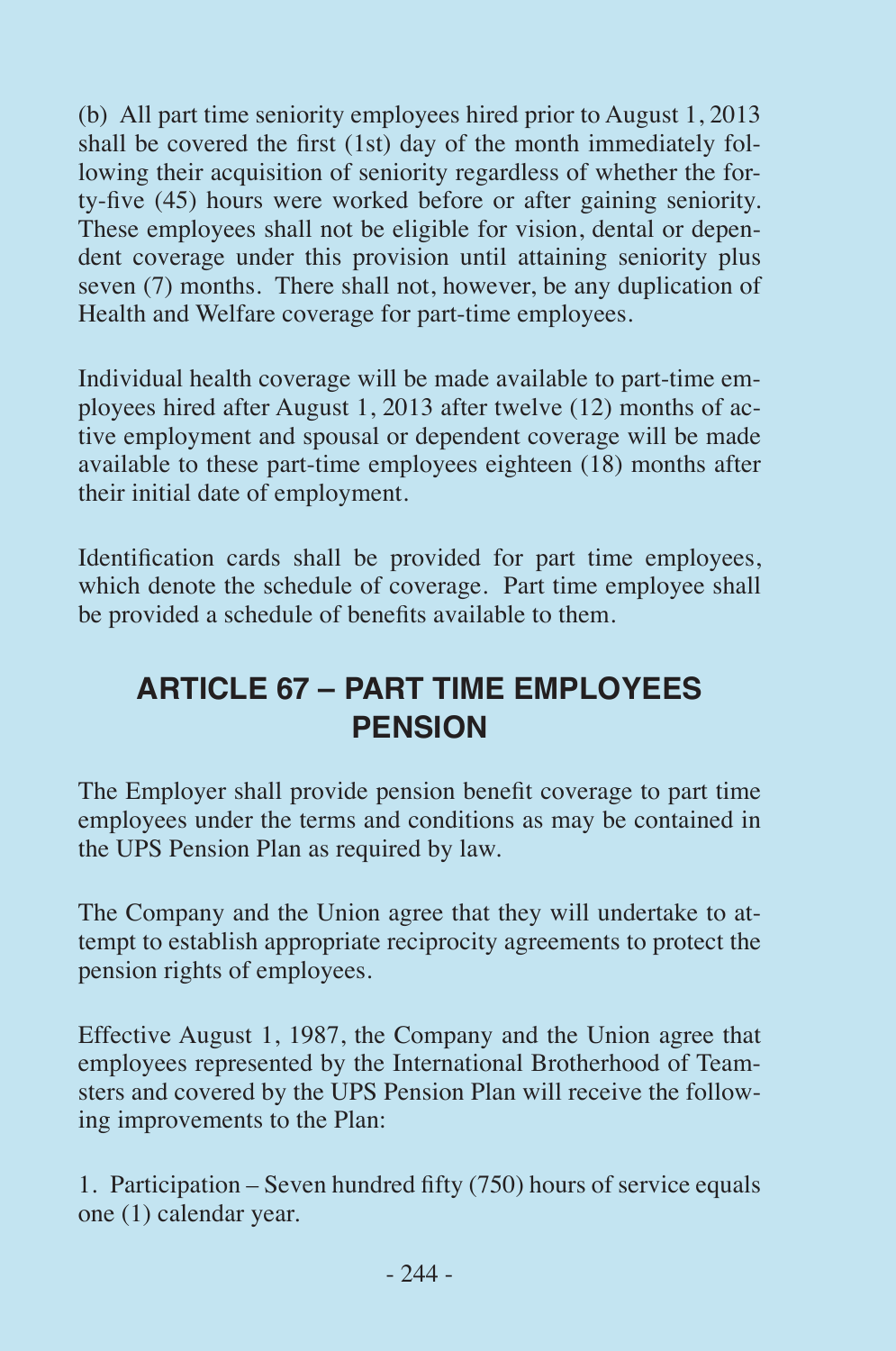2. Vesting year – Seven hundred fifty (750) hours of service in one (1) calendar year equals a vesting year. Five (5) year vesting became effective January 1, 1989.

Current employees who are or were participants in the Plan will be given past vesting credit for all previous years they have worked seven hundred fifty (750) hours.

Refer to Master, Article 34 – UPS Part Time Pension Plan

### **ARTICLE 68 – SICK LEAVE**

Effective May 1, 1982, eligible employees shall be entitled to five (5) days sick leave with pay during each contract year.

An employee shall receive eight (8) hours pay for each day he/she is scheduled to work but is unable to report to work. Part time employees will be paid four (4) hours for each day he/she is scheduled to work but is unable to report for work.

Temporary Cover Drivers will be paid eight (8) hours at current progression rate if employee has worked as Temporary Cover Driver in the preceding fifteen (15) days.

An employee may combine sick days, personal days for a total of five (5) or ten (10) days and schedule additional weeks vacation in their place. This will only be allowed after all contractual vacation bidding. This shall be construed to mean forty (40) hours per week for full time employees and twenty (20) hours per week for part time employees.

Excluding Temporary Cover Drivers who have not completed progression, employees may accumulate their unused sick days during the life of this Agreement. In the event that sick days are used, payment shall be at the appropriate rate in effect that each sick day was earned. All accumulated sick days will be paid at the earned rate of pay. An employee may request payment of sick days upon retirement or separation of employment. It is agreed that the conditions listed above will not result in abuse or interference with the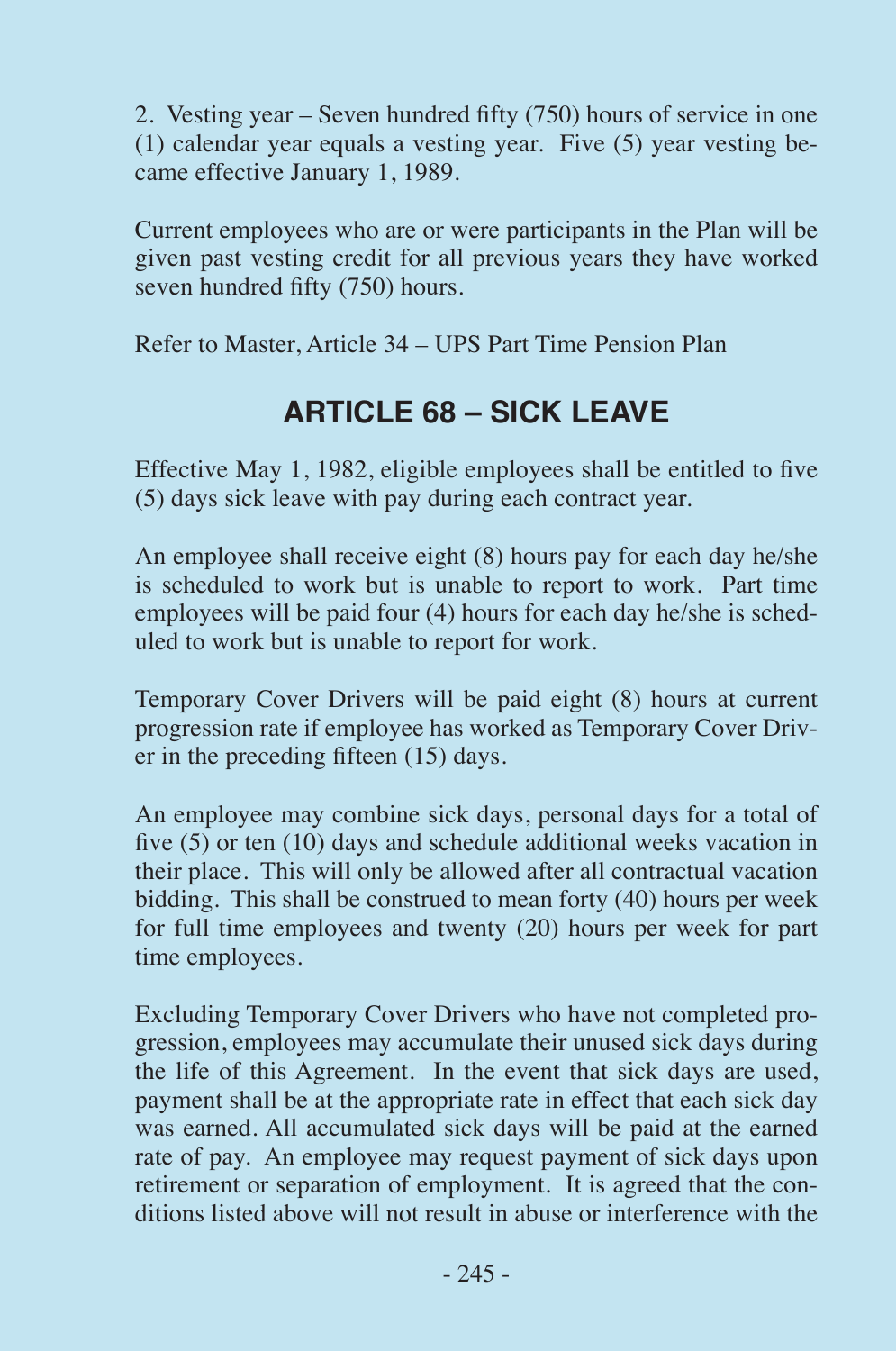Employer's operation. In the event the Union and Company are unable to reach an agreement under this Article at the expiration of the contract, all employees will be paid their accumulated sick days. Temporary cover drivers who have driven 800 hours will be paid off for unused sick days at eight (8) hours at their current progression rate.

An employee may request payment for all unused personal and sick days any time during the contract year.

An employee shall be paid for any unused personal or sick days at the end of the contract year unless he/she elects to accumulate sick days.

An employee hired after the ratification of the Agreement upon gaining seniority shall be entitled to sick leave with pay in the following manner:

Two (2) years after seniority date 2 sick days Three (3) years after seniority date 4 sick days Four (4) years after seniority date 5 sick days

In order to be eligible for sick days as provided for in this Article, the employee must be a seniority employee on May 1st of the contract year.

In order to receive payment of the unused portion of sick leave the employee must have worked ninety (90) days, including holidays and vacation during the contract year.

### **ARTICLE 69 – TEMPORARY ALTERNATE WORK**

The T.A.W. which was mutually agreed will be used as a guideline for the Central Pennsylvania T.A.W. program. Any disputes which arise are subject to the grievance procedure.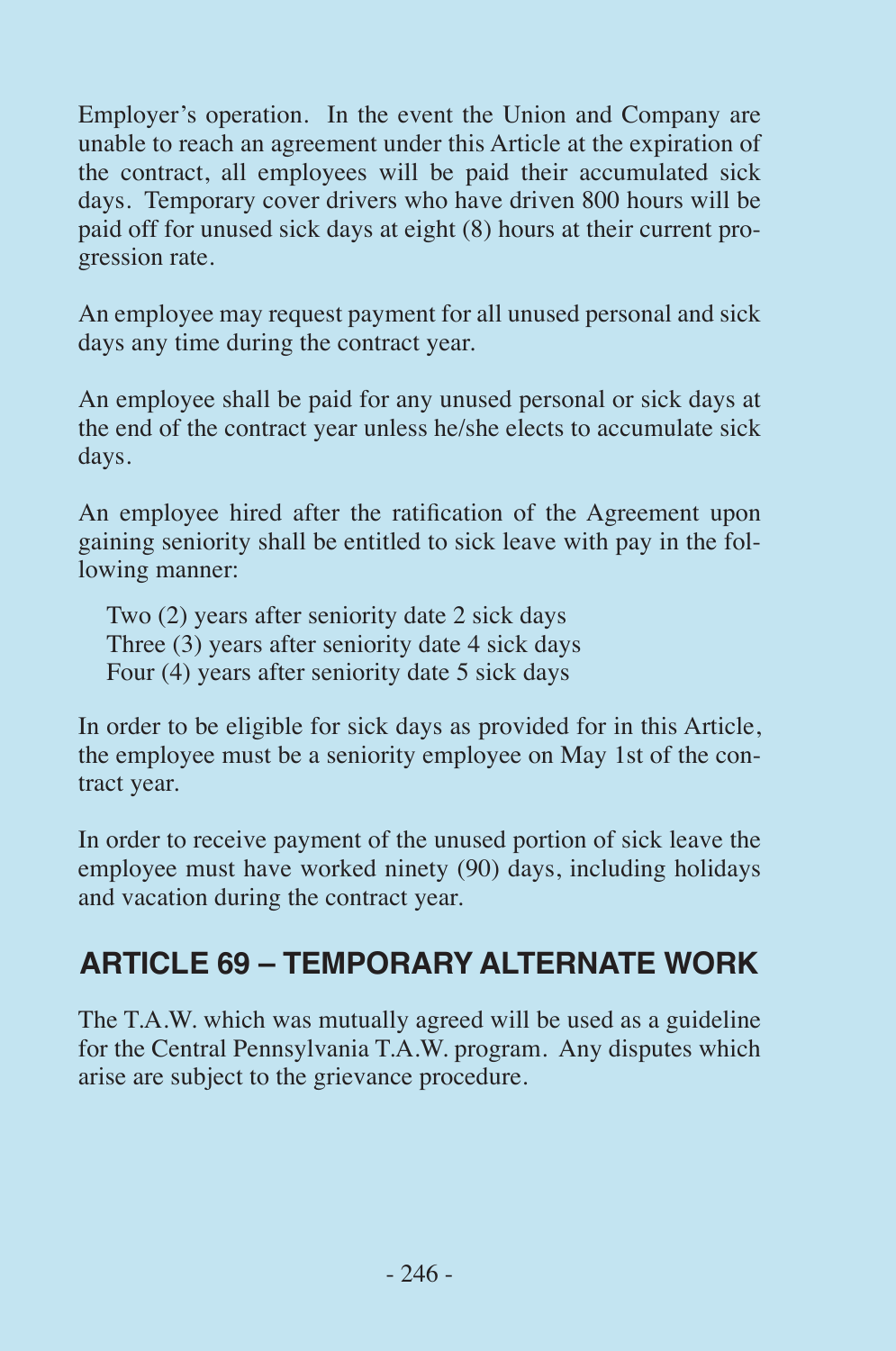### **Memo of Understanding**

### **Bidding**

The third (3rd) vacancy in the building, if one occurs, shall be offered exclusively to all full time satellite drivers and full time satellite cover drives in seniority order. When the fourth (4th) move is necessary, Temporary Cover Drivers will be offered the fourth (4th) move prior to hiring outside at the Employer's discretion.

### **Lodging:**

When the circumstances beyond the control of the employee and may require the employee to work past 10:30 p.m., the employee and employer agree to reimburse the employee for the reasonable cost of lodging not to exceed one hundred (\$100) dollars per night (receipt required).

If a grievance is files concerning excessive hours of work, both the union and the company co-chairs of the negotiating committee will attempt to resolve.

### **Memo of Understanding**

Seniority feeder divers will be given first preference to holiday work before replacement drivers. Local work rules will apply when applying seniority.

The current language in Article 48 Section 7b3 and Article 48 Section 9a regarding Q-list employees will no longer apply. The following shall apply, in Harrisburg the interest list will be used when the company deems it necessary to promote a full-time or part time employee into the feeder classification.

The week after Thanksgiving will be a blackout week for vacations and 3% personal days for the Harrisburg feeder drivers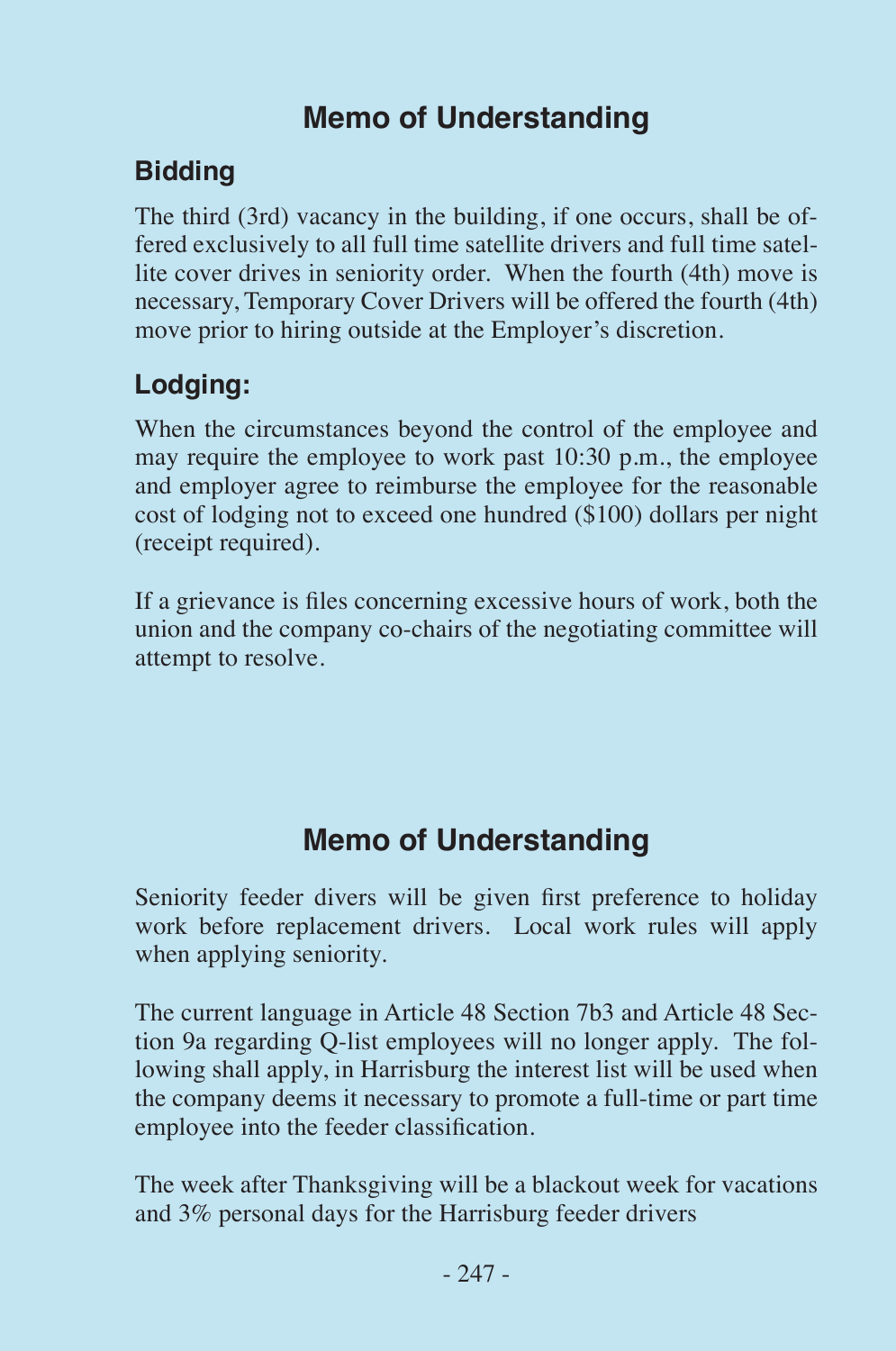### **Memo of Understanding**

For the time frame of November 1 through the third full week of January, seniority part time employees who are required to work a 6th punch will be paid time and one-half  $(1 \frac{1}{2})$  for all hours worked provided the employee has worked a minimum of seventeen and one-half (17 ½) hours the other five (5) days the current week.

### **Memo of Understanding**

The parties agree, employees classified as 22.4 full-time combination drivers require one (1) day notice of intended layoff.

### **Memo of Understanding**

For the purpose of awarding personal days during the week of Memorial Day the 5%, 3% and 2% provisions per Article 58 Section 1 shall still apply.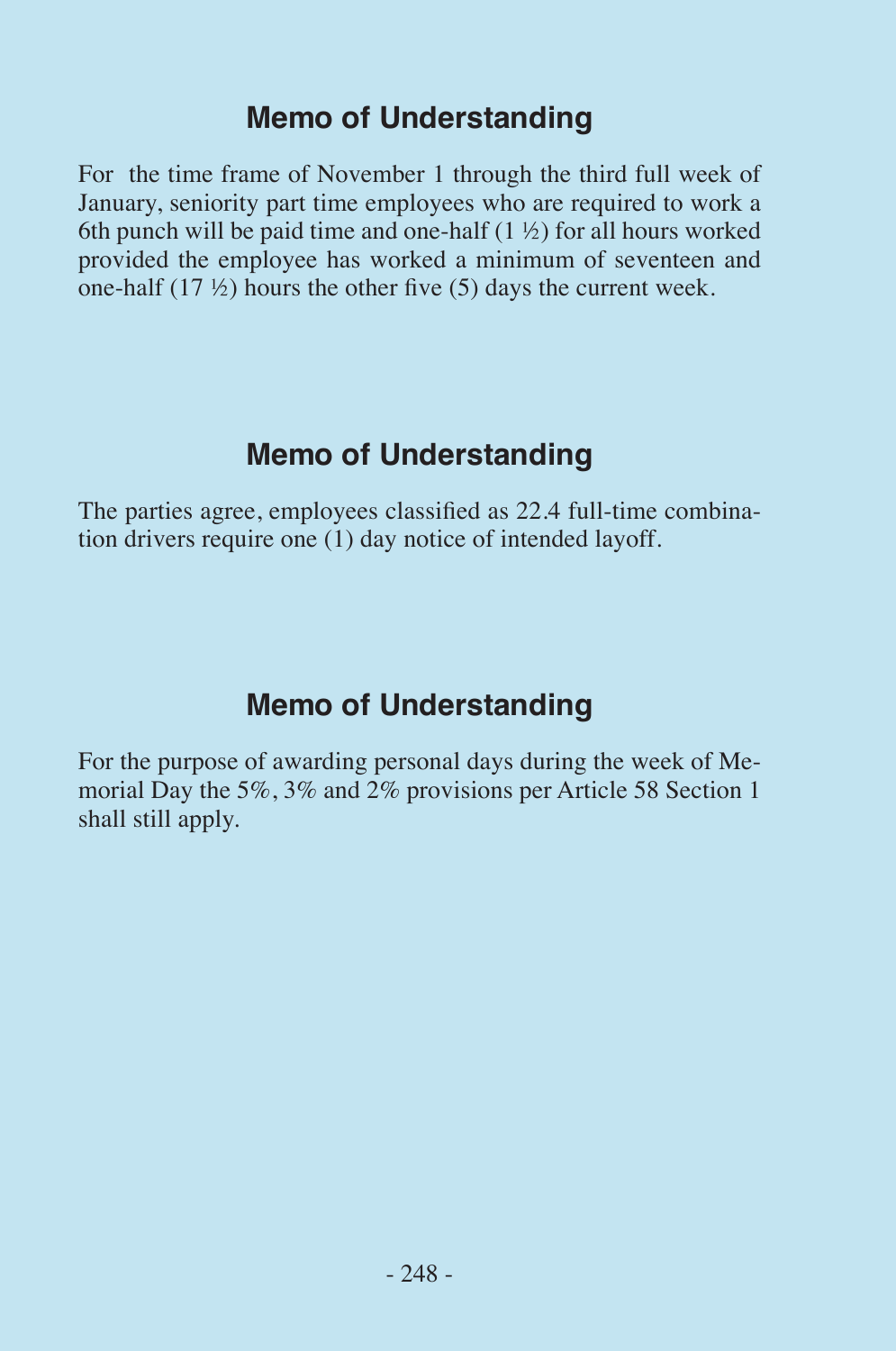IN WITNESS WHEREOF, the parties hereto, have set their hands and seals this 1st day of August, 2018 to be effective as of August 1, 2018, except as to those areas where it has been otherwise agreed between the parties.

### **NEGOTIATING COMMITTEE**

For the Employees:

#### CENTRAL PENNSYLVANIA UNION NEGOTIATING COMMITTEE

Patrick D. Connors, Chairman Jimmy Little Howard Rhinier Darrin Fry

For the Employer:

#### CENTRAL PENNSYLVANIA NEGOTIATING COMMITTEE.

Frank Williams, Chairman Eric Bringe Norm Wynne Kim Van Utrecht Victor Provenzano Darren Pray Wayne Foulke Jayson Weaver Tom Wolfe